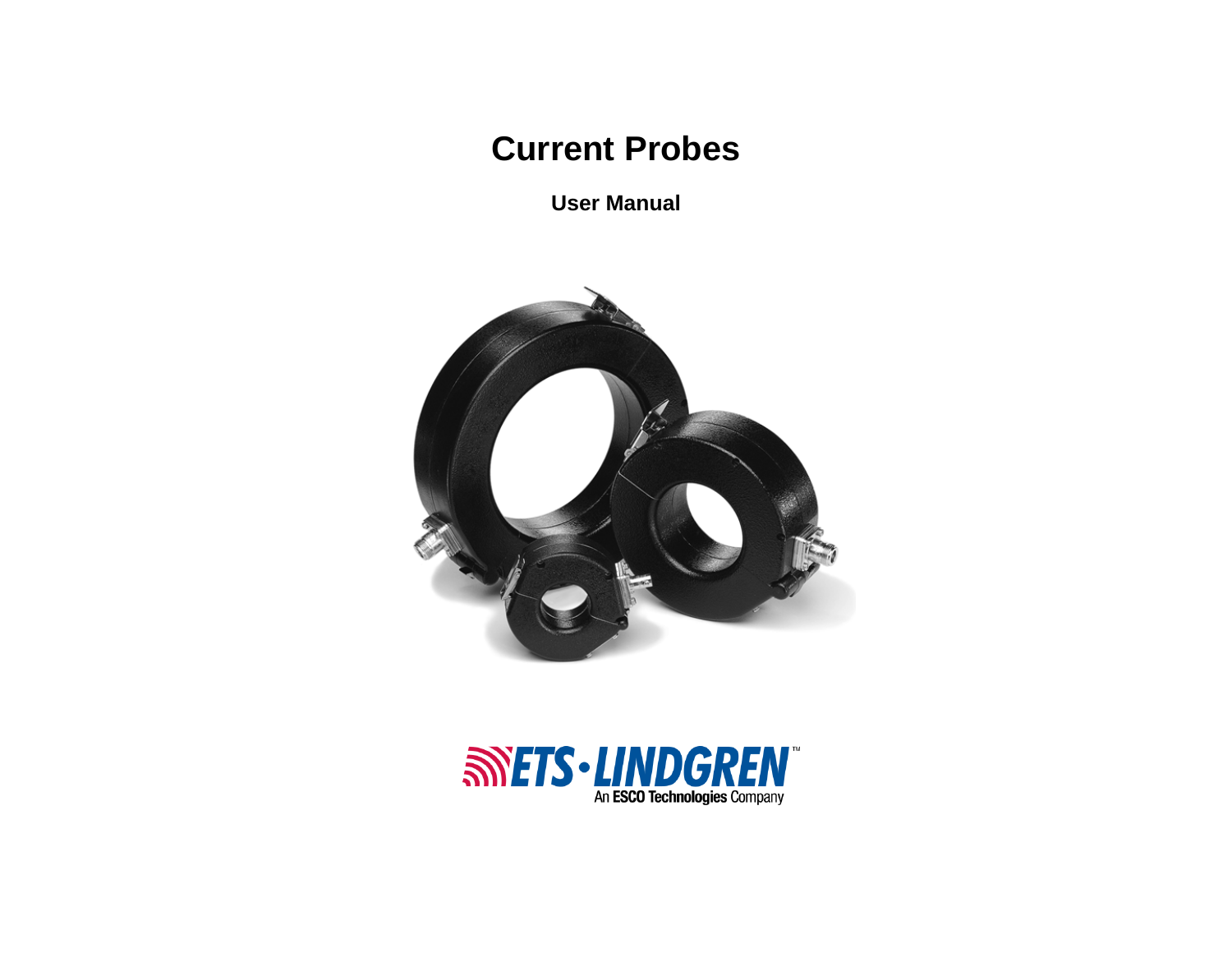ETS-Lindgren L.P. reserves the right to make changes to any product described herein in order to improve function, design, or for any other reason. Nothing contained herein shall constitute ETS-Lindgren L.P. assuming any liability whatsoever arising out of the application or use of any product or circuit described herein. ETS-Lindgren L.P. does not convey any license under its patent rights or the rights of others.

**© Copyright 2008 by ETS-Lindgren L.P. All Rights Reserved. No part of this document may be copied by any means without written permission from ETS-Lindgren L.P.** 

Trademarks used in this document: The *ETS-Lindgren* logo is a trademark of ETS-Lindgren L.P.

#### **Revision Record**

#### **MANUAL DESCRIPTION | Part #399297, Rev. A**

| <b>Revision</b> | <b>Description</b> | Date           |
|-----------------|--------------------|----------------|
|                 | Initial Release    | December, 2008 |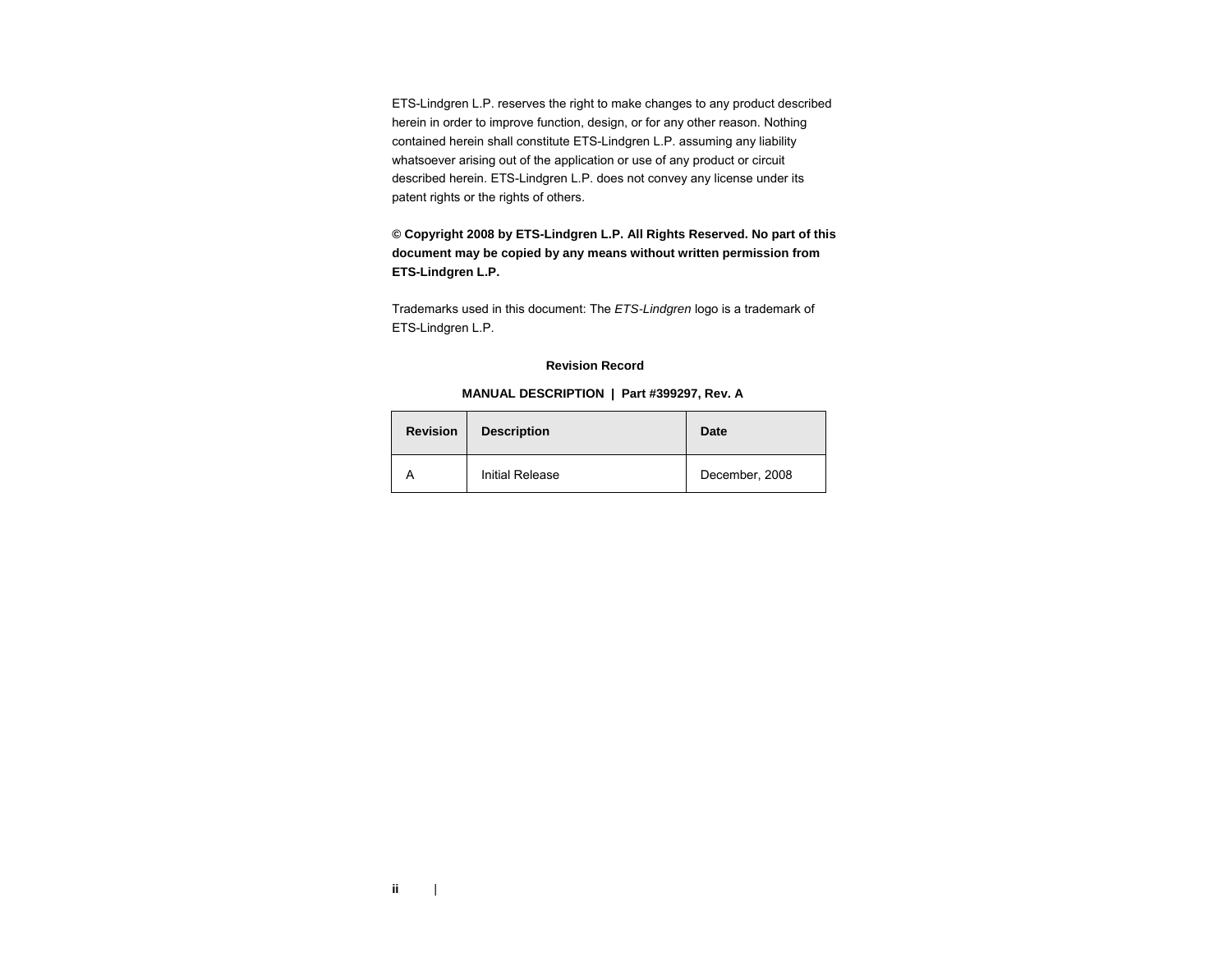#### **Table of Contents**

| **iii**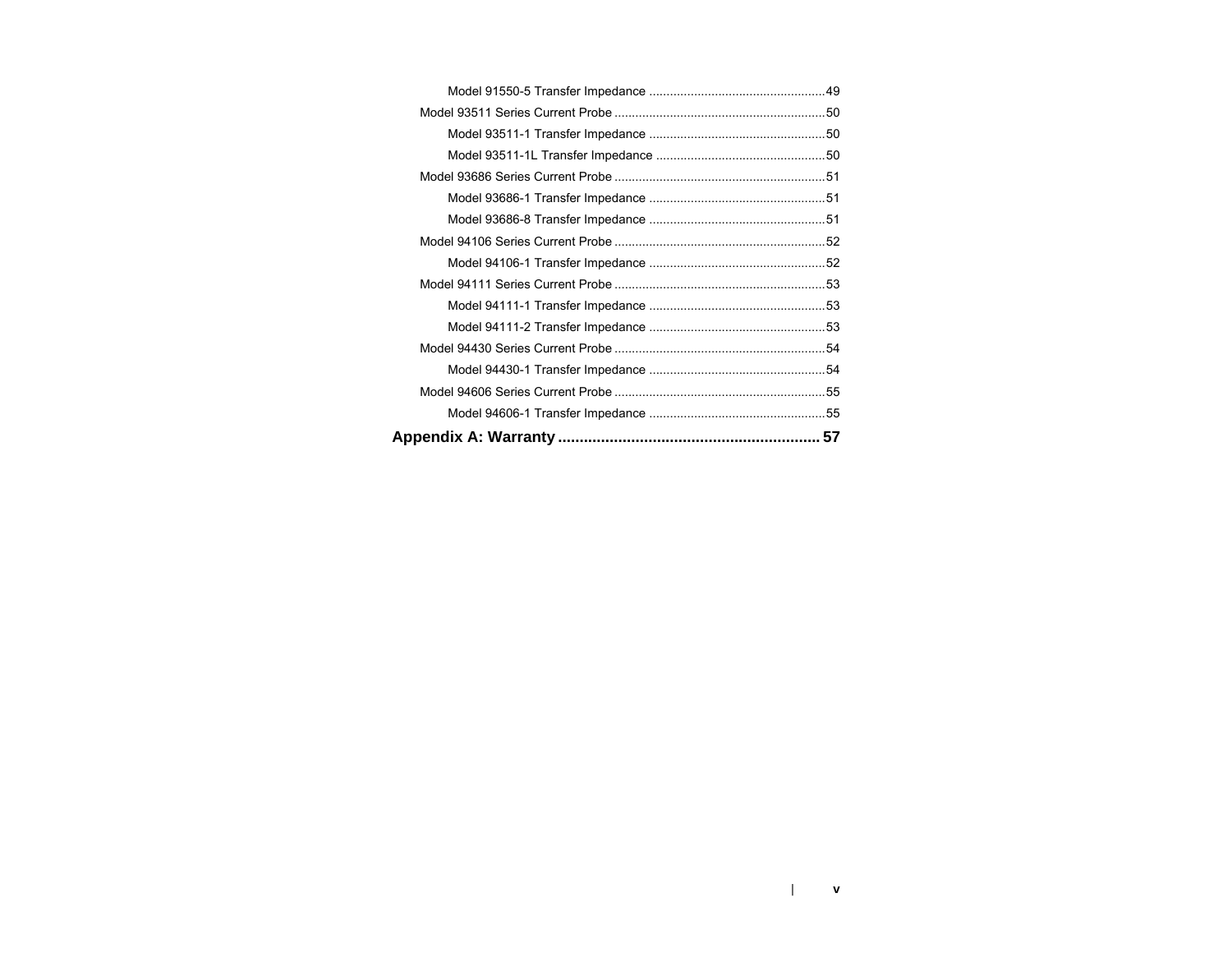This page intentionally left blank.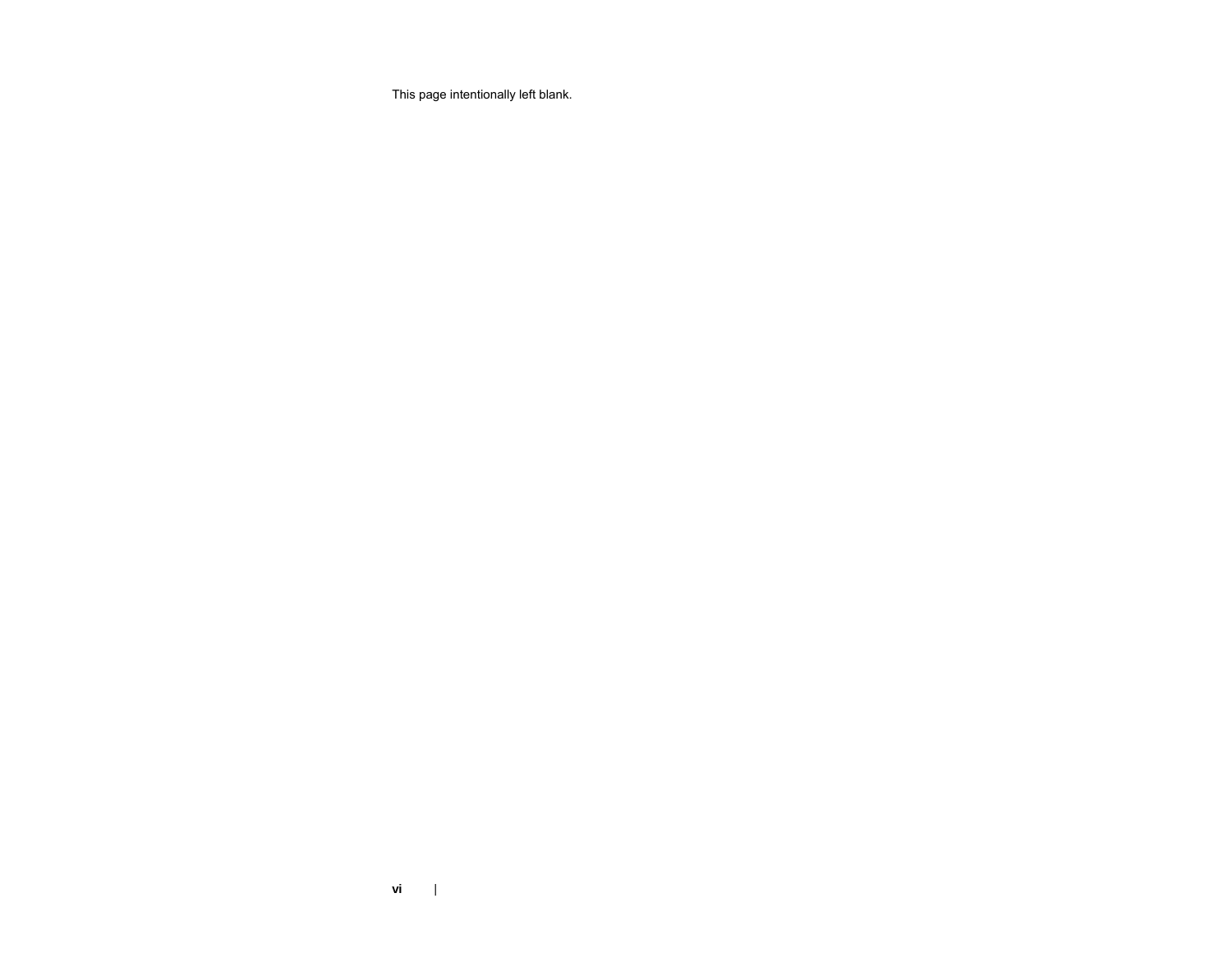## **Notes, Cautions, and Warnings**

|                | <b>Note:</b> Denotes helpful information intended to<br>provide tips for better use of the product.                                                                             |
|----------------|---------------------------------------------------------------------------------------------------------------------------------------------------------------------------------|
| <b>CAUTION</b> | <b>Caution:</b> Denotes a hazard. Failure to follow<br>instructions could result in minor personal injury<br>and/or property damage. Included text gives proper<br>procedures.  |
| <b>WARNING</b> | <b>Warning:</b> Denotes a hazard. Failure to follow<br>instructions could result in SEVERE personal injury<br>and/or property damage. Included text gives proper<br>procedures. |



See the ETS-Lindgren *Product Information Bulletin* for safety, regulatory, and other product marking information.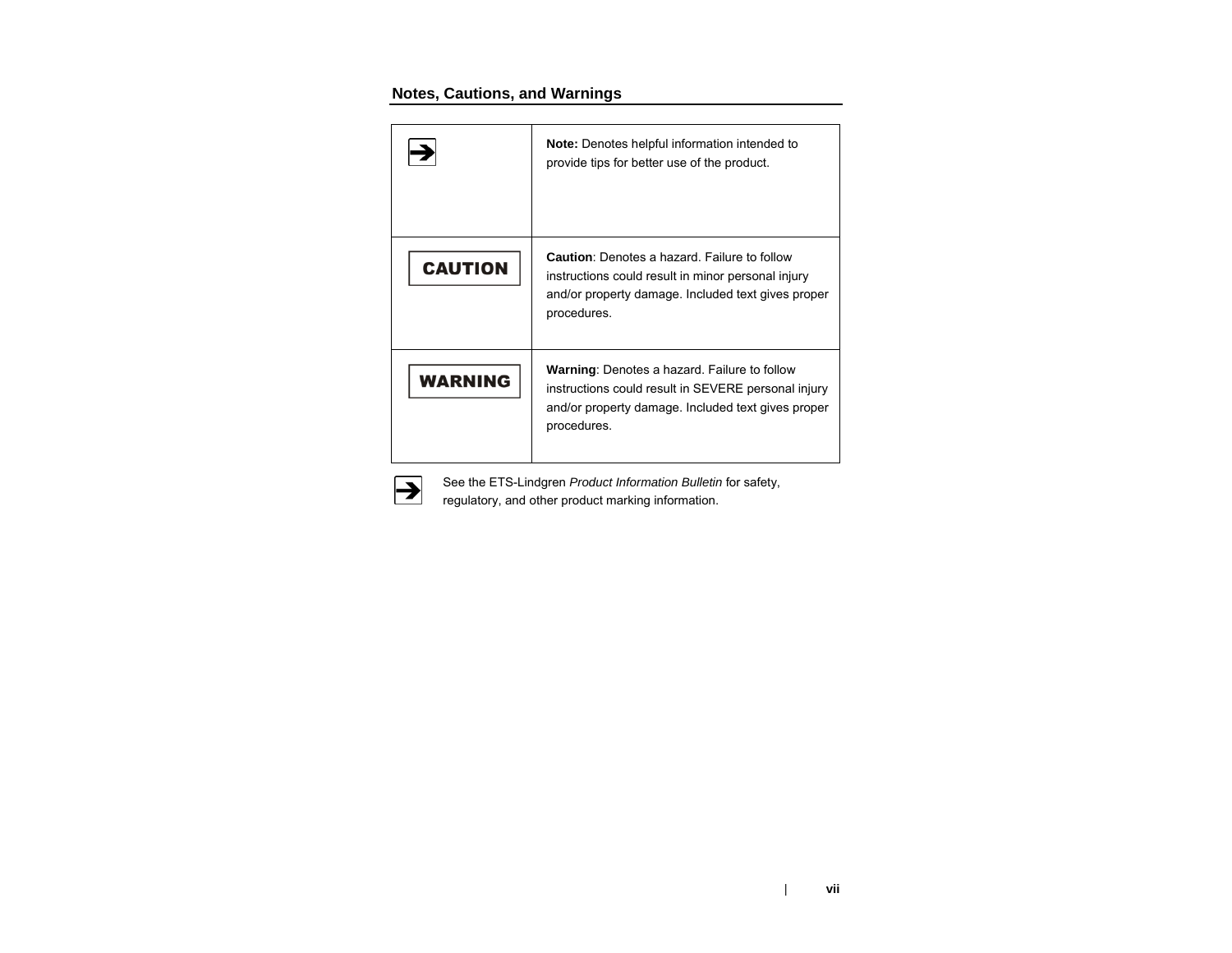This page intentionally left blank.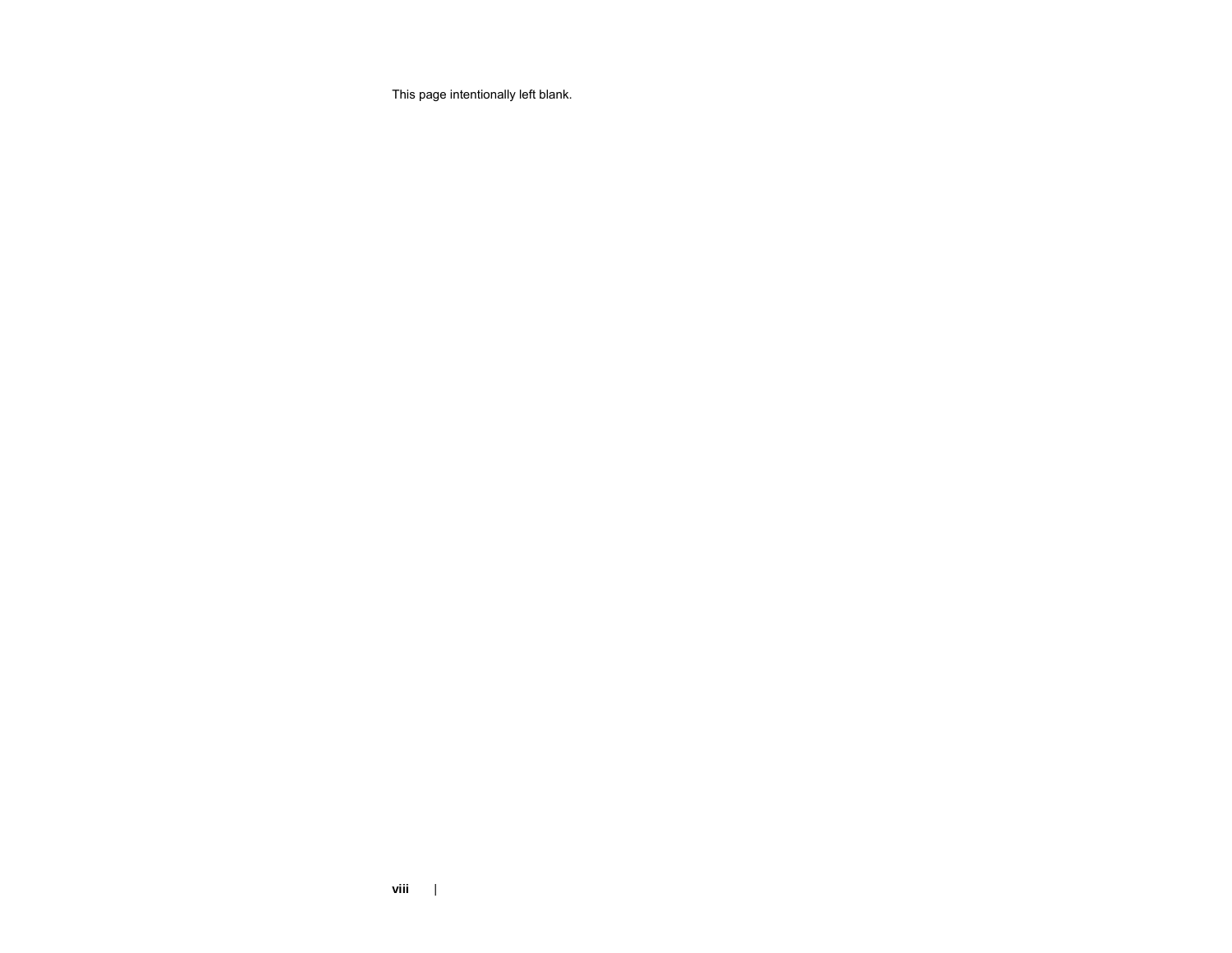## **1.0 Introduction**

The **ETS-Lindgren Current Probe** is a clamp-on RF current transformer that determines the intensity of RF current present in an electrical conductor or group of conductors. The current probe is designed for use with electromagnetic interference (EMI) test receivers or spectrum analyzers, or with any similar instrument having a 50-ohm input impedance.



**Model 93511 Series Current Probe** 

A current probe provides a way to accurately measure net (common mode) radio frequency current flowing on a wire or bundle of wires without requiring a direct connection to the conductor(s) of interest. The probe clamps around the test conductor which becomes a one turn primary winding; the probe forms the core and secondary winding of an RF transformer. Measurements can be made on single-conductor and multi-conductor cables, grounding and bonding straps, outer conductors of shielding conduits and coaxial cables, and so on.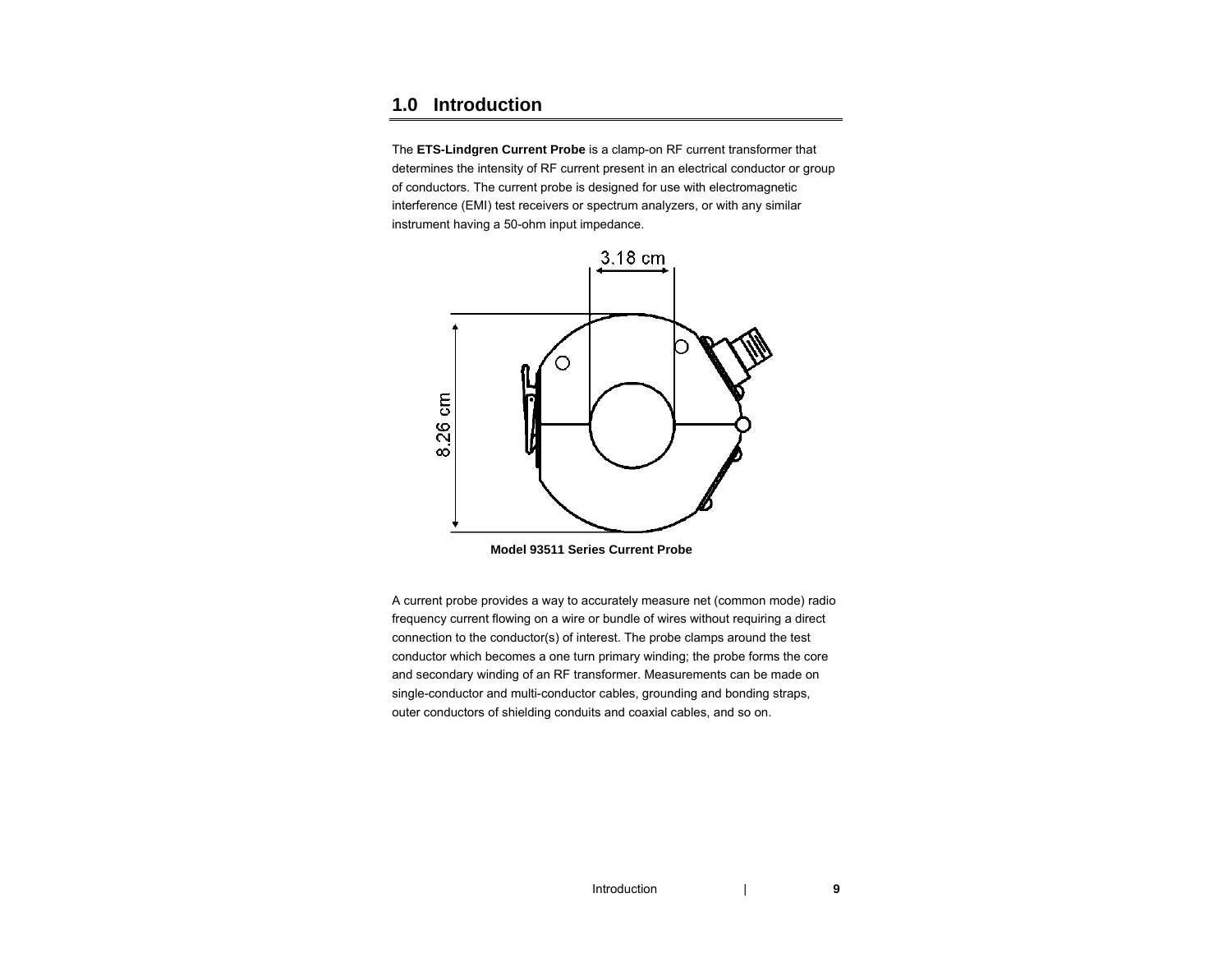This manual includes these ETS-Lindgren current probes:

| Model 91197 Series        | Model 91550 Series        | Model 93511 Series    |
|---------------------------|---------------------------|-----------------------|
| 91197-1<br>$\bullet$      | $• 91550-1$               | 93511-1<br>$\bullet$  |
| 91197-1L<br>$\bullet$     | $\bullet$ 91550-1L        | 93511-1L<br>$\bullet$ |
|                           | $-91550-2$                |                       |
|                           | $\bullet$ 91550-2L        |                       |
|                           | $\bullet$ 91550-5         |                       |
|                           |                           |                       |
| Model 93686 Series        | Model 94106 Series        | Model 94111 Series    |
| 93686-1                   | $-94106-1$                | $-94111-1$            |
| 93686-8<br>$\bullet$      | $-94106 - 1L$             | $-94111 - 11$         |
| 93686-8L<br>٠             |                           | $-94111-2$            |
|                           |                           |                       |
| <b>Model 94430 Series</b> | <b>Model 94606 Series</b> |                       |
| 94430-1<br>٠              | 94606-1<br>$\bullet$      |                       |
| 94430-1L<br>٠             | 94606-1L<br>$\bullet$     |                       |
|                           | 94606-6<br>٠              |                       |

#### **ETS-Lindgren Product Information Bulletin**

See the ETS-Lindgren *Product Information Bulletin* included with your shipment for the following:

- Warranty information
- Safety, regulatory, and other product marking information
- Steps to receive your shipment
- Steps to return a component for service
- ETS-Lindgren calibration service
- ETS-Lindgren contact information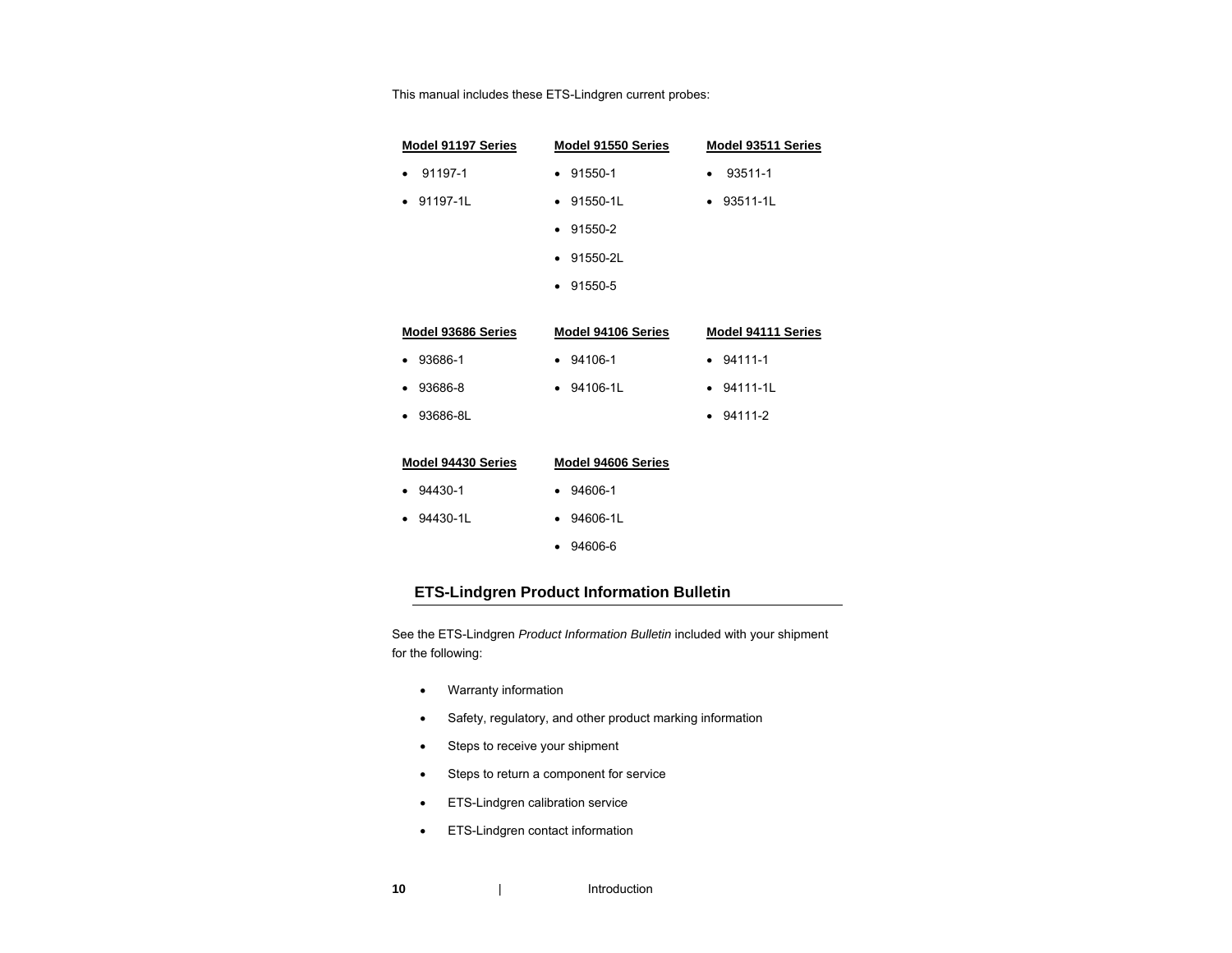## **2.0 Maintenance**

## **CAUTION**

**Before performing any maintenance, follow the safety information in the ETS-Lindgren** *Product Information Bulletin* **included with your shipment.** 



**Maintenance is limited to external components such as cables or connectors.** 

**If you have any questions concerning maintenance, contact ETS-Lindgren Customer Service.** 

#### **Annual Calibration**

See the *Product Information Bulletin* included with your shipment for information on ETS-Lindgren calibration services.

#### **Service Procedures**

For the steps to return a system or system component to ETS-Lindgren for service, see the *Product Information Bulletin* included with your shipment.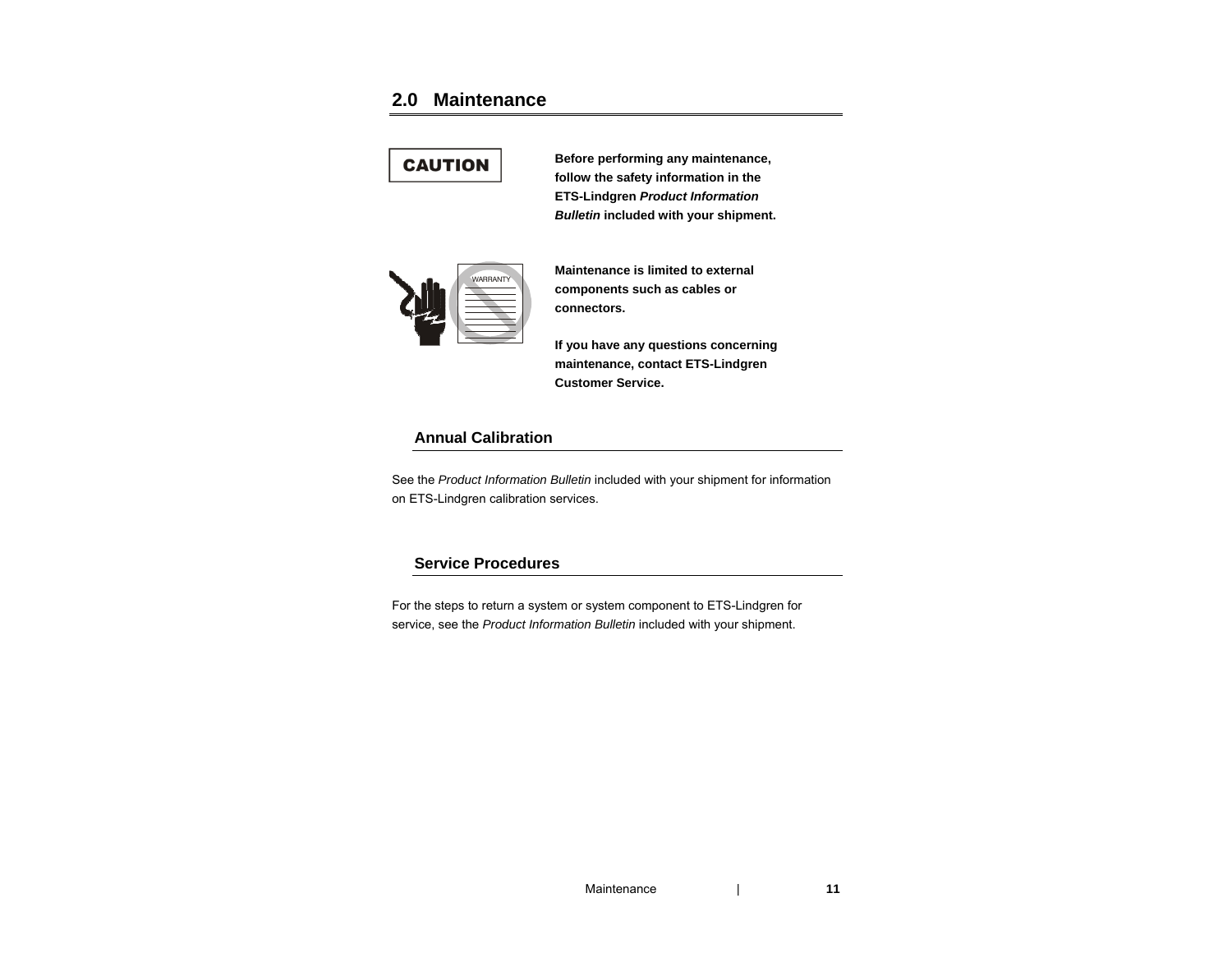This page intentionally left blank.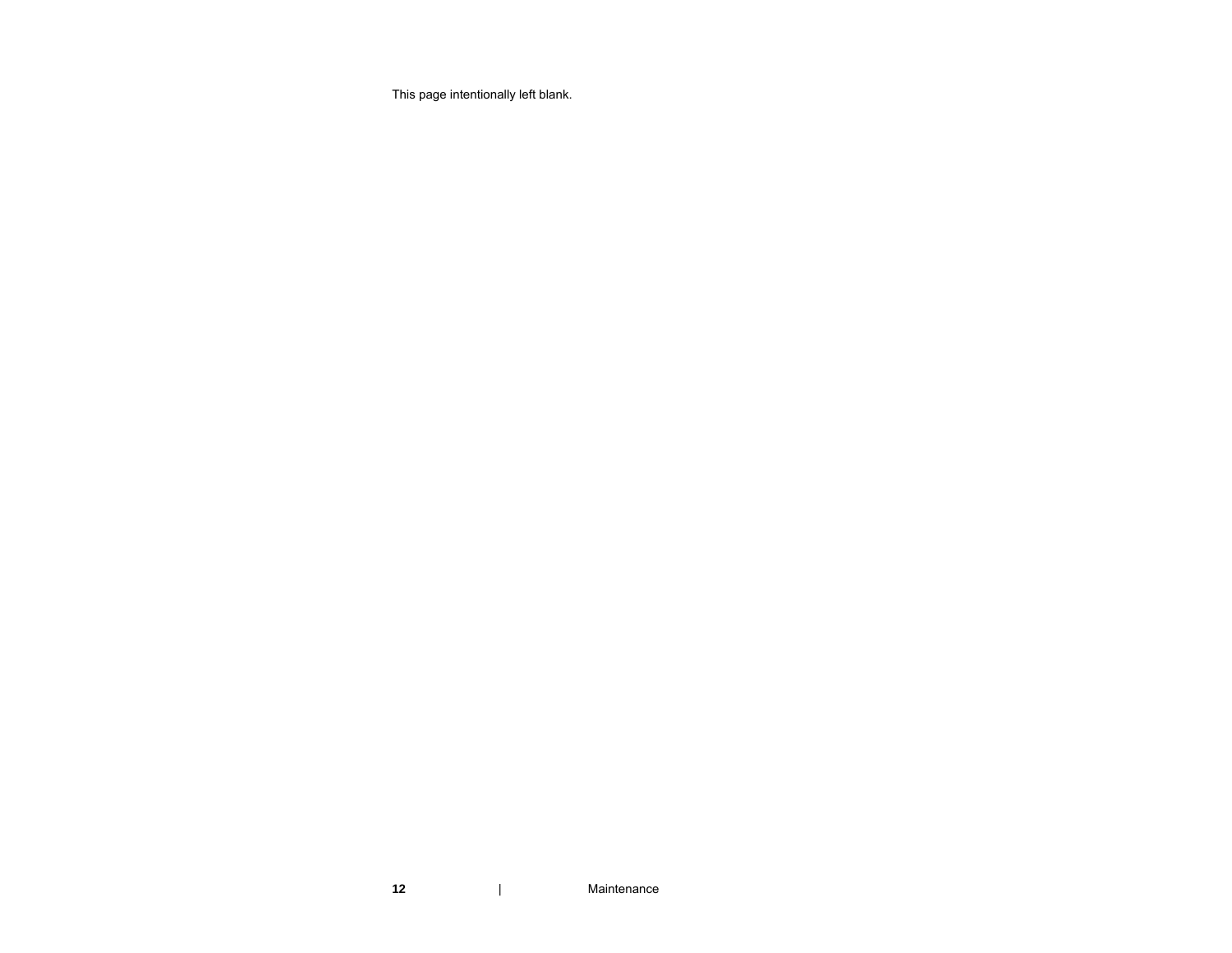## **3.0 Specifications**



At the lower frequencies, the signal current  $I<sub>P</sub>$  level can be as great as allowed for maximum power current. When both signal and power currents are high, their sum should not exceed the given limits.



L model current probes are calibrated down to 20 Hz.

#### **Model 91197 Series Current Probe**

#### **MODEL 91197 SERIES PHYSICAL SPECIFICATIONS**

| <b>Window Diameter:</b>  | 3.18 cm     |
|--------------------------|-------------|
|                          | $1.25$ in   |
| <b>Outside Diameter:</b> | 8.26 cm     |
|                          | $3.25$ in   |
| Width:                   | 3.56 cm     |
|                          | $1.4$ in    |
| <b>Output Connector:</b> | Type N      |
| Weight:                  | $0.6$ kg    |
|                          | 1 lb 5 oz   |
| Impedance:               | 50 $\Omega$ |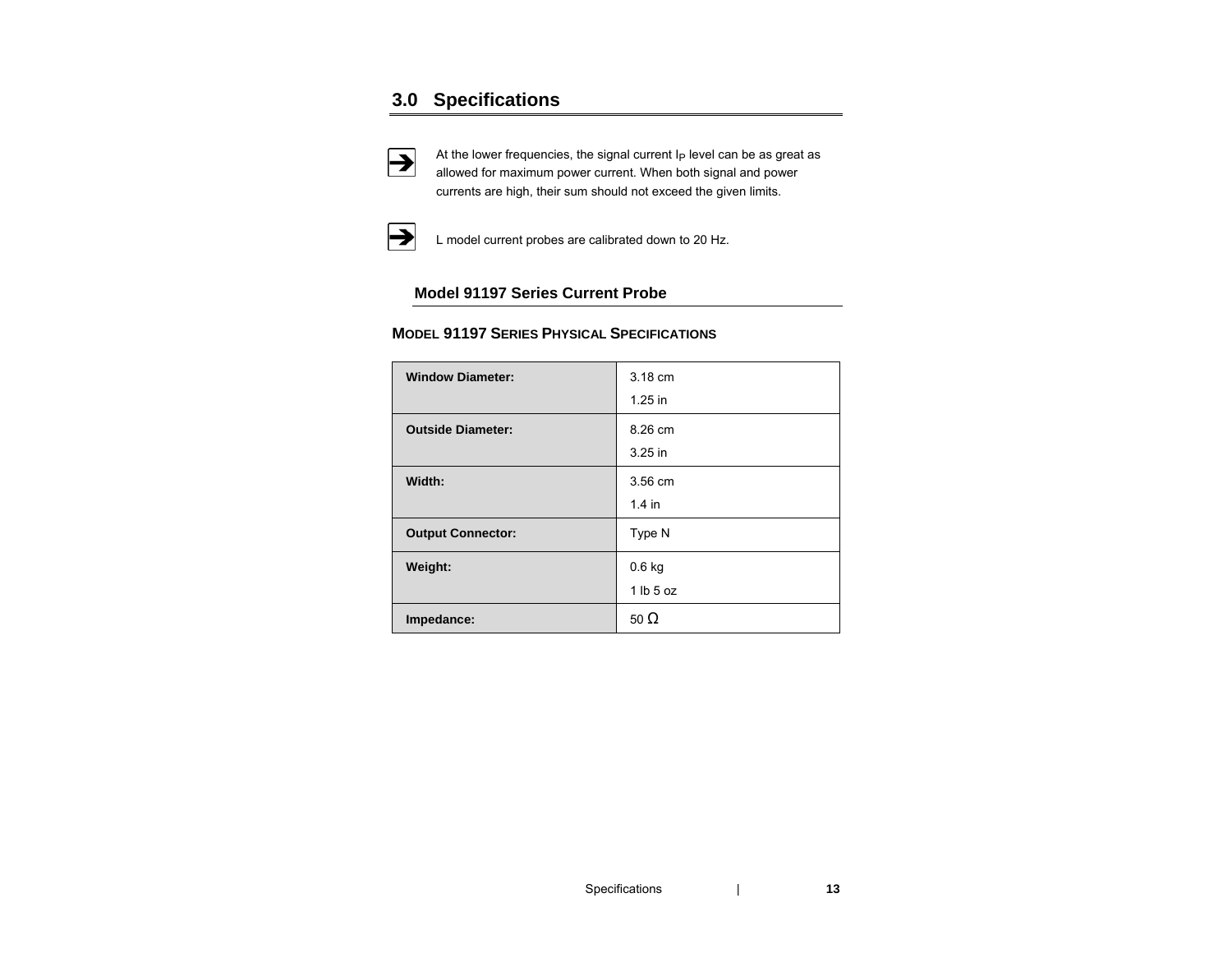#### **MODEL 91197 SERIES ELECTRICAL SPECIFICATIONS**

|                                                 | 91197-1                                                                                        | 91197-1L                                                                                                                                                                                                                                                                  |
|-------------------------------------------------|------------------------------------------------------------------------------------------------|---------------------------------------------------------------------------------------------------------------------------------------------------------------------------------------------------------------------------------------------------------------------------|
| <b>Frequency Range</b><br>(L Models 20 Hz):     | 10 kHz-8 MHz                                                                                   | 20 kHz-8 MHz                                                                                                                                                                                                                                                              |
| <b>Transfer Impedance</b><br>(Nominal):         | $0.32$ $\Omega$ $\pm$ 2 dB<br>10 kHz-1 MHz                                                     | $0.32$ $\Omega$ $\pm$ 2 dB<br>1 kHz-1 MHz                                                                                                                                                                                                                                 |
| <b>RF Current Range</b><br>(RF CW):             | 100 amps                                                                                       | >20 kHz-150 amps max<br>10 kHz-166 amps max<br>$\bullet$<br>4 kHz-200 amps max<br>2 kHz-250 amps max<br>1 kHz-400 amps max<br>$\bullet$<br>400 Hz-1000 amps ma<br>Below 400 Hz the probe is<br>limited by core saturation<br>effects at an I <sub>P</sub> of<br>1000 amps |
| <b>RF Current Range</b><br>(Pulse):             | 100 amps<br>(200 amps with reduced<br>duty cycle)                                              | 100 amps<br>(200 amps with reduced<br>duty cycle)                                                                                                                                                                                                                         |
| <b>Maximum Power</b><br>Current<br>(DC-400 Hz): | 350 amps                                                                                       | 1000 amps                                                                                                                                                                                                                                                                 |
| <b>Maximum Power</b><br>Voltage:                | No limitation; subject to adequate conductor insulation                                        |                                                                                                                                                                                                                                                                           |
| <b>Sensitivity Under</b><br><b>Rated Load:</b>  | 30 microamperes with<br>1 microvolt sensitivity<br>receiver and 0.33 ohm<br>transfer impedance | 30 microamperes with<br>1 microvolt sensitivity<br>receiver and 0.33 ohm<br>transfer impedance                                                                                                                                                                            |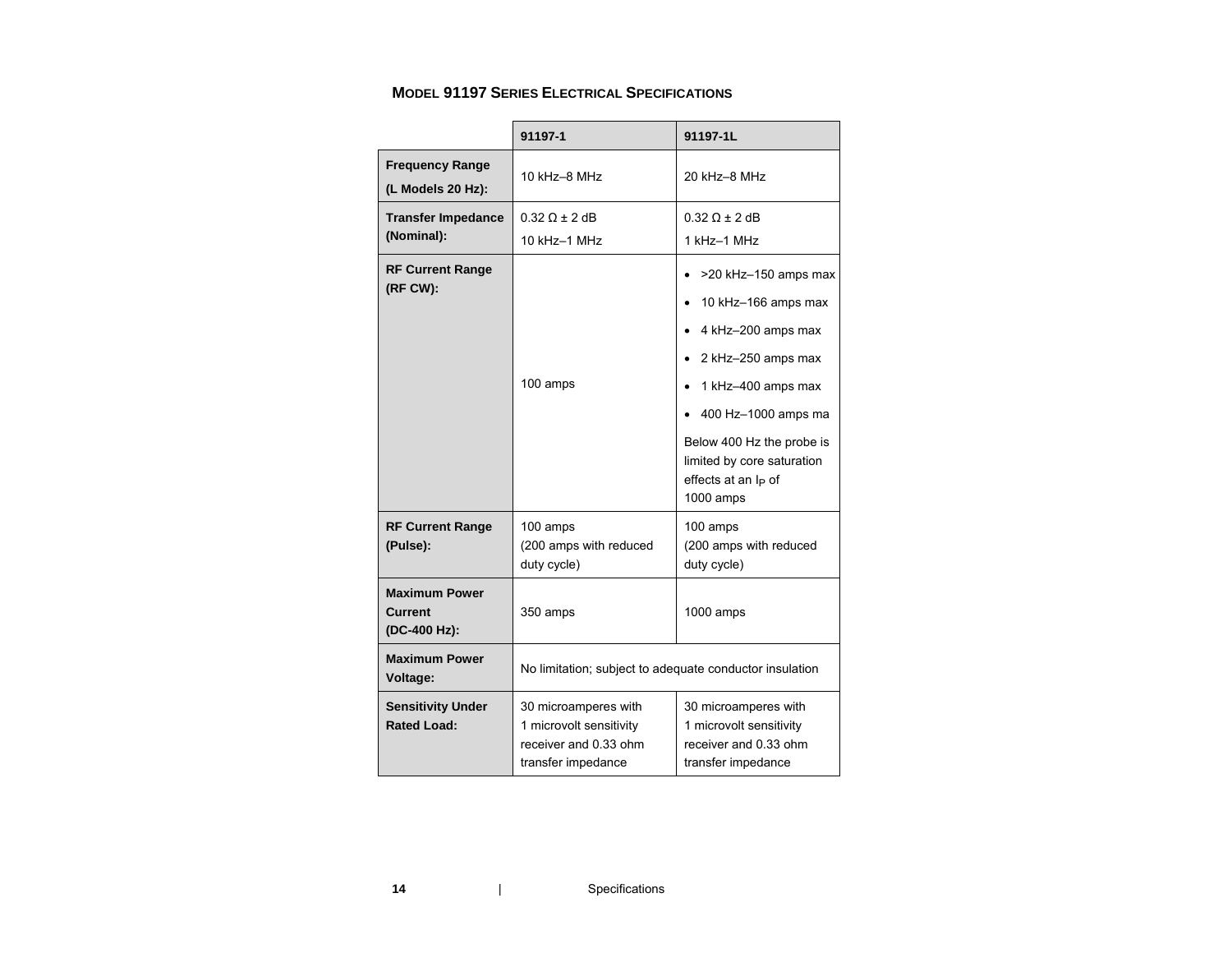#### **Model 91550 Series Current Probe**

#### **MODEL 91550 SERIES PHYSICAL SPECIFICATIONS**

| <b>Window Diameter:</b>  | 3.18 cm<br>$1.25$ in         |
|--------------------------|------------------------------|
| <b>Outside Diameter:</b> | 8.89 cm<br>3.5 <sub>in</sub> |
| Width:                   | 7.29 cm<br>2.87 in           |
| <b>Output Connector:</b> | Type N                       |
| Weight:                  | $0.6$ kg<br>$1.31$ lb        |
| Impedance:               | 50 $\Omega$                  |

#### **MODEL 91550 SERIES ELECTRICAL SPECIFICATIONS**

|                                                | 91550-1                                | 91550-2                                | 91550-5                                |
|------------------------------------------------|----------------------------------------|----------------------------------------|----------------------------------------|
| <b>Frequency Range</b><br>(L Models 20 Hz):    | 10 kHz-100 MHz                         | 10 kHz-150 MHz                         | 10 kHz-200 MHz                         |
| <b>Transfer Impedance</b><br>(Nominal):        | $5.0 \Omega \pm 3$ dB<br>1 MHz-100 MHz | $1.0 \Omega \pm 2$ dB<br>1 MHz-150 MHz | $1.0 \Omega \pm 2$ dB<br>1 MHz-100 MHz |
| <b>RF Current Range</b><br>(RF CW):            | 42 amps                                | 2.8 amps                               | 2.3 amps                               |
| <b>RF Current Range</b><br>(Pulse):            | 100 amps                               | 100 amps                               | 100 amps                               |
| <b>Maximum Power</b><br>Current<br>(DC-60 Hz): | 350 amps                               | 350 amps                               | 350 amps                               |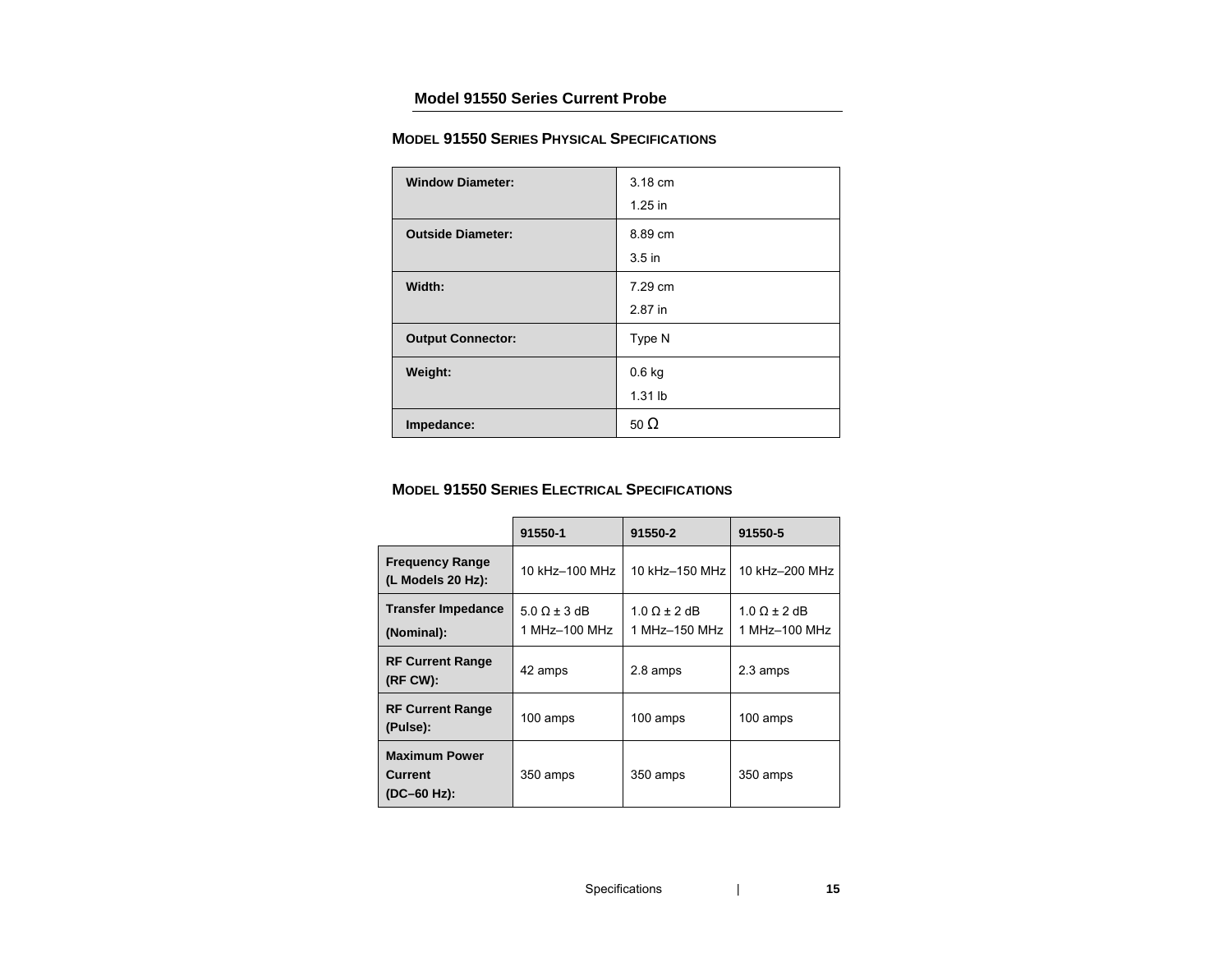|                                                     | 91550-1                                                                                            | 91550-2                                                                                                                                                     | 91550-5                                                                                                                                                     |
|-----------------------------------------------------|----------------------------------------------------------------------------------------------------|-------------------------------------------------------------------------------------------------------------------------------------------------------------|-------------------------------------------------------------------------------------------------------------------------------------------------------------|
| <b>Maximum Power</b><br><b>Current</b><br>(400 Hz): | 350 amps,<br>50 Hz-1500 Hz                                                                         | 225 amps                                                                                                                                                    | 225 amps                                                                                                                                                    |
| <b>Maximum Power</b><br>Voltage:                    | No limitation; subject to adequate conductor insulation                                            |                                                                                                                                                             |                                                                                                                                                             |
| <b>Internal Loading:</b>                            | No                                                                                                 | Yes                                                                                                                                                         | N <sub>o</sub>                                                                                                                                              |
| <b>Rated Ouptut Load</b><br>Impedance:              | 50 $\Omega$                                                                                        | 50 $\Omega$                                                                                                                                                 | 50 $\Omega$                                                                                                                                                 |
| <b>Sensitivity Under</b><br>Rated Load:             | 0.17 microampere<br>with 1 microvolt<br>sensitivity<br>receiver and<br>6 ohm transfer<br>impedance | 1.0 microampere<br>with 1 microvolt<br>sensitivity<br>receiver and<br>1 ohm transfer<br>impedance, or<br>10 mV across<br>50 ohm load for<br>0.01 amp signal | 1.0 microampere<br>with 1 microvolt<br>sensitivity<br>receiver and<br>1 ohm transfer<br>impedance, or<br>10 mV across<br>50 ohm load for<br>0.01 amp signal |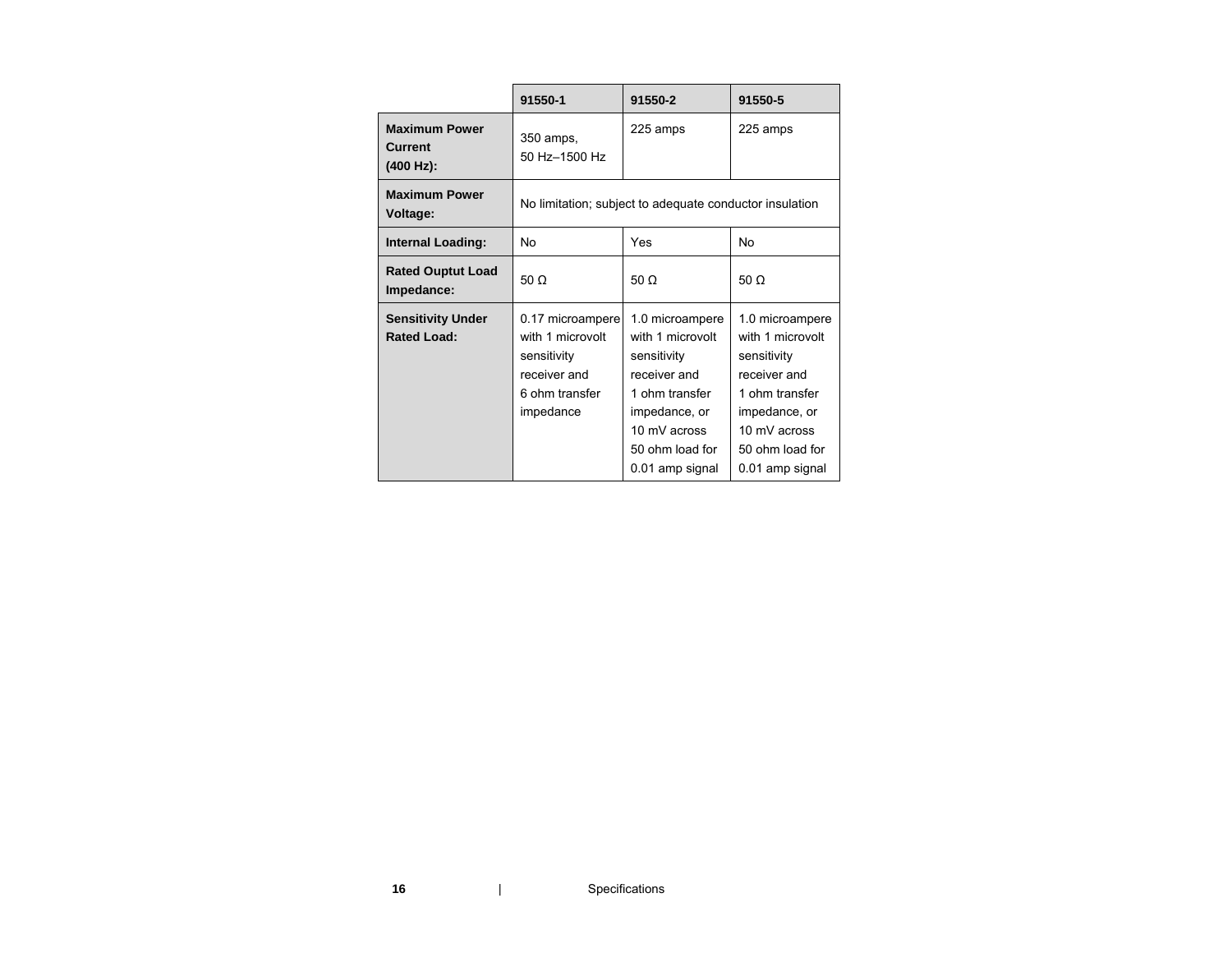#### **MODEL 91550 SERIES PULSE POWER LIMITS**

|                                                            | 91550-1                                               | 91550-2                                                                                                              | 91550-5                                                                                   |
|------------------------------------------------------------|-------------------------------------------------------|----------------------------------------------------------------------------------------------------------------------|-------------------------------------------------------------------------------------------|
| <b>RF Current</b><br>Range (Pulse):                        | 100 amps                                              | Pulse signals with<br>peak currents to<br>100 amps can be<br>measured if the<br>pulse duty cycle<br>does not exceed: | 100 amps with<br>maximum pulse<br>duty cycle not to<br>exceed 0.002 for<br>100 amp signal |
|                                                            |                                                       | $(10 \text{ amps } I_P)$<br>0.080 Duty                                                                               |                                                                                           |
|                                                            |                                                       | $(30 \text{ amps } I_P)$<br>0.010 Duty                                                                               |                                                                                           |
|                                                            |                                                       | $(50 \text{ amps } I_P)$<br>0.003 Duty                                                                               |                                                                                           |
|                                                            |                                                       | $(100 \text{ amps } I_P)$<br>0.001 Duty                                                                              |                                                                                           |
| <b>Maximum Power</b><br><b>Current</b><br>(L Models Only): | (2 MHz)<br>50 amps<br>(1 MHz)<br>$\bullet$<br>60 amps | (60 Hz)<br>650 amps<br>(120 Hz)<br>650 amps                                                                          | <b>NA</b>                                                                                 |
|                                                            | (0.5 MHz)<br>85 amps                                  | (400 Hz)<br>500 amps                                                                                                 |                                                                                           |
|                                                            | (0.2 MHz)<br>$\bullet$<br>175 amps                    | (1500 Hz)<br>140 amps                                                                                                |                                                                                           |
|                                                            | (0.1 MHz)<br>340 amps                                 |                                                                                                                      |                                                                                           |
|                                                            | $(0.05$ MHz)<br>650 amps                              |                                                                                                                      |                                                                                           |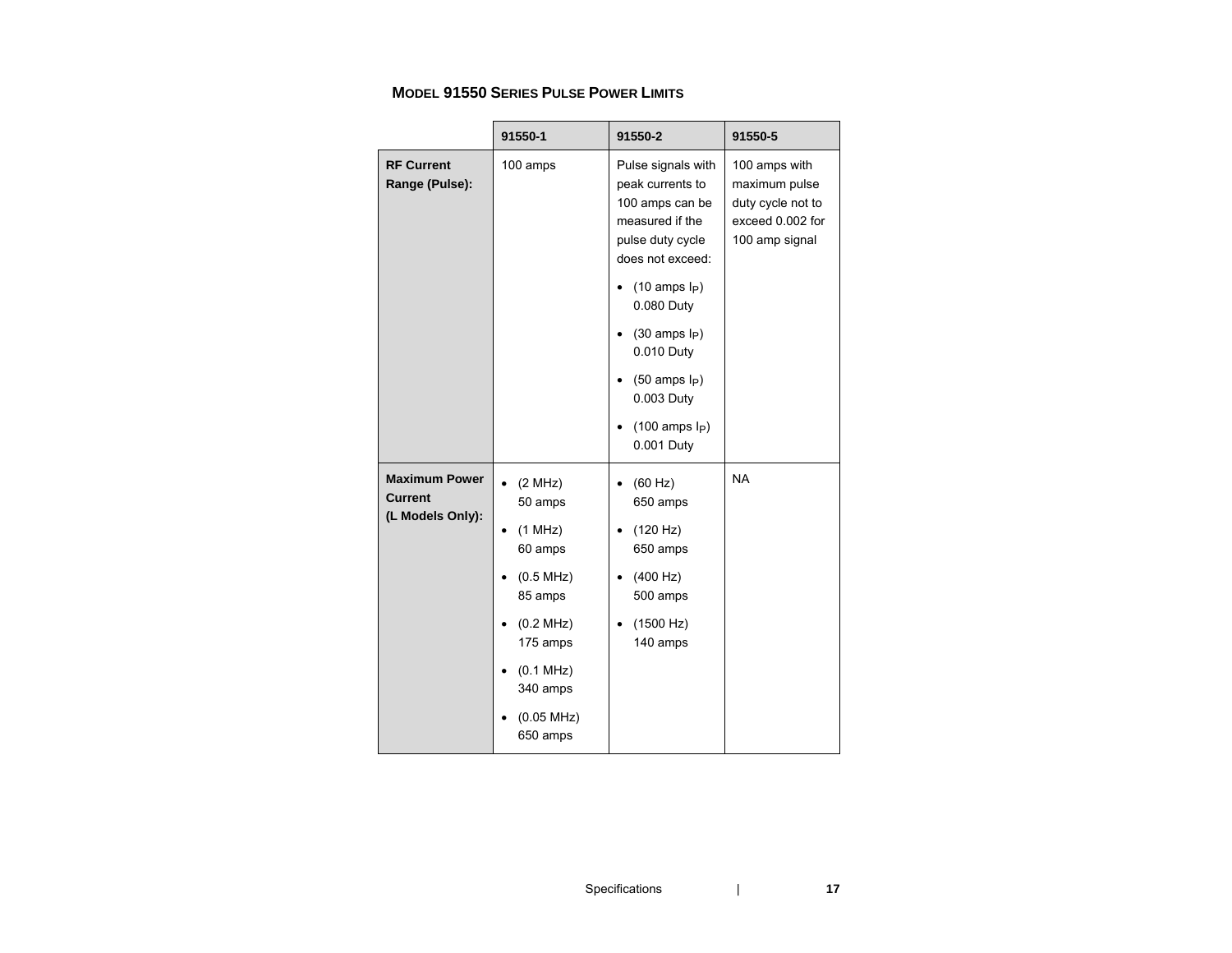#### **Model 93511 Series Current Probe**

#### **MODEL 93511 SERIES PHYSICAL SPECIFICATIONS**

| <b>Window Diameter:</b>  | 3.18 cm<br>$1.25$ in  |
|--------------------------|-----------------------|
| <b>Outside Diameter:</b> | 8.26 cm<br>3.25 in    |
| Width:                   | 3.56 cm<br>$1.4$ in   |
| <b>Output Connector:</b> | Type N                |
| Weight:                  | $0.6$ kg<br>1 lb 5 oz |
| Impedance:               | 50 $\Omega$           |

#### **MODEL 93511 SERIES ELECTRICAL SPECIFICATIONS**

|                                                   | 93511-1                                        | 93511-1L                                       |
|---------------------------------------------------|------------------------------------------------|------------------------------------------------|
| <b>Frequency Range</b><br>(L Models 20 Hz):       | 10 kHz-30 MHz                                  | 20 kHz-30 MHz                                  |
| <b>Transfer Impedance</b><br>(Nominal):           | $1 \Omega$ (0 db) $\pm$ 2 dB<br>100 kHz-10 MHz | $1 \Omega$ (0 db) $\pm$ 2 dB<br>100 kHz-10 MHz |
| <b>RF Current Range</b><br>(RF CW):               | 100 amps                                       | 100 amps                                       |
| <b>RF Current Range</b><br>(Pulse):               | 200 amps                                       | 200 amps                                       |
| <b>Maximum Power</b><br>Current<br>$(DC-60 Hz)$ : | 350 amps                                       | 800 amps                                       |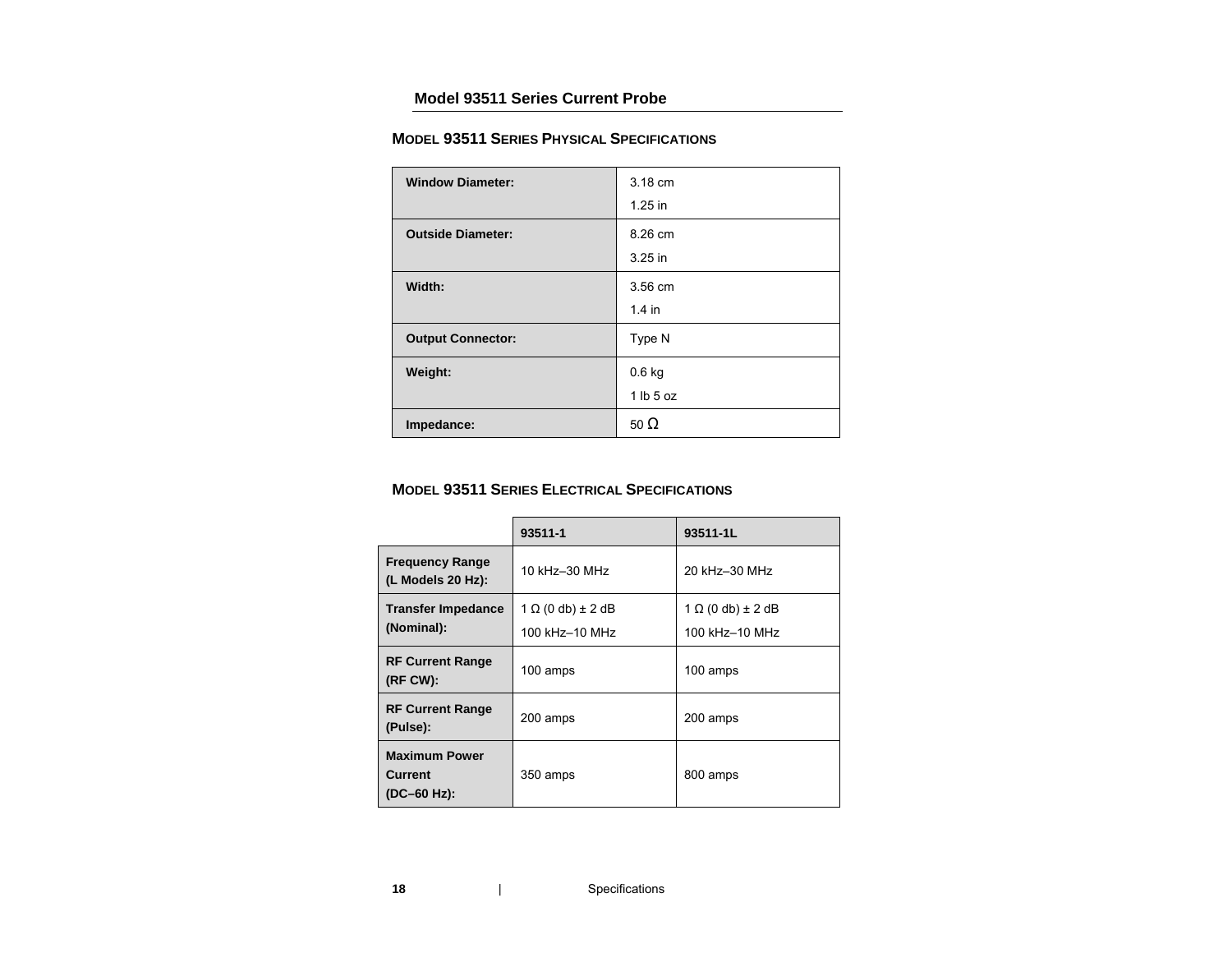|                                              | 93511-1                                                                                     | 93511-1L                                                                                    |
|----------------------------------------------|---------------------------------------------------------------------------------------------|---------------------------------------------------------------------------------------------|
| <b>Maximum Power</b><br>Current<br>(400 Hz): | 350 amps                                                                                    | 800 amps                                                                                    |
| <b>Maximum Power</b><br>Voltage:             | No limitation; subject to adequate conductor insulation                                     |                                                                                             |
| <b>Sensitivity Under</b><br>Rated Load:      | 1.0 microampere with<br>1 microvolt sensitivity<br>receiver and 1 ohm<br>transfer impedance | 1.0 microampere with<br>1 microvolt sensitivity<br>receiver and 1 ohm<br>transfer impedance |

#### **Model 93686 Series Current Probe**

#### **MODEL 93686 SERIES PHYSICAL SPECIFICATIONS**

| <b>Window Diameter:</b>  | 6.65 cm           |
|--------------------------|-------------------|
|                          | 2.62 in           |
| <b>Outside Diameter:</b> | 13.97 cm          |
|                          | 5.5 <sub>in</sub> |
| Width:                   | 5.38 cm           |
|                          | 2.12 in           |
| <b>Output Connector:</b> | Type N            |
| Weight:                  | 2.27 kg           |
|                          | 5 <sub>1b</sub>   |
| Impedance:               | 50 $\Omega$       |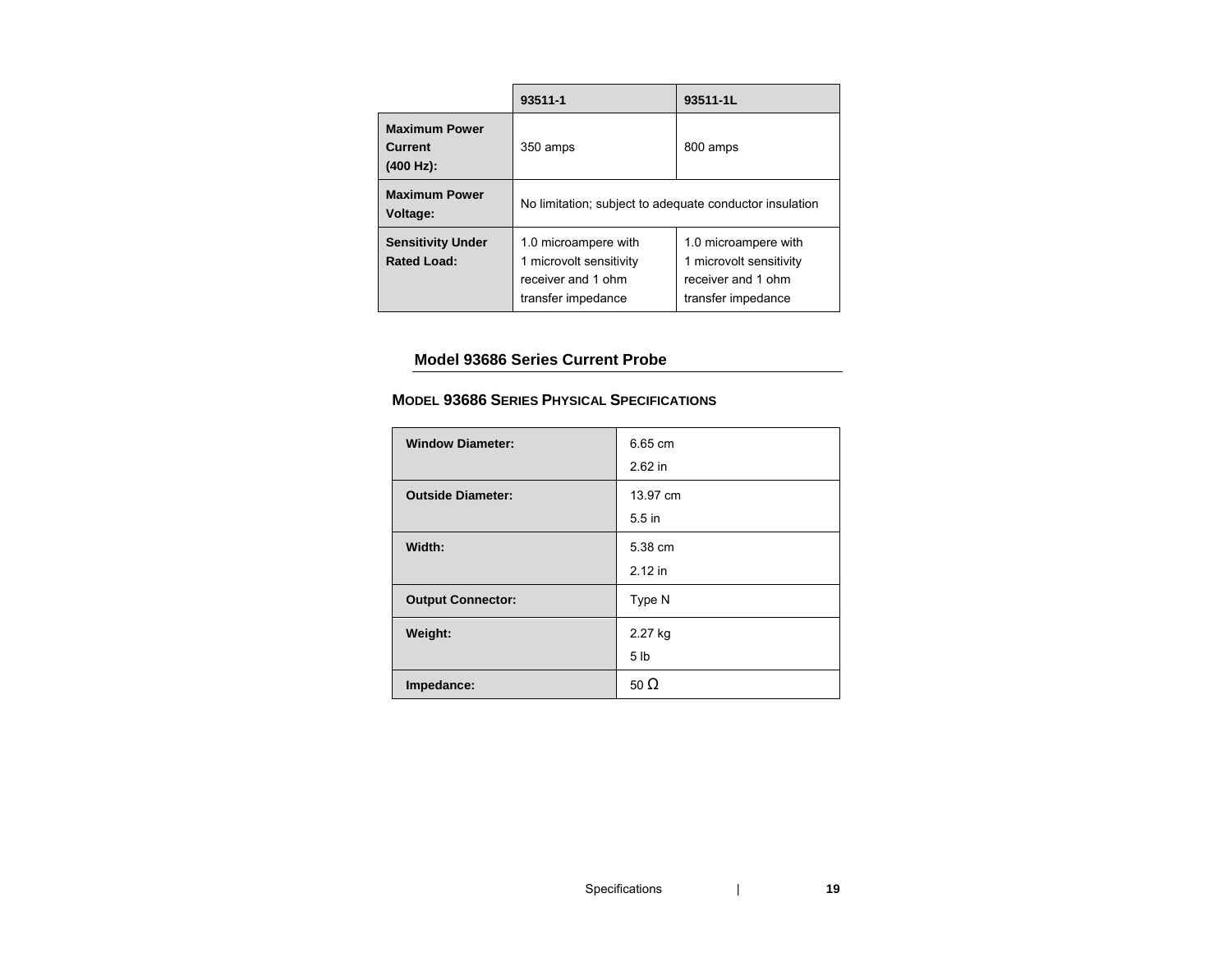#### **MODEL 93686 SERIES ELECTRICAL SPECIFICATIONS**

|                                                     | 93686-1                                                                                     | 93686-8                                                                                       |
|-----------------------------------------------------|---------------------------------------------------------------------------------------------|-----------------------------------------------------------------------------------------------|
| <b>Frequency Range</b><br>(L Models 20 Hz):         | 10 kHz-30 MHz                                                                               | 10 kHz-200 MHz                                                                                |
| <b>Transfer Impedance</b><br>(Nominal):             | $200+2dB$<br>100 kHz-10 MHz                                                                 | $8.0 \Omega \pm 3$ dB<br>10 MHz-200 MHz                                                       |
| <b>RF Current Range</b><br>(RF CW):                 | 0 amps-200 amps                                                                             | 0 amps-62 amps                                                                                |
| <b>RF Current Range</b><br>(Pulse):                 | 200 amps                                                                                    | 62 amps                                                                                       |
| <b>Maximum Power</b><br>Current<br>(DC-60 Hz):      | 350 amps                                                                                    | 300 amps                                                                                      |
| <b>Maximum Power</b><br><b>Current</b><br>(400 Hz): | 350 amps                                                                                    | 300 amps                                                                                      |
| <b>Maximum Power</b><br>Voltage:                    | No limitation; subject to adequate conductor insulation                                     |                                                                                               |
| <b>Sensitivity Under</b><br>Rated Load:             | 0.5 microampere with<br>1 microvolt sensitivity<br>receiver and 2 ohm<br>transfer impedance | 0.125 microampere with<br>1 microvolt sensitivity<br>receiver and 8 ohm<br>transfer impedance |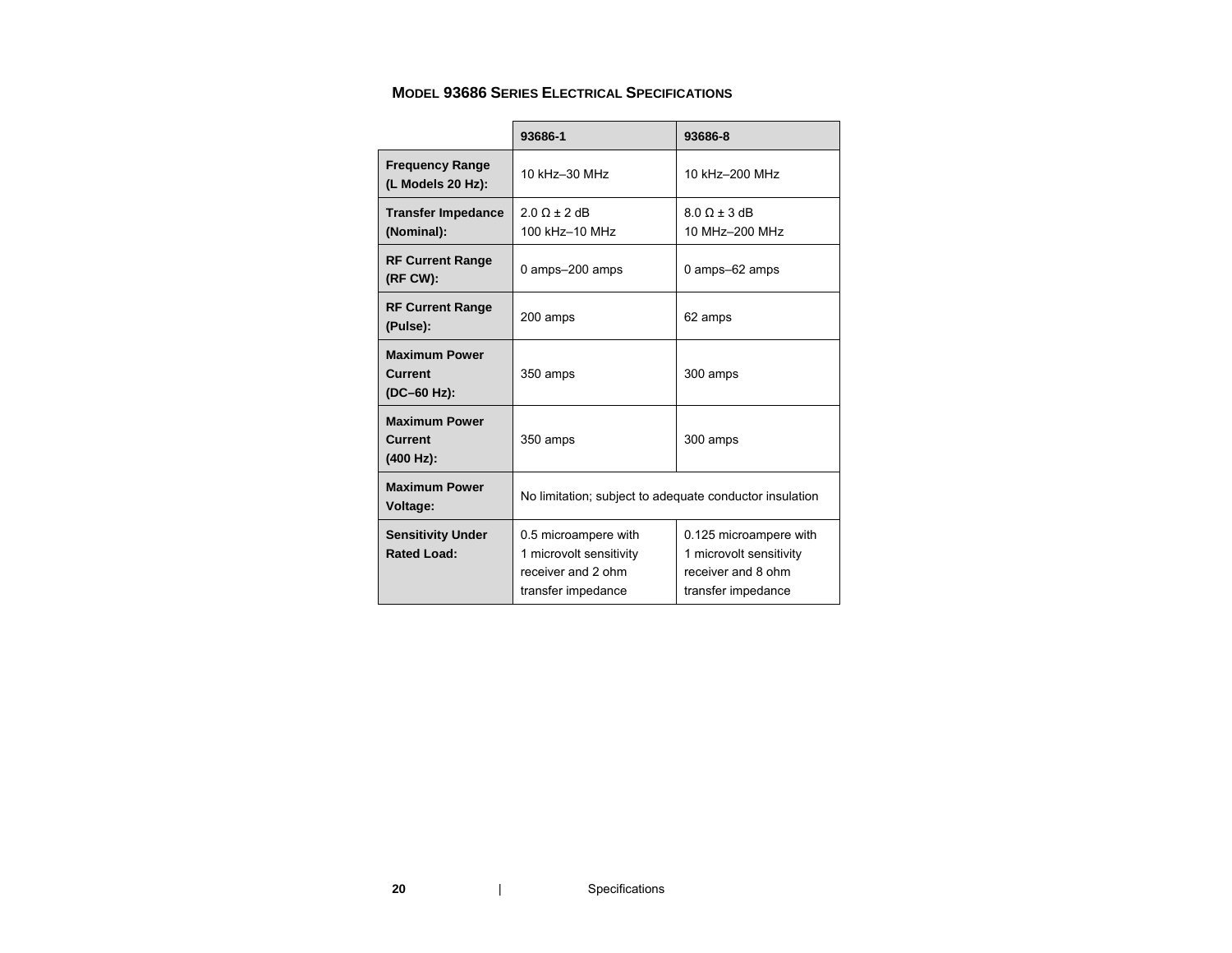#### **Model 94106 Series Current Probe**

#### **MODEL 94106 SERIES PHYSICAL SPECIFICATIONS**

| <b>Window Diameter:</b>  | 3.18 cm<br>$1.25$ in |
|--------------------------|----------------------|
| <b>Outside Diameter:</b> | 8.26 cm<br>3.25 in   |
| Width:                   | 3.56 cm<br>$1.4$ in  |
| <b>Output Connector:</b> | Type N               |
| Weight:                  | $0.43$ kg<br>15 oz   |
| Impedance:               | 50 $\Omega$          |

#### **MODEL 94106 SERIES ELECTRICAL SPECIFICATIONS**

|                                                | 94106-1                                                                                              |
|------------------------------------------------|------------------------------------------------------------------------------------------------------|
| <b>Frequency Range</b><br>(L Models 20 Hz):    | 100 kHz-450 MHz                                                                                      |
| <b>Transfer Impedance</b><br>(Nominal):        | • $2 \Omega (6 db) \pm 3 dB (a) 1 MHz$<br>$6 \Omega$ (15.5 db) ± 3 dB @ 100 MHz-450 MHz<br>$\bullet$ |
| <b>RF Current Range</b><br>(RF CW):            | 20 amps                                                                                              |
| <b>RF Current Range</b><br>(Pulse):            | 50 amps                                                                                              |
| <b>Maximum Power</b><br>Current<br>(DC-60 Hz): | 200 amps                                                                                             |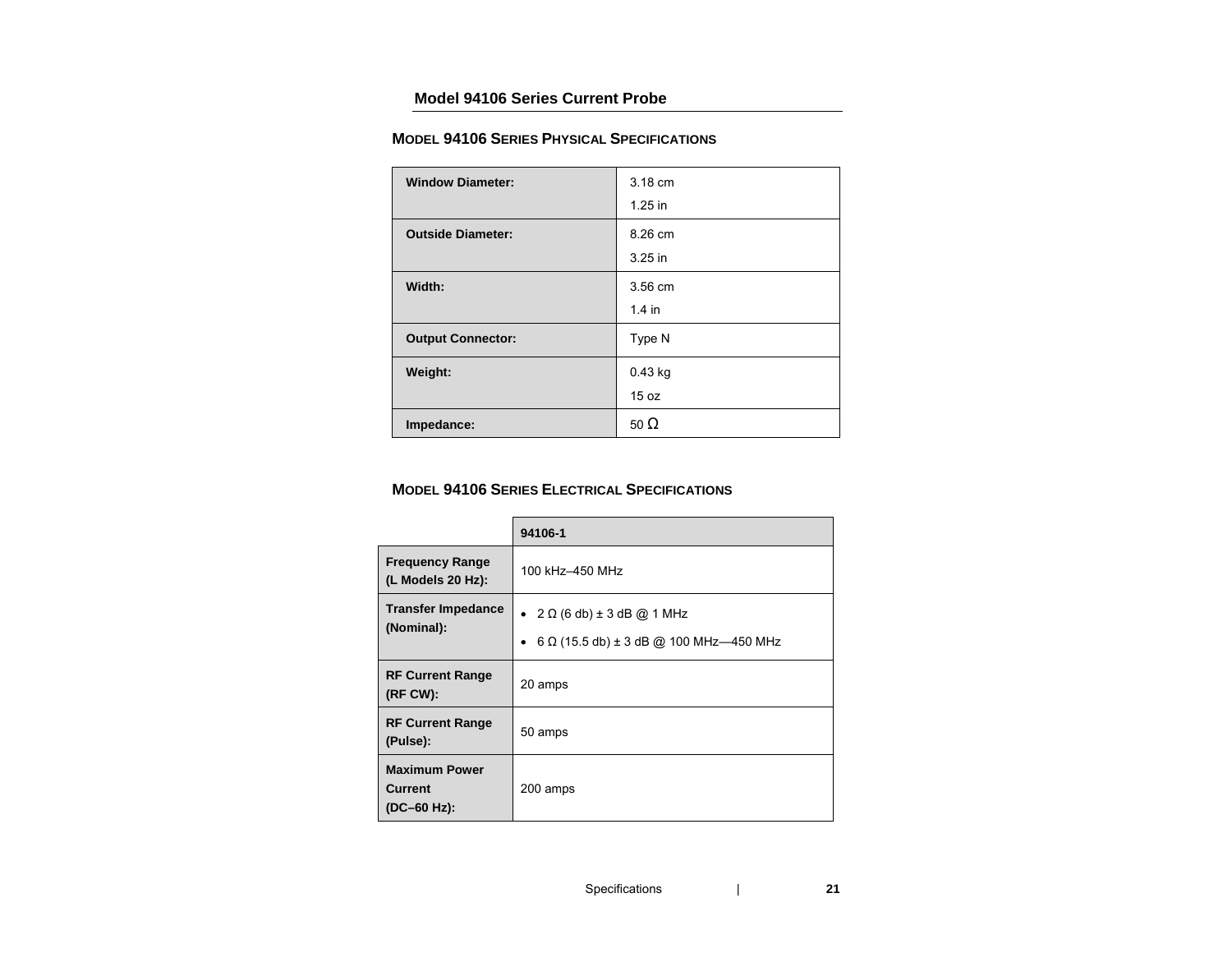|                                                     | 94106-1                                                                                |
|-----------------------------------------------------|----------------------------------------------------------------------------------------|
| <b>Maximum Power</b><br><b>Current</b><br>(400 Hz): | 200 amps                                                                               |
| <b>Maximum Power</b><br>Voltage:                    | No limitation; subject to adequate conductor insulation                                |
| <b>Rated Output Load</b><br>Impedance:              | 50 $\Omega$                                                                            |
| <b>Sensitivity Under</b><br><b>Rated Load:</b>      | 0.1 microampere with 1 microvolt sensitivity receiver<br>and 10 ohm transfer impedance |

#### **MODEL 94106 SERIES PULSE POWER LIMITS**

|                                                            | 94106-1 / 94106-1L                                                                                                                                                                                        |
|------------------------------------------------------------|-----------------------------------------------------------------------------------------------------------------------------------------------------------------------------------------------------------|
| <b>RF Current Range</b><br>(Pulse):                        | 50 amps                                                                                                                                                                                                   |
| <b>Maximum Power</b><br><b>Current</b><br>(L Models Only): | (DC to 60 Hz) 300 amps<br>(DC to 120 Hz) 300 amps<br>(DC to 400 Hz) 300 amps<br>(DC to 1500 Hz) 300 amps<br>When both signal and power currents are high, their<br>sum should not exceed the given limits |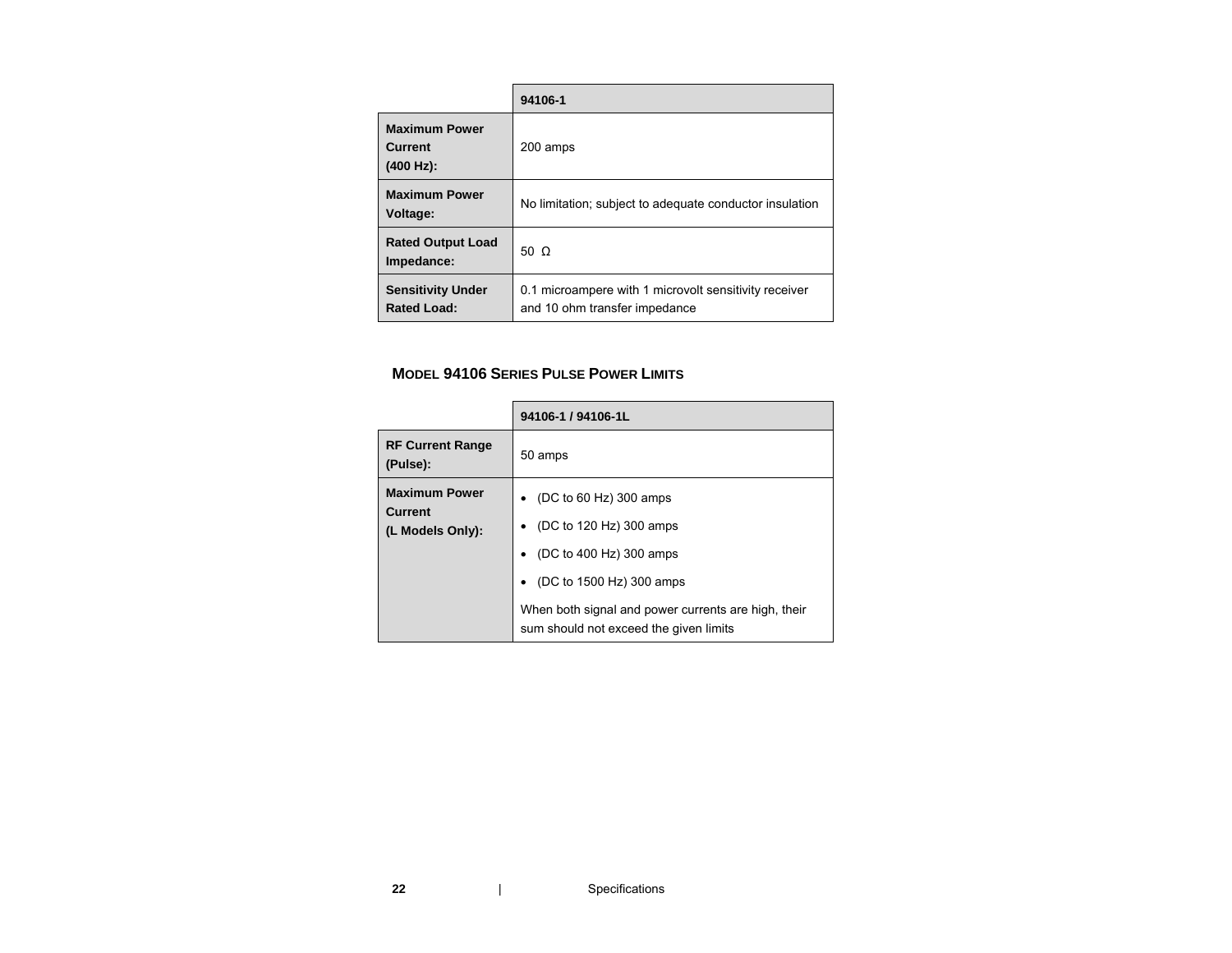#### **Model 94111 Series Current Probe**

#### **MODEL 94111 SERIES PHYSICAL SPECIFICATIONS**

| <b>Window Diameter:</b>  | 3.18 cm<br>$1.25$ in |
|--------------------------|----------------------|
| <b>Outside Diameter:</b> | 8.89 cm              |
|                          | 3.5 <sub>in</sub>    |
| Width:                   | 3.56 cm              |
|                          | $1.4$ in             |
| <b>Output Connector:</b> | Type N               |
| Weight:                  | $0.42$ kg            |
|                          | 15 oz                |
| Impedance:               | 50 $\Omega$          |

#### **MODEL 94111 SERIES ELECTRICAL SPECIFICATIONS**

|                                             | 94111-1 / 94111-1L                                                                                                                                                                     | 94111-2                                         |
|---------------------------------------------|----------------------------------------------------------------------------------------------------------------------------------------------------------------------------------------|-------------------------------------------------|
| <b>Frequency Range</b><br>(L Models 20 HZ): | 1 MHz-1000 MHz                                                                                                                                                                         | 1 MHz-1000 MHz                                  |
| <b>Transfer</b><br>Impedance<br>(Nominal):  | $0.9\Omega(-1dB \Omega) \pm 3dB$<br>@1 MHz<br>$2.5\Omega(8dB \Omega) \pm 3dB$<br>@10 MHz<br>$5\Omega(14dB \Omega) \pm 3dB$<br>@100 MHz<br>$5.6\Omega(15dB \Omega) \pm 3dB$<br>@500 MHz | $1\Omega(0dB \Omega) \pm 3dB$<br>@1 MHz-100 MHz |
| <b>RF Current Range</b><br>(RF CW):         | $20.0 \text{ amps}$                                                                                                                                                                    | 1.7 amps                                        |
| <b>RF Current Range</b><br>(Pulse):         | 50 amps                                                                                                                                                                                | 200 amps                                        |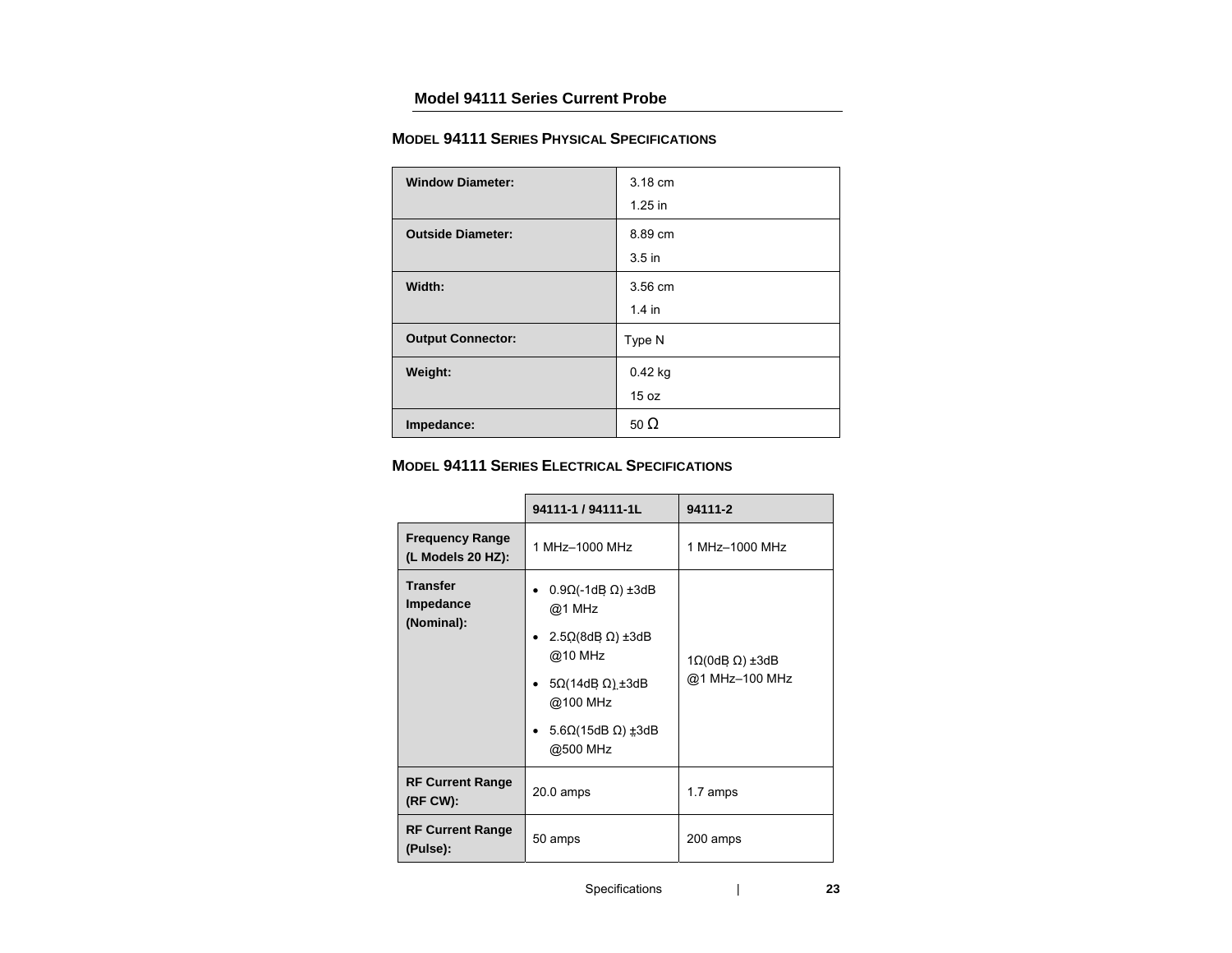|                                                        | 94111-1 / 94111-1L                                                                           | 94111-2                                                                                   |
|--------------------------------------------------------|----------------------------------------------------------------------------------------------|-------------------------------------------------------------------------------------------|
| <b>Maximum Power</b><br><b>Current</b><br>(DC-400 Hz): | 200 amps                                                                                     | 200 amps                                                                                  |
| <b>Maximum Power</b><br>Voltage:                       | No limitation; subject to adequate<br>conductor insulation                                   |                                                                                           |
| <b>Sensitivity Under</b><br><b>Rated Load:</b>         | 0.2 microampere with<br>1 microvolt sensitivity<br>receiver and 5 ohms<br>transfer impedance | 1 microampere with<br>1 microvolt sensitivity<br>receiver and 1 ohm<br>transfer impedance |

#### **MODEL 94111 SERIES PULSE POWER LIMITS**

|                                                            | 94111-1 / 94111-1L                                                                                                                           | 94111-2                                                                                                                                                                                                                                                                                                            |
|------------------------------------------------------------|----------------------------------------------------------------------------------------------------------------------------------------------|--------------------------------------------------------------------------------------------------------------------------------------------------------------------------------------------------------------------------------------------------------------------------------------------------------------------|
| <b>RF Current Range</b><br>(Pulse):                        | 50 amps for duty cycle less<br>than $0.4$                                                                                                    | Pulse signals with peak<br>currents to 200 amps can<br>be measured if the pulse<br>duty cycle does not<br>exceed:<br>$(10 \text{ amps} \, \text{lp}) 0.06 \, \text{Duty}$<br>٠<br>$(50 \text{ amps } I_P)$<br>0.0024 Duty<br>$(100 \text{ amps } I_P)$<br>0.0006 Duty<br>$(200 \text{ amps } I_P)$<br>0.00015 Duty |
| <b>Maximum Power</b><br><b>Current</b><br>(L Models Only): | (DC to 1500 Hz) 300 amps<br>When both signal and<br><b>NA</b><br>power currents are high,<br>their sum should not<br>exceed the given limits |                                                                                                                                                                                                                                                                                                                    |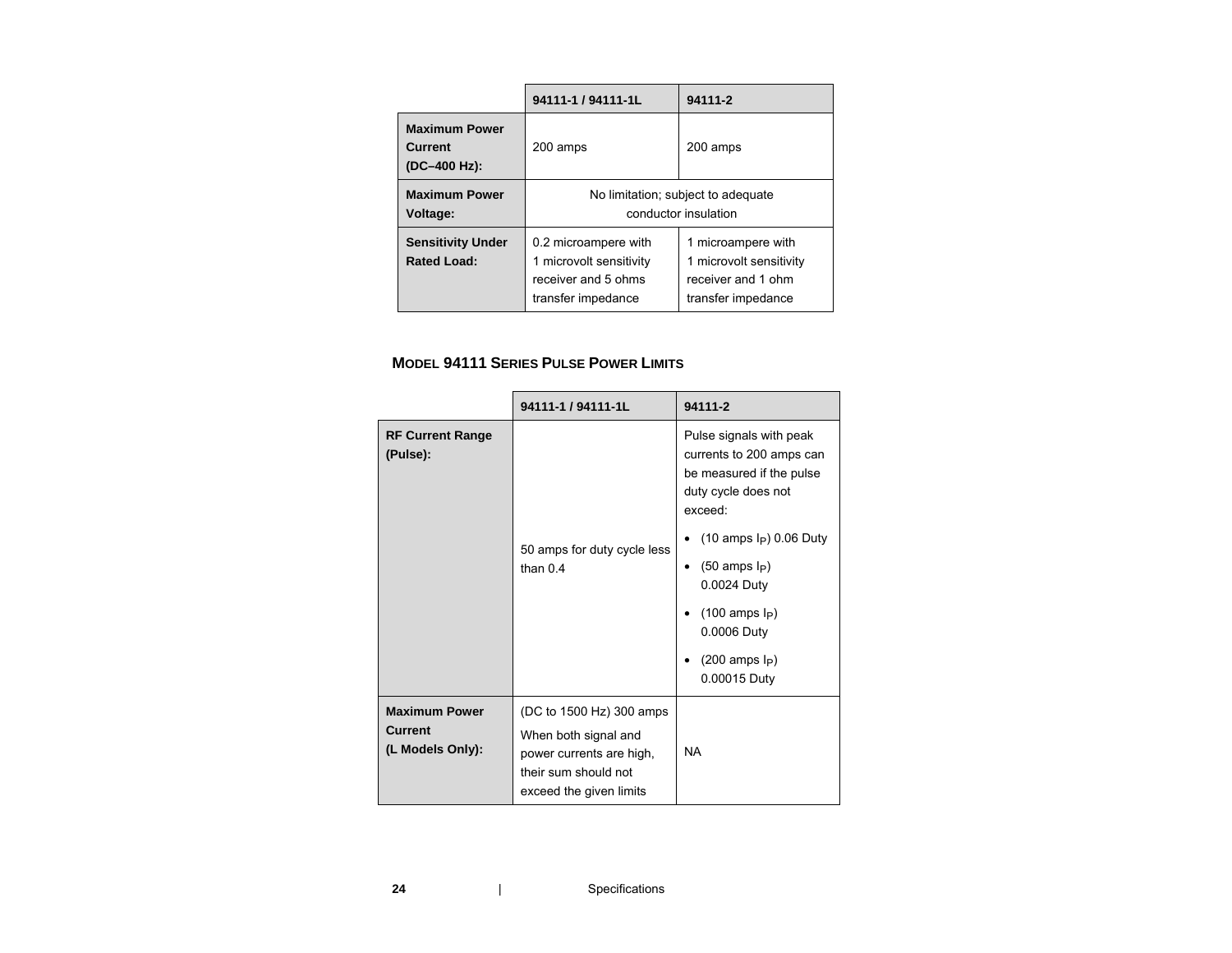#### **Model 94430 Series Current Probe**

#### **MODEL 94430 SERIES PHYSICAL SPECIFICATIONS**

| <b>Window Diameter:</b>  | 1.91 cm<br>$0.75$ in |
|--------------------------|----------------------|
| <b>Outside Diameter:</b> | 5.72 cm<br>$2.25$ in |
| Width:                   | 2.54 cm<br>$1.0$ in  |
| <b>Output Connector:</b> | Type BNC             |
| Weight:                  | $0.18$ kg<br>6.5 oz  |
| Impedance:               | 50 $\Omega$          |

#### **MODEL 94430 SERIES ELECTRICAL SPECIFICATIONS**

|                                                 | 94430-1 / 94430-1L                                                                                                                                                   |
|-------------------------------------------------|----------------------------------------------------------------------------------------------------------------------------------------------------------------------|
| <b>Frequency Range</b><br>(L Models 20 Hz):     | 10 kHz-250 MHz                                                                                                                                                       |
| <b>Transfer Impedance</b><br>(Nominal):         | • $6 \Omega \pm 2$ dB @ 10 MHz-250 MHz<br>$\bullet$ 3 $\Omega$ ± 2 dB @ 1 MHz<br>$0.6 \Omega \pm 3$ dB @ 100 kHz<br>٠<br>$0.1 \Omega \pm 3$ dB @ 10 kHz<br>$\bullet$ |
| <b>RF Current Range</b><br>(RF CW):             | 16 amps                                                                                                                                                              |
| <b>RF Current Range</b><br>(Pulse):             | 70 amps                                                                                                                                                              |
| <b>Maximum Power</b><br>Current<br>(DC-400 Hz): | 200 amps                                                                                                                                                             |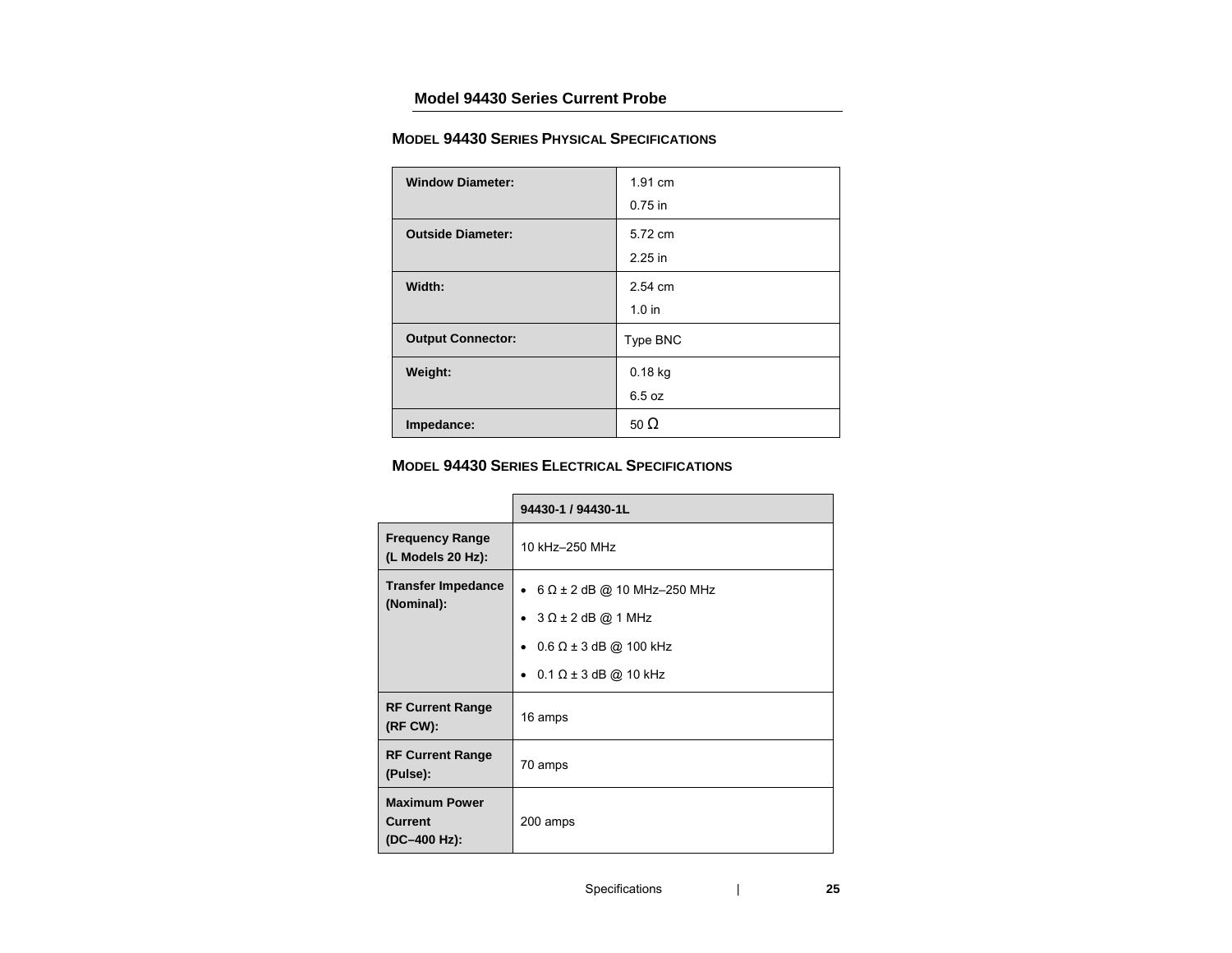|                                         | 94430-1 / 94430-1L                                                                      |  |
|-----------------------------------------|-----------------------------------------------------------------------------------------|--|
| <b>Maximum Power</b><br>Voltage:        | No limitation; subject to adequate conductor insulation                                 |  |
| <b>Sensitivity Under</b><br>Rated Load: | 0.125 microampere with 1 microvolt sensitivity receiver<br>and 8 ohm transfer impedance |  |

#### **MODEL 94430 SERIES PULSE POWER LIMITS**

|                                                     | 94430-1 / 94430-1L                                                                                       |  |
|-----------------------------------------------------|----------------------------------------------------------------------------------------------------------|--|
| <b>RF Current Range</b><br>(Pulse):                 | Pulse signals with peak currents to 70 amps can be.<br>measured if the pulse duty cycle does not exceed: |  |
|                                                     | $(16 \text{ amps} \, \text{lp}) \, 1.0 \, \text{Duty}$                                                   |  |
|                                                     | $(25 \text{ amps } I_P) 0.625 \text{ Duty}$                                                              |  |
|                                                     | $(40 \text{ amps } I_P)$ 0.39 Duty                                                                       |  |
|                                                     | $(50 \text{ amps} \, \text{lp}) 0.3125 \, \text{Duty}$                                                   |  |
|                                                     | $(70 \text{ amps } I_P) 0.227 \text{ Duty}$                                                              |  |
| <b>Maximum Power</b><br>Current<br>(L Models Only): | (DC to 1500 Hz) 400 amps                                                                                 |  |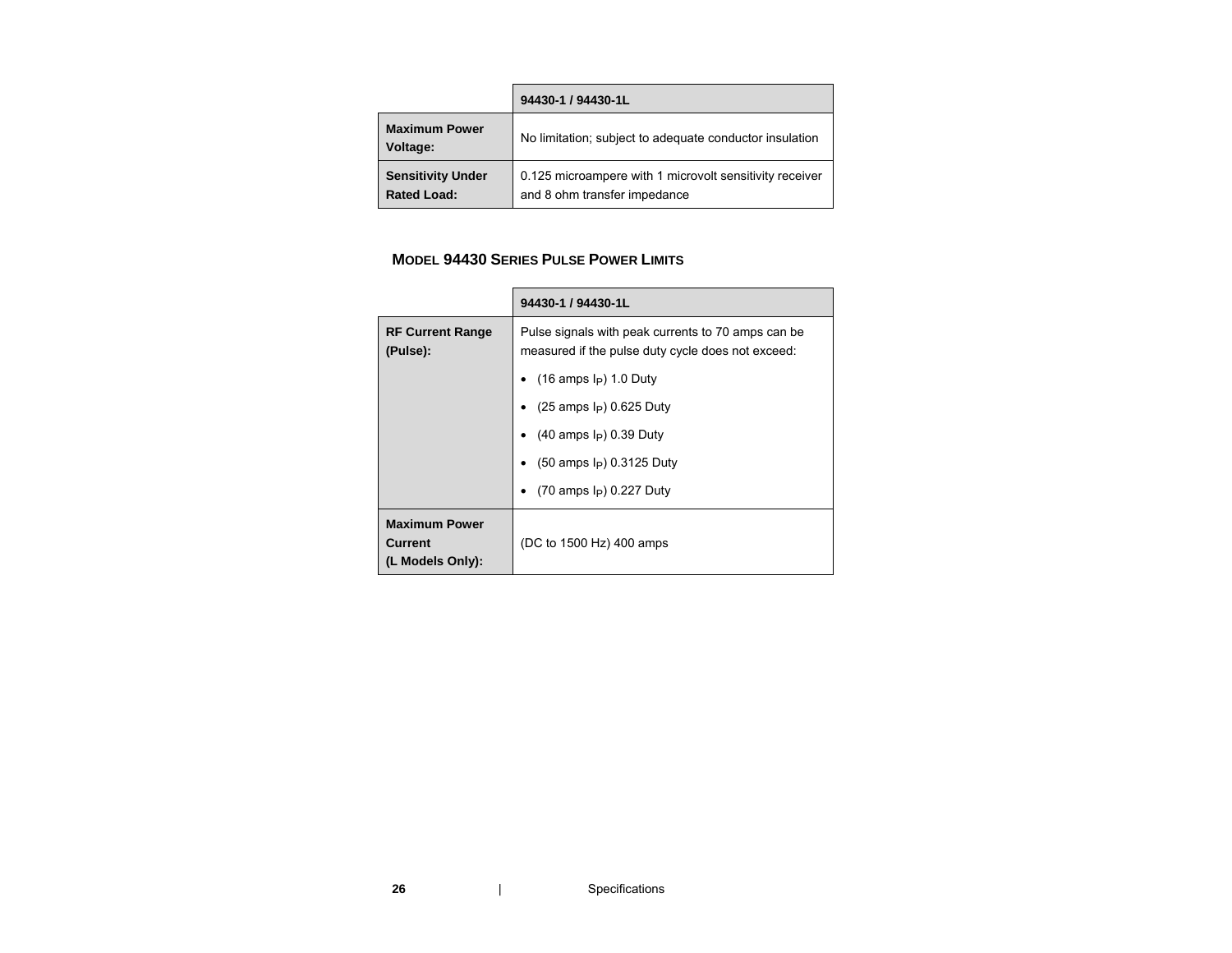#### **Model 94606 Series Current Probe**

#### **MODEL 94606 SERIES PHYSICAL SPECIFICATIONS**

| <b>Window Diameter:</b>  | 12.7 cm<br>5.0 in            |
|--------------------------|------------------------------|
| <b>Outside Diameter:</b> | 19.81 cm<br>7.8 in           |
| Width:                   | 5.38 cm<br>$2.12$ in         |
| <b>Output Connector:</b> | Type N                       |
| Weight:                  | 3.18 kg<br>7.0 <sub>lb</sub> |
| Impedance:               | 50 $\Omega$                  |

#### **MODEL 94606 SERIES ELECTRICAL SPECIFICATIONS**

|                                                                     | 94606-1                              | 94606-6                             |
|---------------------------------------------------------------------|--------------------------------------|-------------------------------------|
| <b>Frequency Range</b><br>(L Models 20 HZ):                         | 10 kHz-100 MHz                       | 1 kHz-5 MHz                         |
| <b>Transfer</b><br>Impedance<br>(Nominal):                          | $5 \Omega \pm 4dB$<br>@1 MHz-100 MHz | $1 \Omega \pm 2dB$<br>@10 kHz-5 MHz |
| <b>RF Current Range</b><br>(RF CW):                                 | 0 amps $-100$ amps                   | 0 amps-300 amps                     |
| <b>RF Current Range</b><br>(Pulse):                                 | 0 amps $-100$ amps                   | 0 amps-400 amps                     |
| <b>Maximum Power</b><br><b>Current</b><br>$(DC-60 Hz)$<br>(400 Hz): | 350 amps                             | 350 amps                            |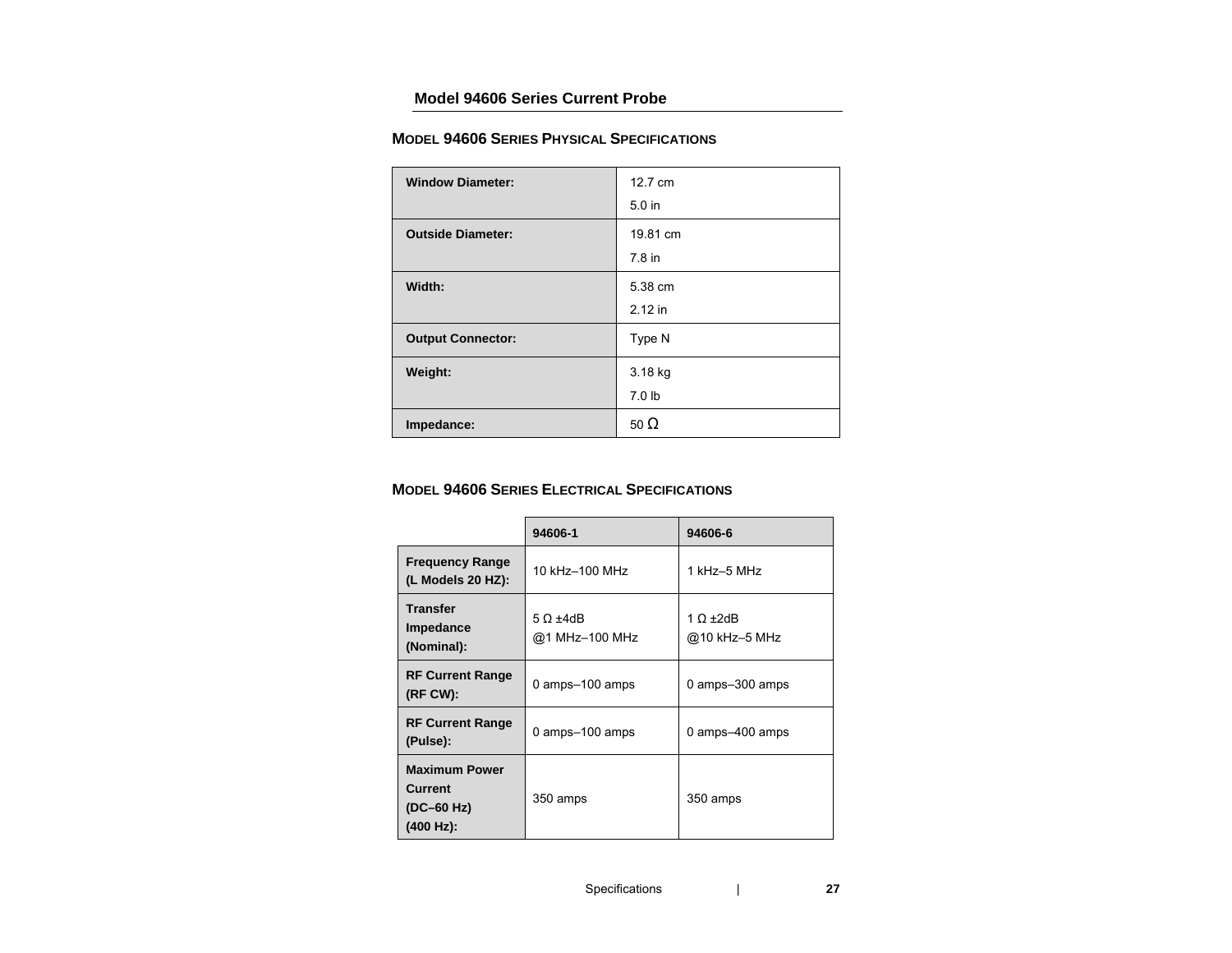|                                         | 94606-1                                                                                      | 94606-6                                                                                   |
|-----------------------------------------|----------------------------------------------------------------------------------------------|-------------------------------------------------------------------------------------------|
| <b>Maximum Power</b><br>Voltage:        | No limitation; subject to adequate<br>conductor insulation                                   |                                                                                           |
| <b>Rated Output Load</b><br>Impedance:  | 50 $\Omega$                                                                                  | 50 $\Omega$                                                                               |
| <b>Sensitivity Under</b><br>Rated Load: | 0.2 microampere with<br>1 microvolt sensitivity<br>receiver and 5 ohms<br>transfer impedance | 1 microampere with<br>1 microvolt sensitivity<br>receiver and 1 ohm<br>transfer impedance |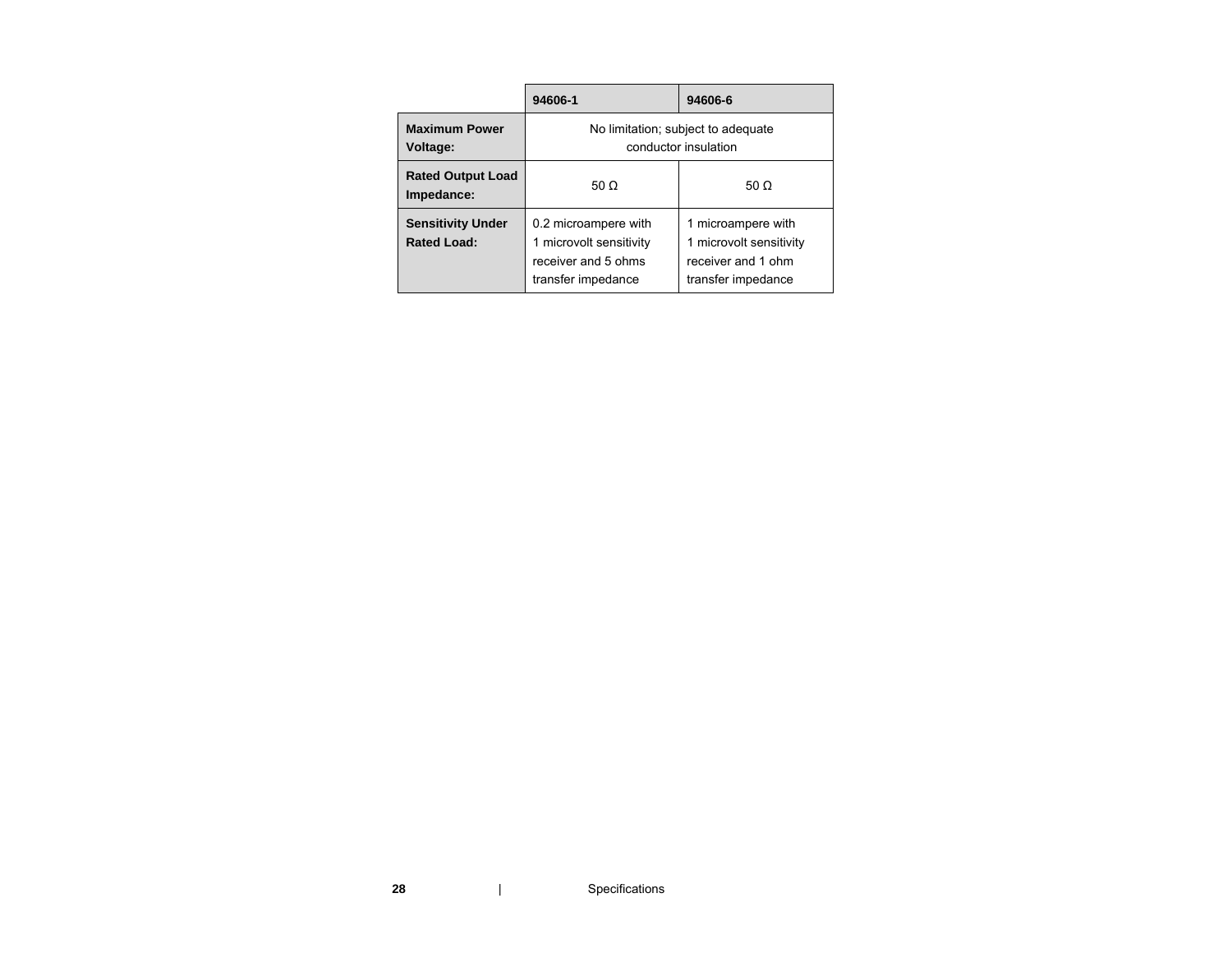## **4.0 Principles of Operation**

## **CAUTION**

**Before connecting any components or operating the probe, follow the safety information in the ETS-Lindgren**  *Product Information Bulletin* **included with your shipment.** 

The current probe is an inserted-primary type of radio frequency current transformer. When the probe is clamped over the conductor or cable in which current is to be measured, the conductor forms the primary winding. The clamp-on feature of this probe enables easy placement around any conductor or cable.

#### **Circuit**

The circuit is that of a radio frequency transformer, as illustrated on page 30.

Because the current probe is intended for clamp-on operation, the primary shown on page 30 is the electrical conductor in which interference currents are to be measured. This primary is considered as one turn since it is assumed that the noise currents flow through the conductor and return to the source by way of a ground conductor such as a frame, common ground plane, or earth. On some current probe models the secondary output terminals are resistively loaded internally to provide substantially constant transfer impedance over a wide frequency range.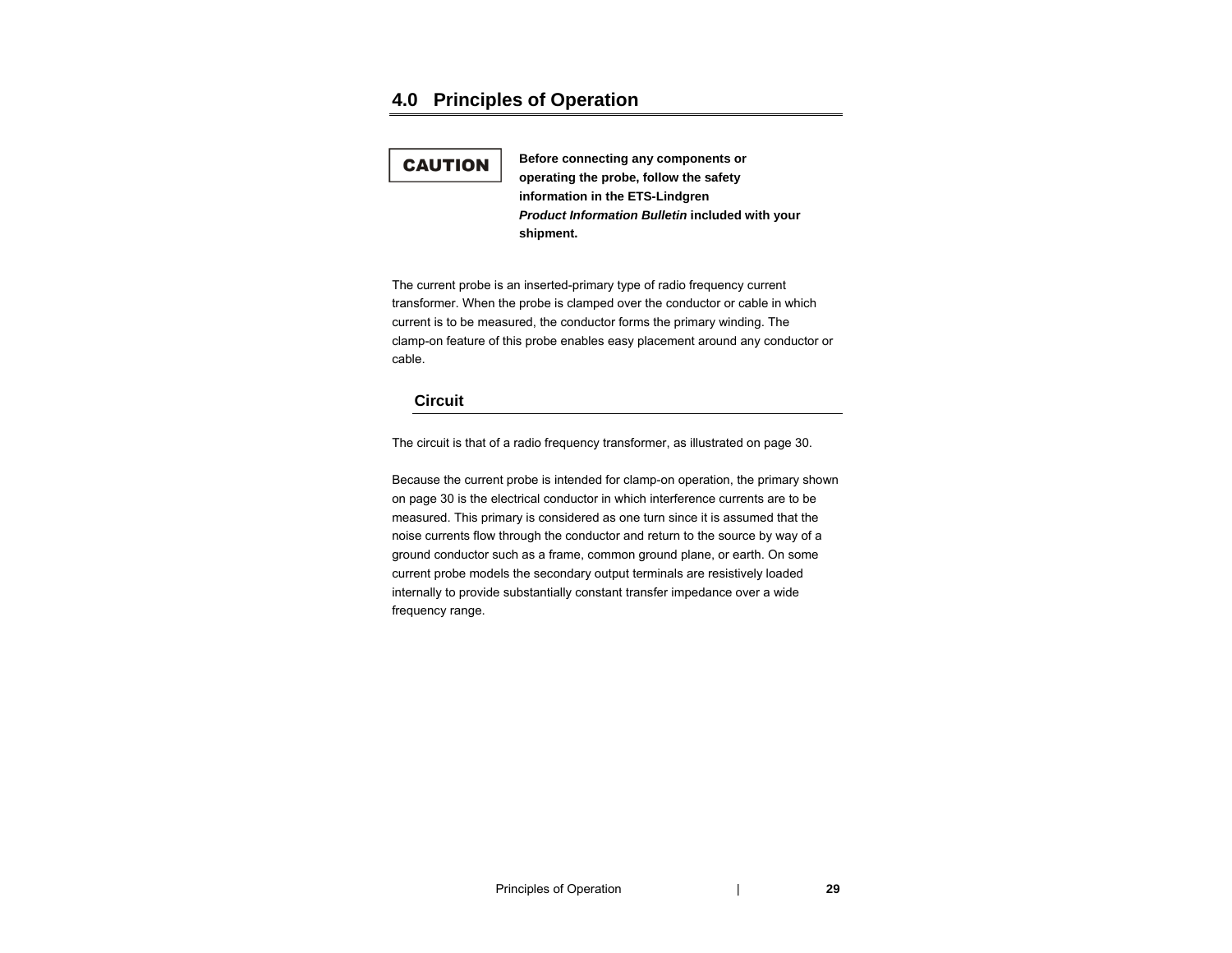#### **BASIC RF TRANSFORMER**



**30** | Principles of Operation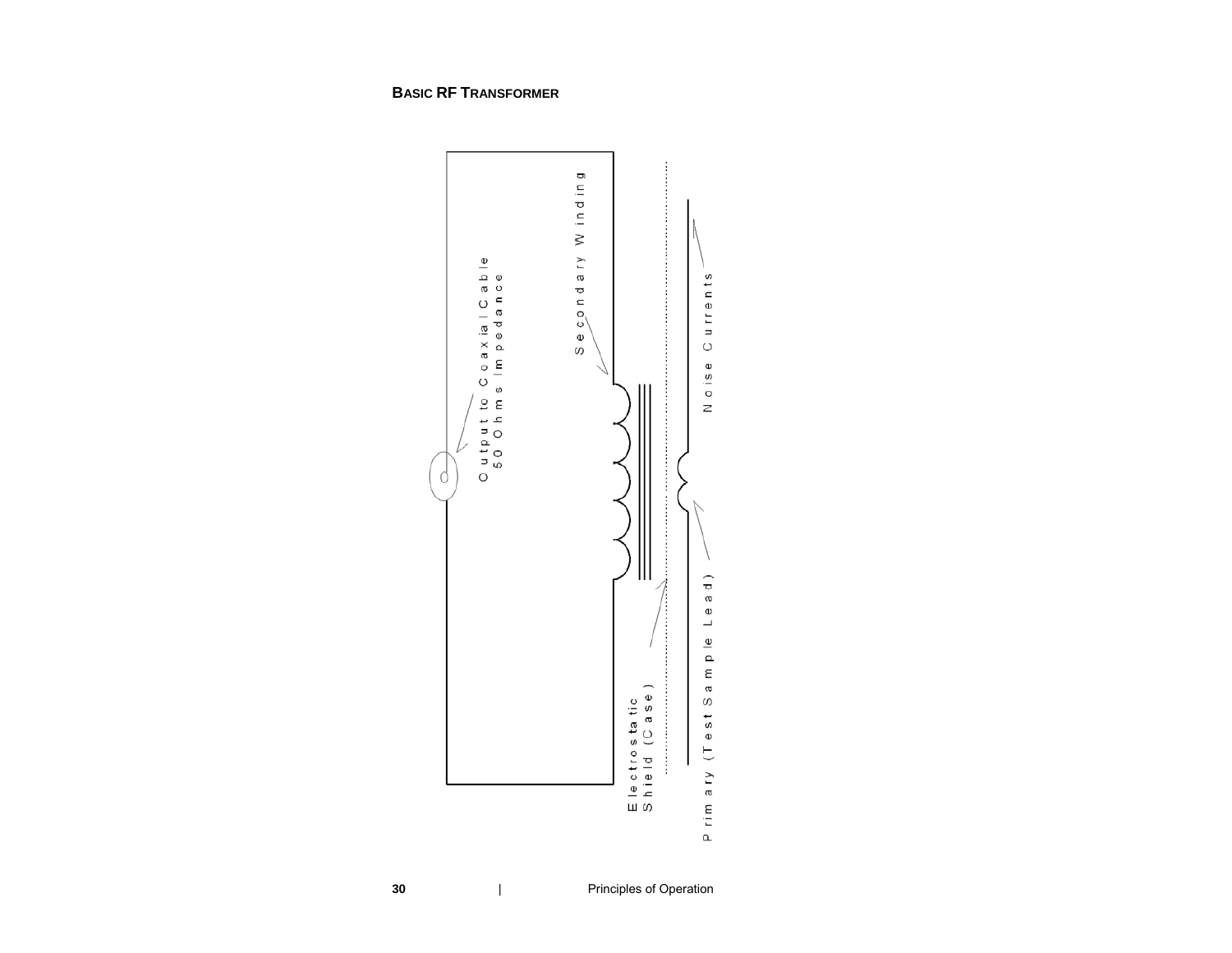### **Sensitivity**

Probe sensitivity in microamperes depends on the sensitivity in microvolts of the receiving equipment with which it is used. The following tables show the relationship of receiving sensitivity in microvolts to the overall sensitivity of the probe and receiver in microamperes. This data is based on the transfer impedance of each model.

#### **MODEL 91197 SERIES TYPICAL SENSITIVITY**

| <b>Test Equipment Sensitivity</b><br>in Microvolts | 91197-1<br>$Z_T = 0.33 \Omega$ |
|----------------------------------------------------|--------------------------------|
|                                                    | 12.1                           |
| 2                                                  | 6.0                            |
|                                                    | 3.0                            |
| ი 1                                                | 0.3                            |

#### **MODEL 91550SERIES TYPICAL SENSITIVITY**

| <b>Test</b><br><b>Equipment</b><br><b>Sensitivity</b><br>in Microvolts | 91550-1<br>$Z_T = 5.0 \Omega$ | 91550-2<br>$Z_T = 1.0 \Omega$ | 91550-5<br>$Z_T = 1.0 \Omega$ |
|------------------------------------------------------------------------|-------------------------------|-------------------------------|-------------------------------|
| 5                                                                      |                               | 5                             | 5                             |
| 2                                                                      | 0.4                           | 2                             | 2                             |
|                                                                        | 0.2                           |                               |                               |
| 0.1                                                                    | 0.02                          | 0.1                           | 0.1                           |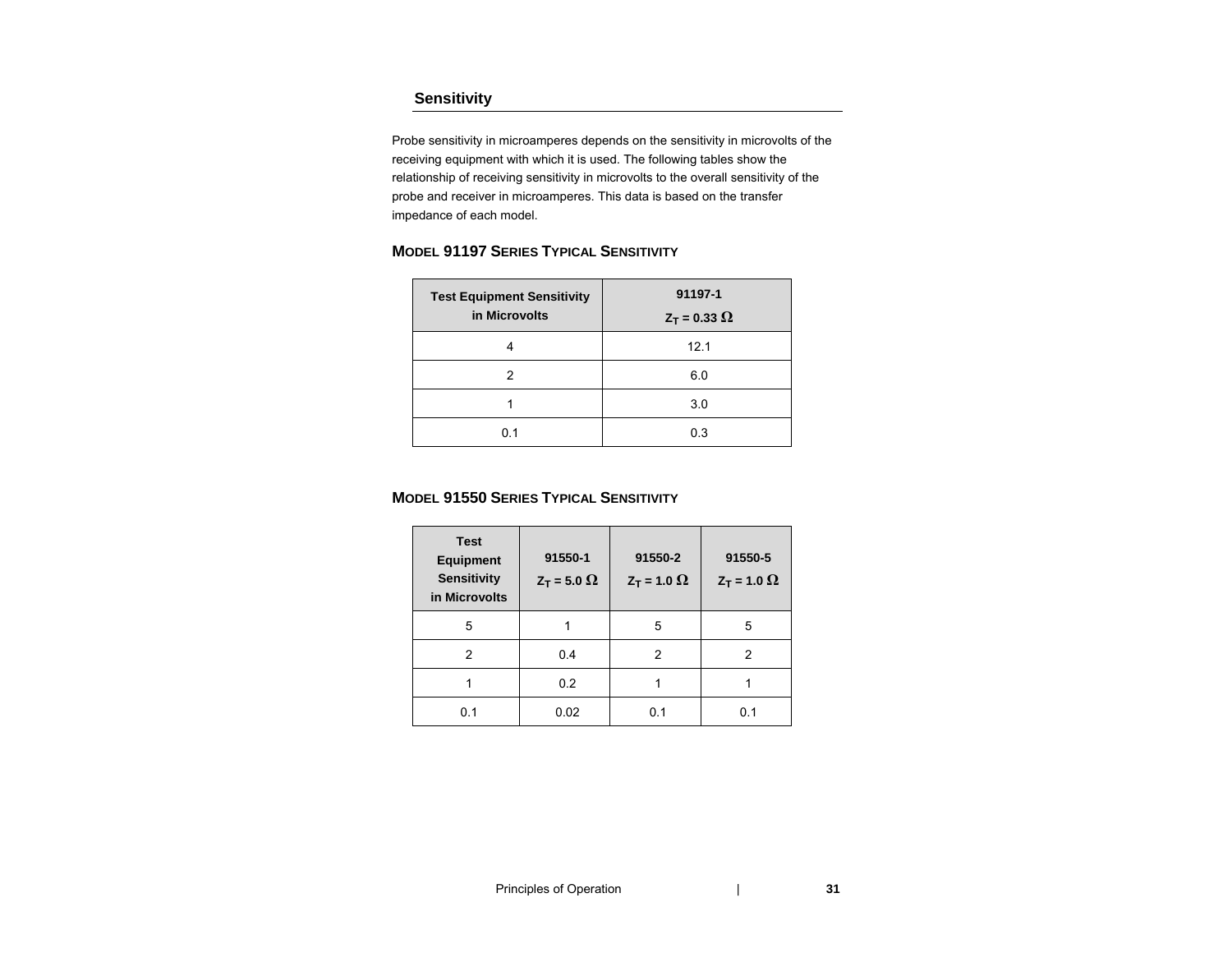#### **MODEL 93511 SERIES TYPICAL SENSITIVITY**

| <b>Test Equipment Sensitivity</b><br>in Microvolts | 93511-1<br>$Z_T = 1.0 \Omega$ |
|----------------------------------------------------|-------------------------------|
|                                                    | 4.0                           |
| 2                                                  | 2.0                           |
|                                                    | 1.0                           |
| 0.1                                                | 0.1                           |

#### **MODEL 93686 SERIES TYPICAL SENSITIVITY**

| <b>Test Equipment</b><br><b>Sensitivity</b><br>in Microvolts | 93686-1<br>$Z_T = 2.0 \Omega$ | 93686-8<br>$Z_T = 8.0 \Omega$ |
|--------------------------------------------------------------|-------------------------------|-------------------------------|
| 4                                                            | 2.0                           | 0.5                           |
| 2                                                            | 1.0                           | 0.25                          |
|                                                              | 0.5                           | 0.125                         |
| 0.1                                                          | 0.05                          | 0.0125                        |

#### **MODEL 94106 SERIES TYPICAL SENSITIVITY**

| <b>Test Equipment Sensitivity</b><br>in Microvolts | 94106-1<br>$Z_T = 5.0 \Omega$ |
|----------------------------------------------------|-------------------------------|
|                                                    | 0.8                           |
| 2                                                  | 0.4                           |
|                                                    | 0.2                           |
| ი 1                                                | 0.02                          |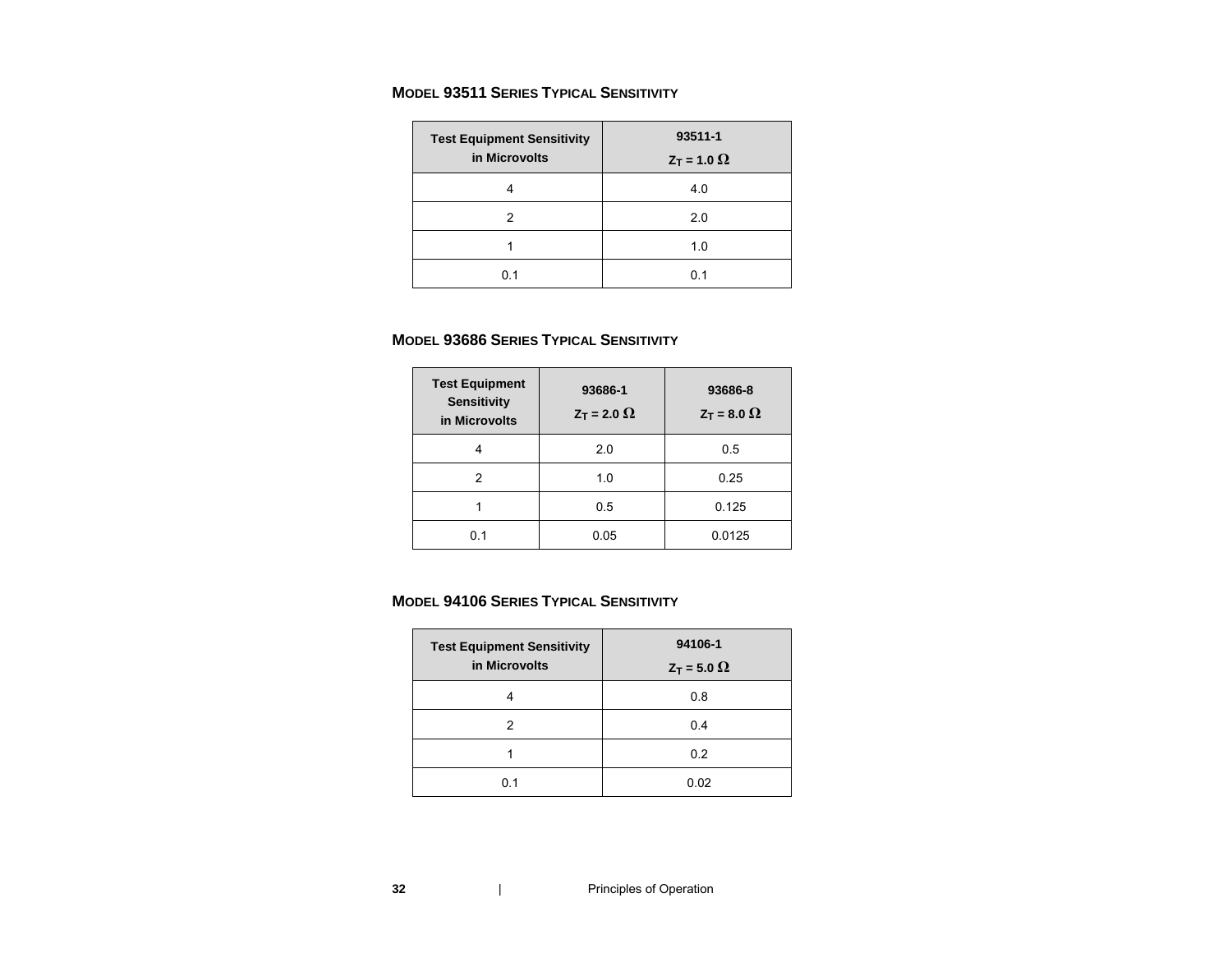#### **MODEL 94111SERIES TYPICAL SENSITIVITY**

| <b>Test Equipment</b><br><b>Sensitivity</b><br>in Microvolts | 94111-1<br>$Z_T = 5.0 \Omega$ | 94111-2<br>$Z_T = 1.0 \Omega$ |
|--------------------------------------------------------------|-------------------------------|-------------------------------|
| 5                                                            |                               | 5                             |
| 2                                                            | 0.4                           | 2                             |
|                                                              | 0.2                           |                               |
| 0.1                                                          | 0.02                          | 0.1                           |

#### **MODEL 94430 SERIES TYPICAL SENSITIVITY**

| <b>Test Equipment Sensitivity</b> | 94430-1            |
|-----------------------------------|--------------------|
| in Microvolts                     | $Z_T = 6.0 \Omega$ |
| 5                                 | 0.625              |
| 2                                 | 0.25               |
|                                   | 0.125              |
| ი 1                               | 1.0125             |

#### **MODEL 94606 SERIES TYPICAL SENSITIVITY**

| <b>Test Equipment</b><br><b>Sensitivity</b><br>in Microvolts | 94606-1<br>$Z_T = 5.0 \Omega$ | 94606-6<br>$Z_T = 1.0 \Omega$ |
|--------------------------------------------------------------|-------------------------------|-------------------------------|
| 4                                                            | 0.8                           |                               |
| 2                                                            | 0.4                           | 2                             |
|                                                              | 0.2                           |                               |
| 01                                                           | 0.02                          | 0.1                           |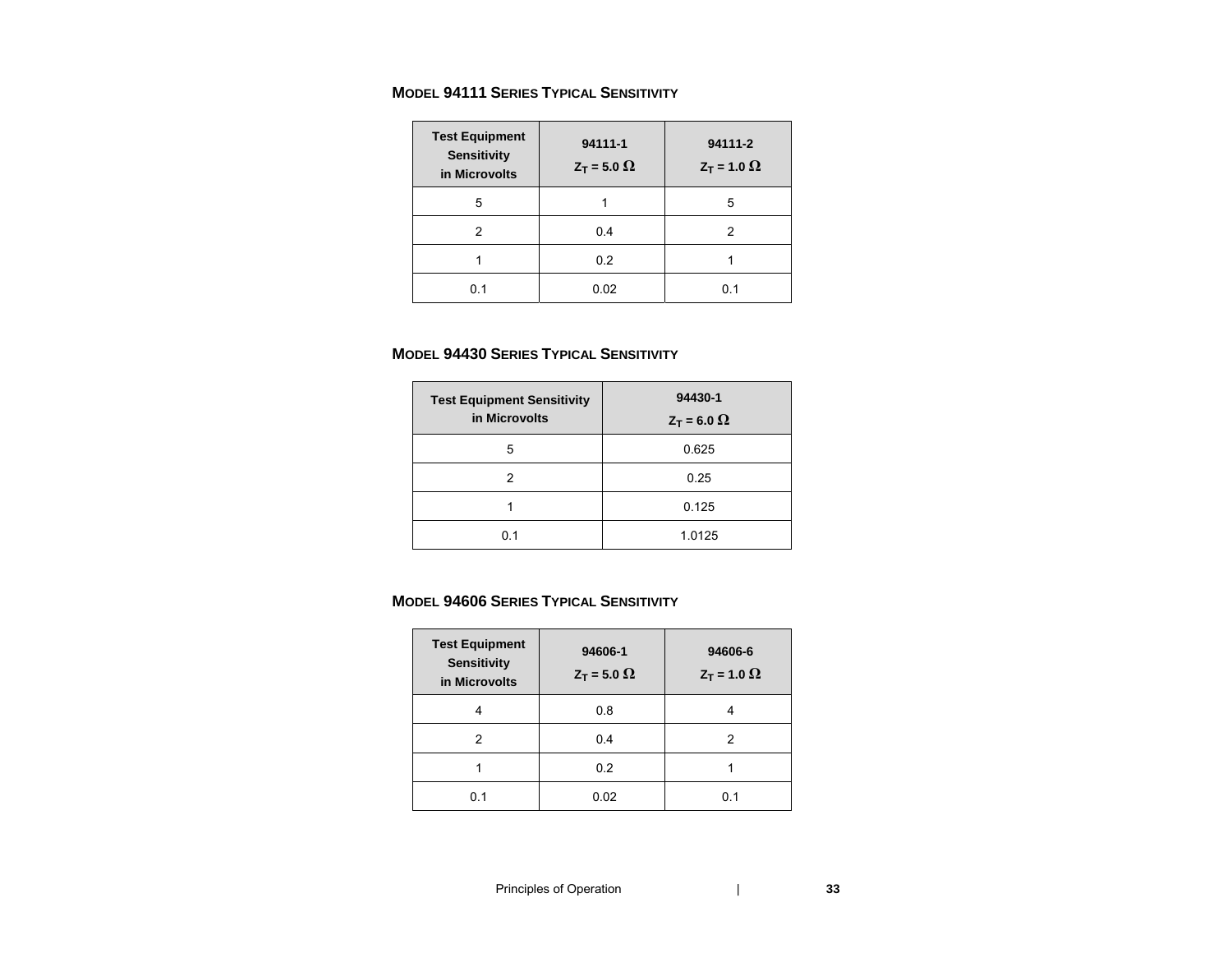#### **Core Saturation and Intermodulation**

The magnetizing effects of a primary conductor carrying large currents at power line frequencies can saturate the current probe core material. Core saturation produces non-linear transforming action and can result in:

- A decrease in the current probe RF output for a given RF current input.
- Modulation of the RF output by the power line frequency.

## **CAUTION**

**The specified pulse duty cycle should not be exceeded or the current probe internal load resistor (if applicable) may be subject to damage. The load resistor must also be protected from excessive line currents.** 

The influence of intermodulation on the current probe output as measured with the EMI test equipment is negligible for primary conductor power frequency currents under 300 amperes. For primary power currents above 300 amperes, measurements taken by the EMI test equipment generally will not be affected by intermodulation due to the averaging characteristics for the quasi-peak and peak functions; the readings will increase with current.

#### **Transfer Impedance**

The RF current  $(I_P)$  in microamps in the conductor under test is determined from the reading of the current probe output in microvolts  $(E<sub>S</sub>)$  divided by the current probe transfer impedance  $(Z_T)$ .

$$
I_P = \frac{E_S}{Z_T}
$$

Or, in dB:

$$
I_{P}(dB\mu A) = E_{S}(dB\mu V) - Z_{T}(dB)
$$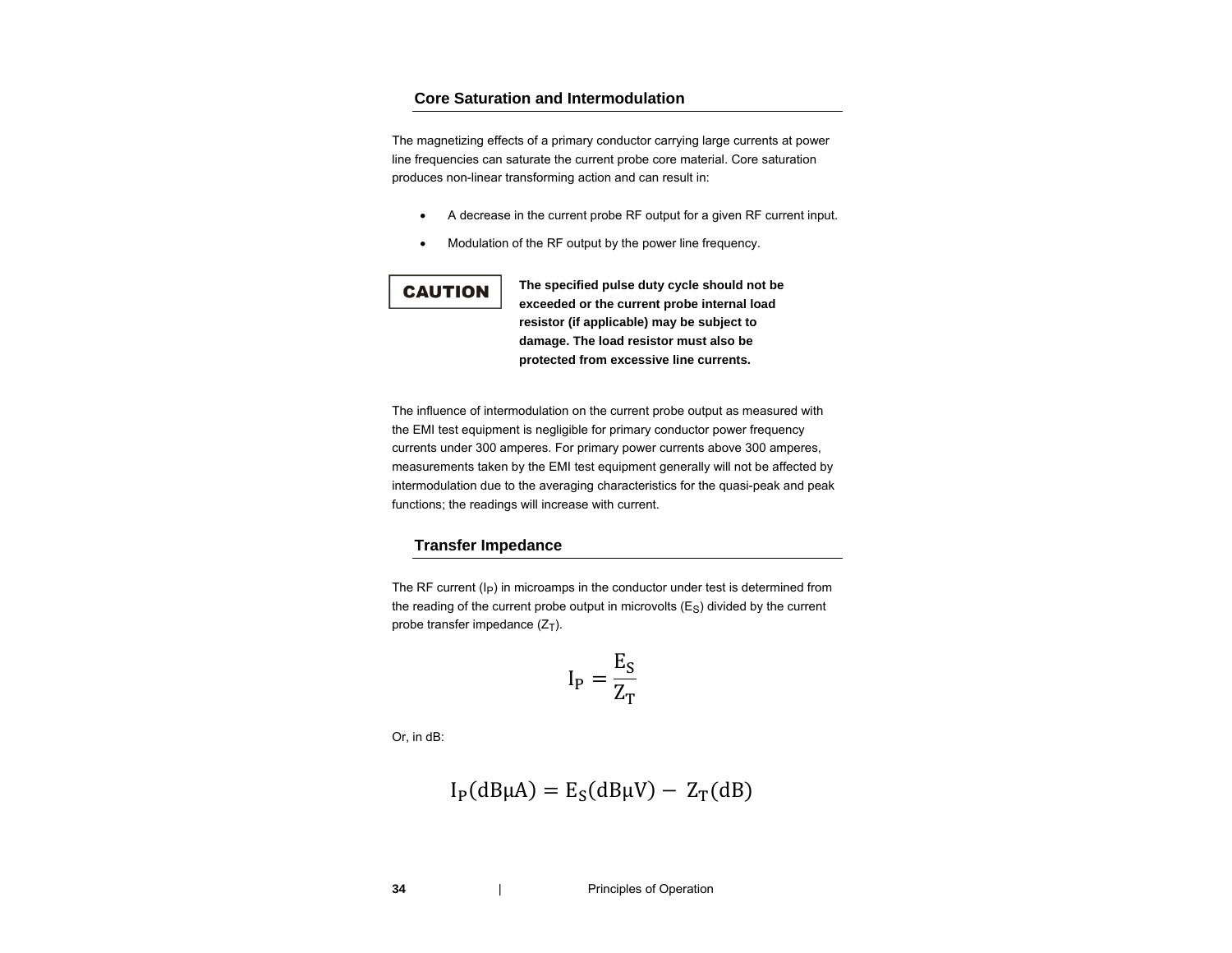The typical transfer impedance of the current probe throughout the frequency range is shown in *Typical Data* on page 47. It is determined by passing a known RF current (I<sub>P</sub>) through the primary test conductor and noting the voltage (E<sub>S</sub>), developed across a 50-ohm load.

$$
Z_T = \frac{E_S}{I_P}
$$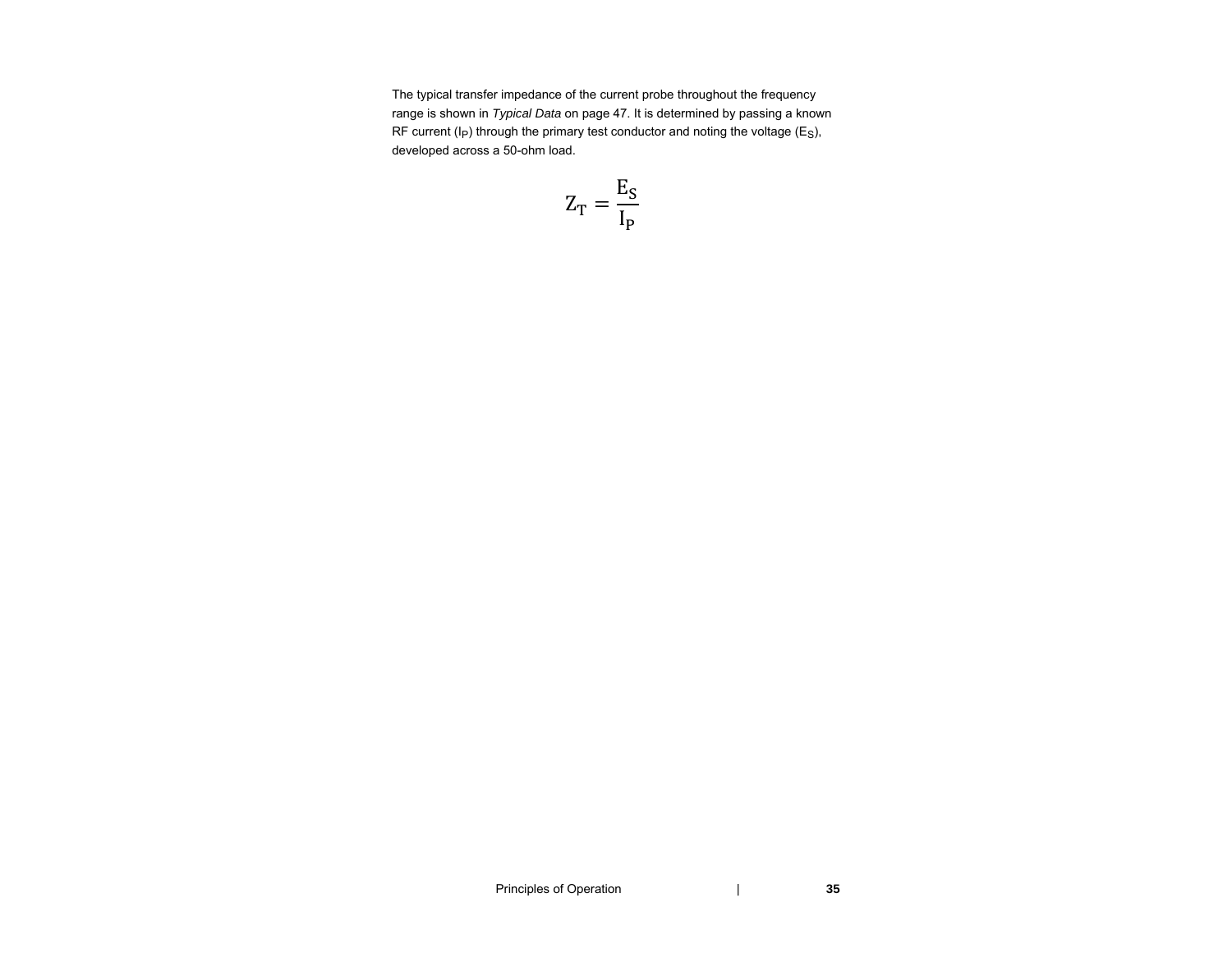This page intentionally left blank.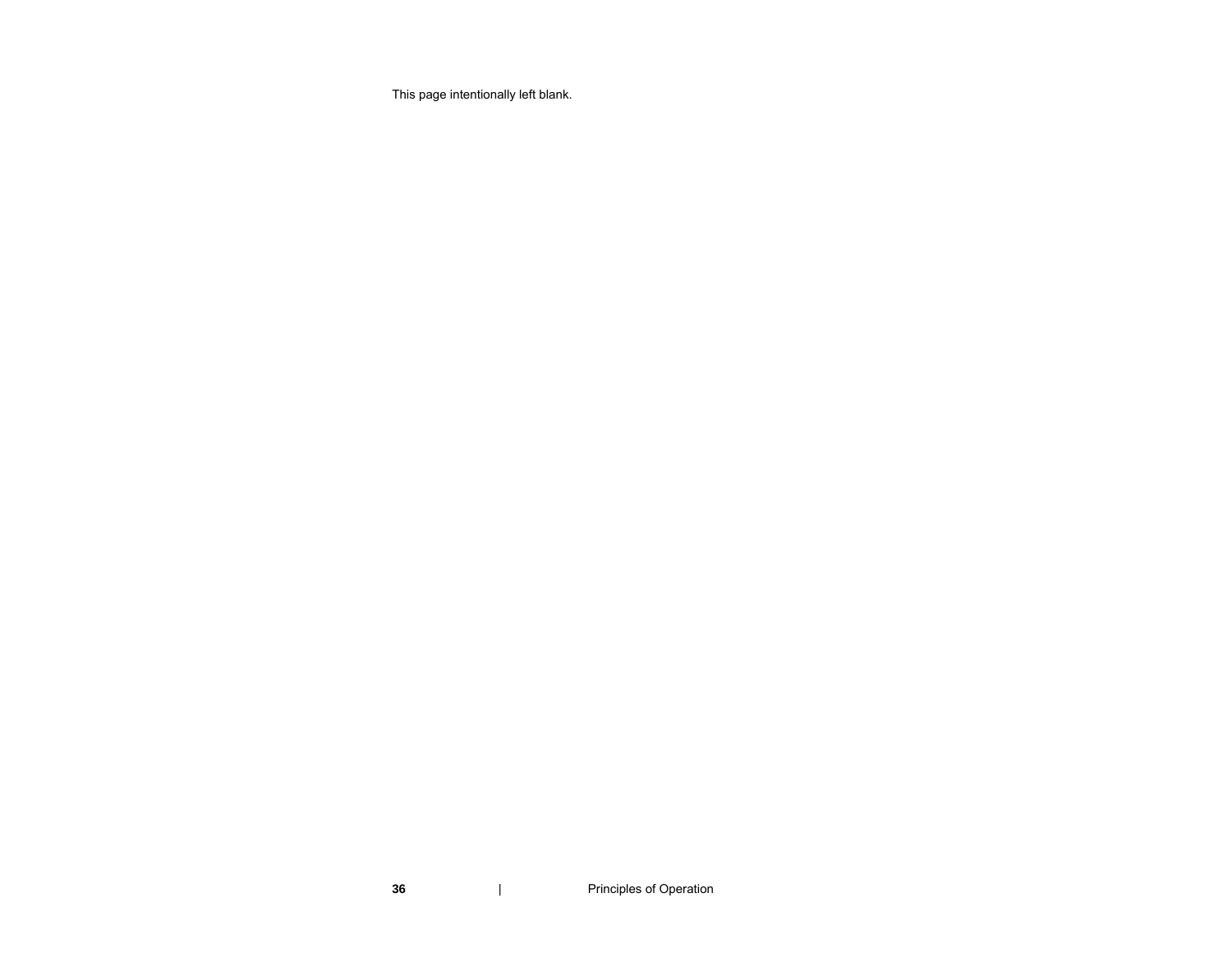### **5.0 Assembly and Installation**

## **CAUTION**

**Before connecting any components, follow the safety information in the ETS-Lindgren**  *Product Information Bulletin* **included with your shipment.** 

#### **Equipment Setup to Measure RF Current**



Standing waves can exist on the test conductor under test at or near the resonant frequency. Under these conditions, several measurements taken along the line will provide a complete picture of the RF current distribution and amplitude.

#### **FOR A SINGLE CONDUCTOR**

- **1.** Place the probe jaws around the conductor so that the conductor passes through the center opening.
- **2.** Lock the jaws together.

#### **FOR A TWO-CONDUCTOR CABLE**

- To evaluate the common mode component of the noise current (the net effect of the currents leaving and returning): Place the probe over both conductors at the same time.
- To measure the interference current in either conductor separately: Place the probe over each wire individually.

#### **FOR MULTI-CONDUCTOR CABLES**

The probe will measure the net external effects of all the currents in the conductors that pass through the center of the probe.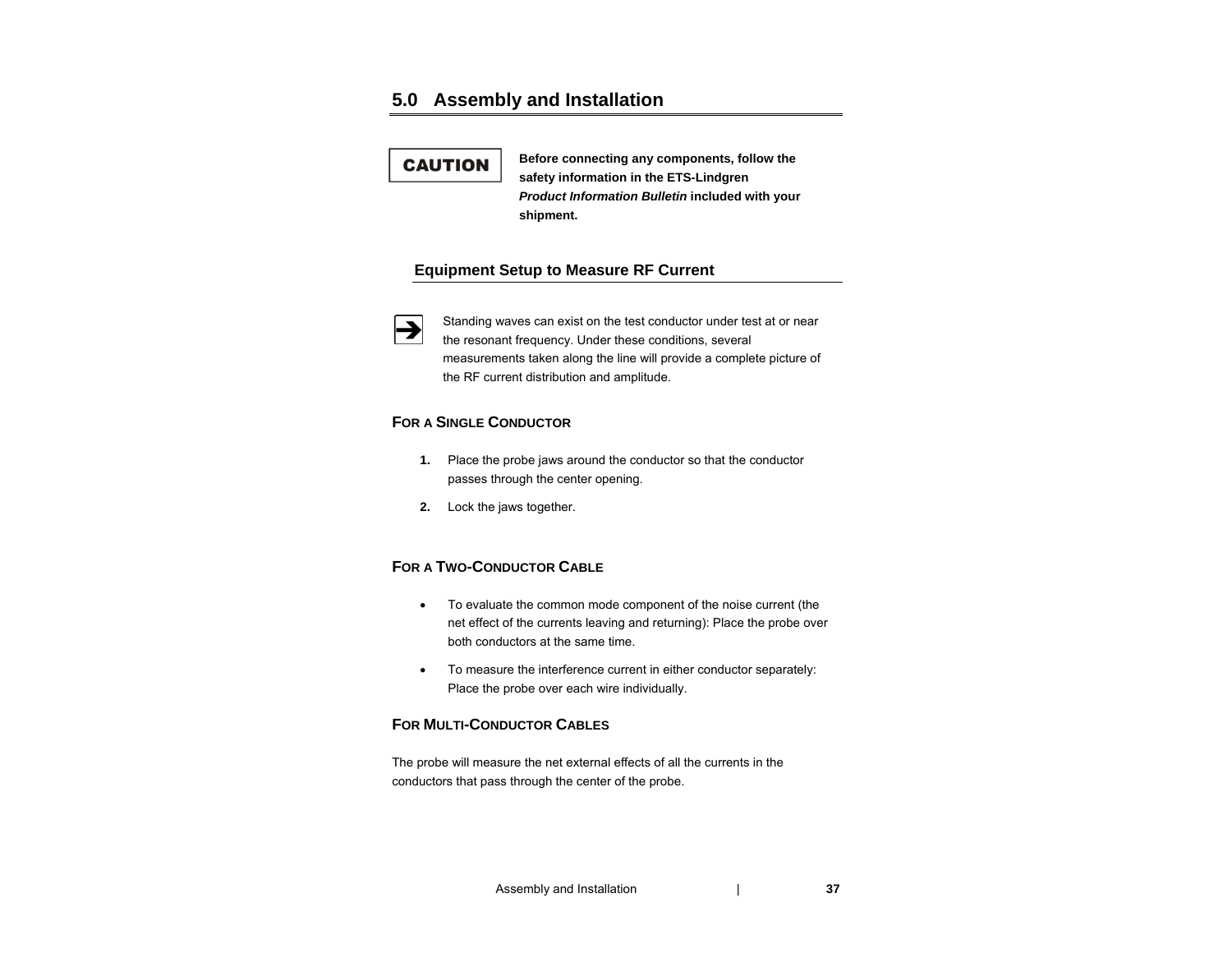#### **TO EVALUATE SHIELDING EFFECTIVENESS**

When placed over shielding conduit, coaxial cable, or ignition shielding, the probe measures the current flowing on the external surface of the shield.

#### **Installation Instructions**



The window (aperture) of the probe will accommodate cables up to the following maximum outside diameters.

| <b>Current Probe</b> | <b>Maximum Outside Diameter</b> |
|----------------------|---------------------------------|
| Model 91197 Series   | 1 25 inches                     |
| Model 91550 Series   | 1.25 inches                     |
| Model 93511 Series   | 1.25 inches                     |
| Model 94106 Series   | 1.25 inches                     |
| Model 94111 Series   | 1 25 inches                     |
| Model 94430 Series   | $0.75$ inches                   |
| Model 93686 Series   | 2.62 inches                     |
| Model 94606 Series   | 50 inches                       |



For greatest accuracy, the conductor under measurement should be centered in the window of the current probe.

Place the probe around the conductor(s) to be measured and then carefully lock the probe jaws. Otherwise, inadequate shielding or incorrect air gap will result and the measurement will not be accurate.

The connecting cable used between the current probe and the EMI test equipment must have 50-ohm characteristic impedance and matching cable connectors. The current probe is calibrated for use only with a 50-ohm load. Therefore, the EMI test equipment must have a 50-ohm input impedance.

Observe precautions regarding minimum bending radius when installing and using the cable. For long cables and at high frequencies, cable loss may also be a factor. Use low loss cables and perform cable loss corrections if necessary.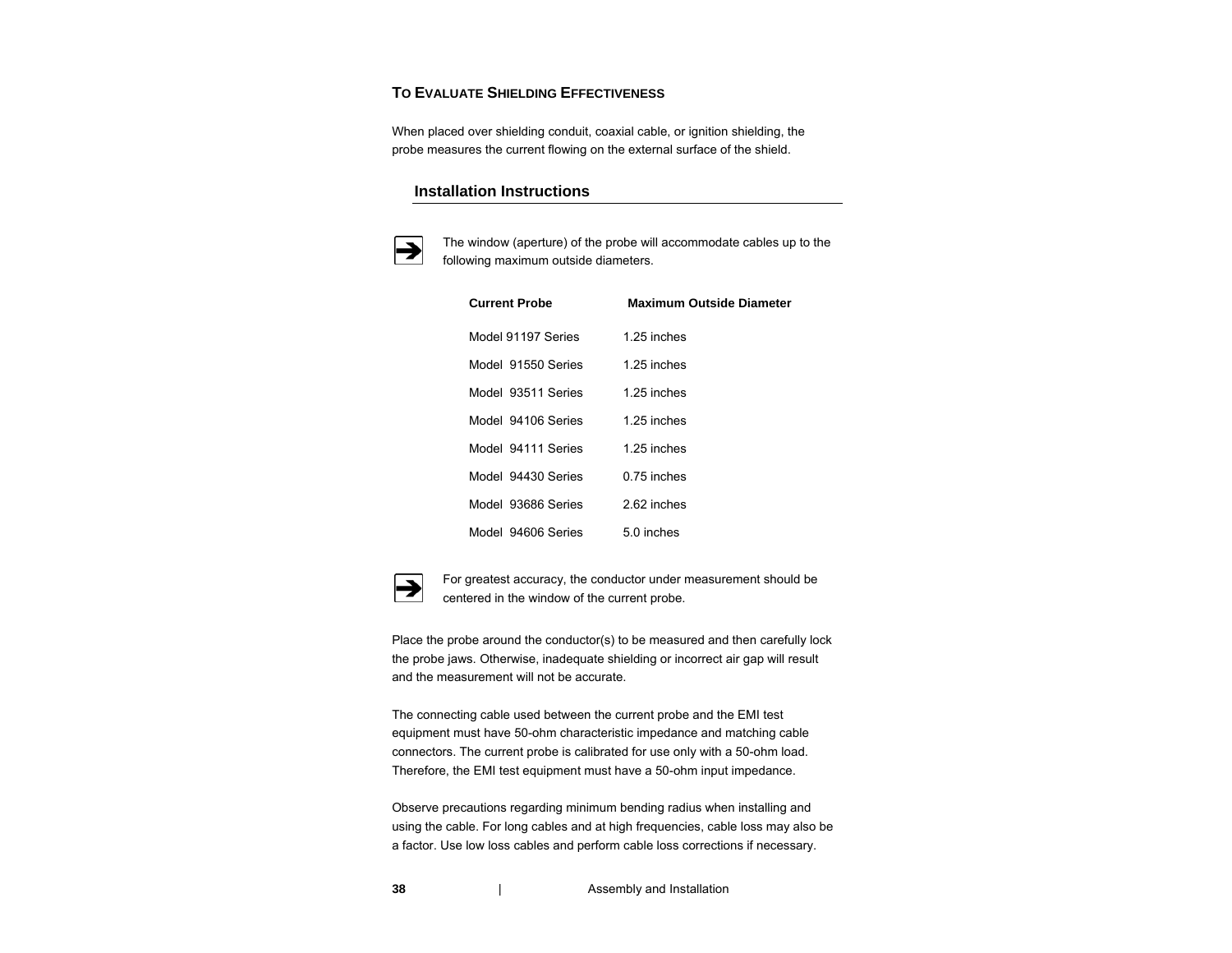The probe rejection of any external pickup from conductors not passing through the window is better than 60 dB. The presence of very strong magnetic fields will likely have an effect on probe sensitivity. Do not place the unit close to permanent magnets or the magnetic field structures of motors or generators.

## **Sample Test Configuration**

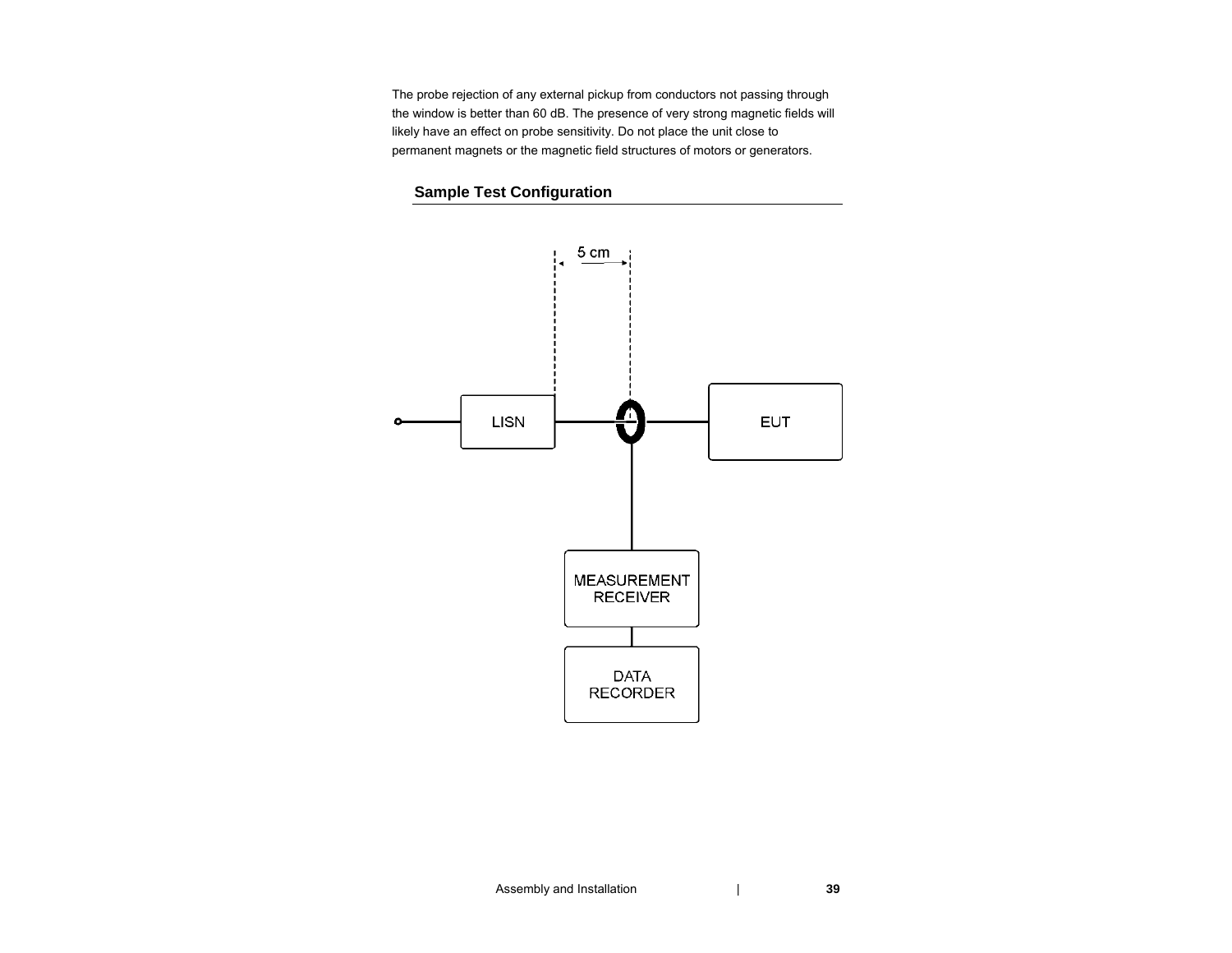This page intentionally left blank.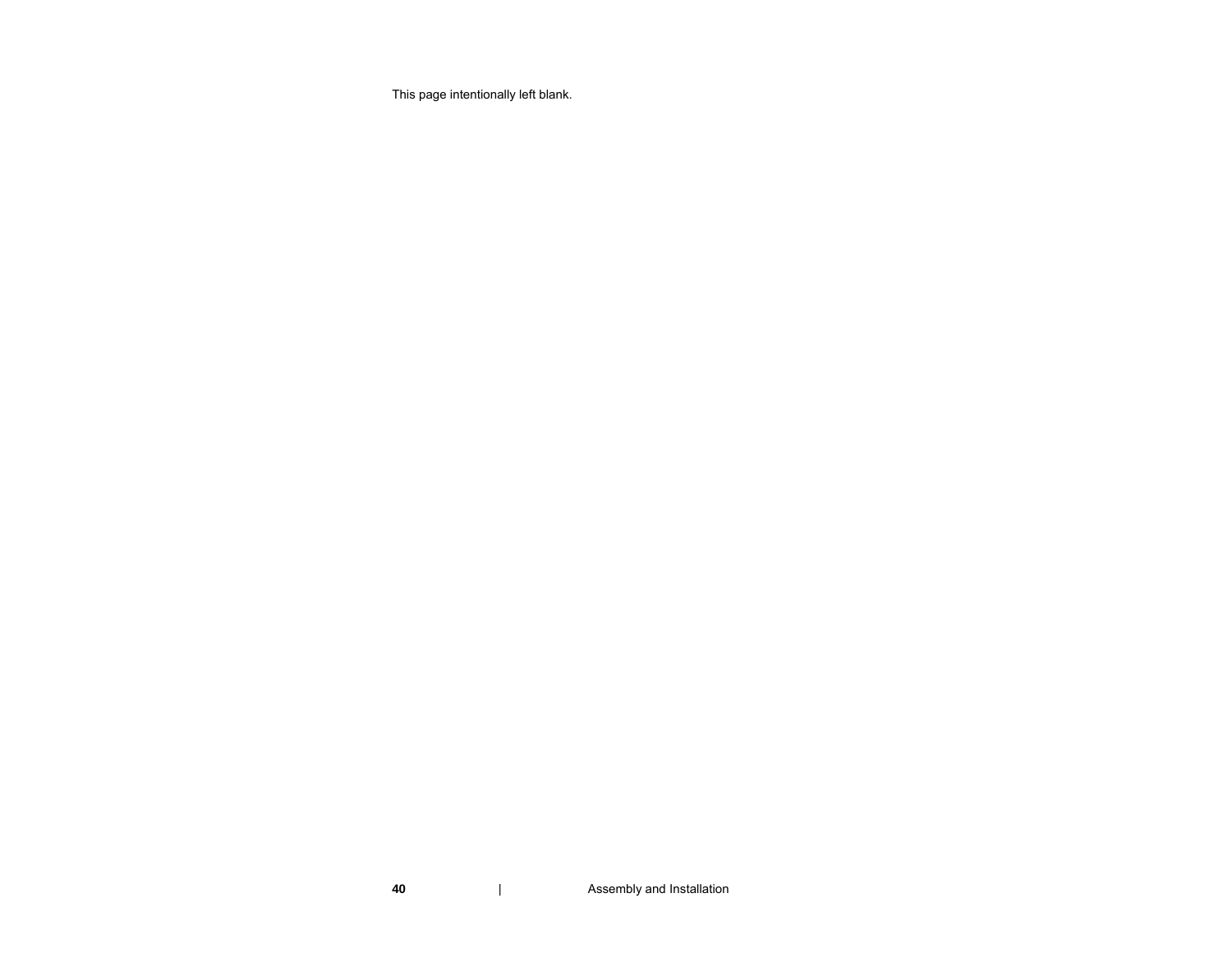## **6.0 Operation**

## **CAUTION**

**Before connecting any components, follow the safety information in the ETS-Lindgren**  *Product Information Bulletin* **included with your shipment.** 

![](_page_40_Picture_3.jpeg)

**If measuring uninsulated conductors: Use extreme care when installing the current probe and taking measurements. If possible, de-energize the test sample during assembly and disassembly of the setup. Also, arrange to center the test conductor in the current probe window for additional voltage breakdown protection.** 

**Do not permit the uninsulated current probe connector and cable connectors to come in contact with the ground plane or other nearby conductors. This will prevent possible measurement error due to ground loops, and will avoid danger from high voltages.** 

**Ensure that the 50-ohm load is capable of safely dissipating the incurred power. Should the load become disconnected, the developed voltage will be come much greater and may be very dangerous.** 

The RF current probe is a broadband RF transformer for use with EMI test equipment. Radio frequency currents can be measured in cables without physically disturbing the circuit.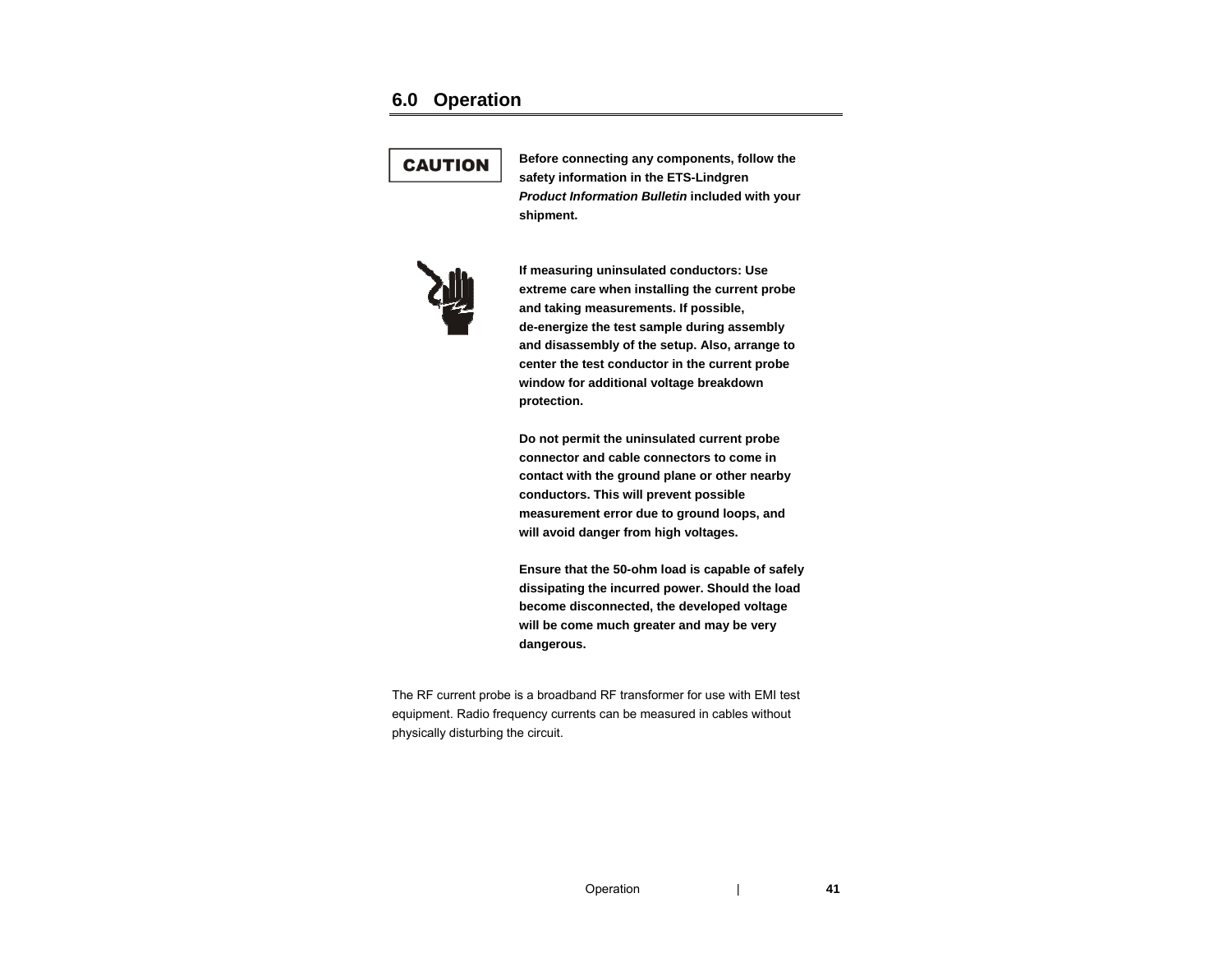#### **Signal Measurement**

#### **OSCILLOSCOPE USE: IN TERMS OF RF AMPERES**

- **1.** Standardize the gain of the oscilloscope to correctly read the voltage  $(E_S)$  applied to the input terminals.
- **2.** Divide  $E_S$  in volts by the average current probe transfer impedance  $Z_T$ in ohms. The result is the value of the RF signal in terms of amperes in the test conductor.

#### **Example:**

Assume an oscilloscope peak voltage measurement of 5 volts and the average  $Z_T$  to be 1.06 ohms. Then:  $5/1.06 = 4.71$  amperes in the test conductor.

The example is valid providing that the oscilloscope rise time  $(T = 0.3/BW)$  is shorter than RF signal pulse duration. This also applies to the current probe which has a rise time of about 3 nanoseconds based on a 100 megahertz bandwidth.

#### **IN TERMS OF dB ABOVE ONE MICROAMPERE AT METER INPUT (CW CONDUCTED MEASUREMENTS)**

- **1.** Adjust the EMI test equipment for standard gain and make a measurement of the CW signal (voltage output from the current probe) in terms of dB above one microvolt. Use procedures outlined in the EMI test equipment instruction manual.
- **2.** Subtract the transfer impedance of the current probe in dB at the test frequency from the dB measurement of the previous step. The result is the value of the conducted CW signal in terms of dB above one microamp at meter input.

![](_page_41_Picture_10.jpeg)

*At meter input* as used in the MIL-I-26600 and MIL-I-6181D specifications refers to the current in the test sample lead.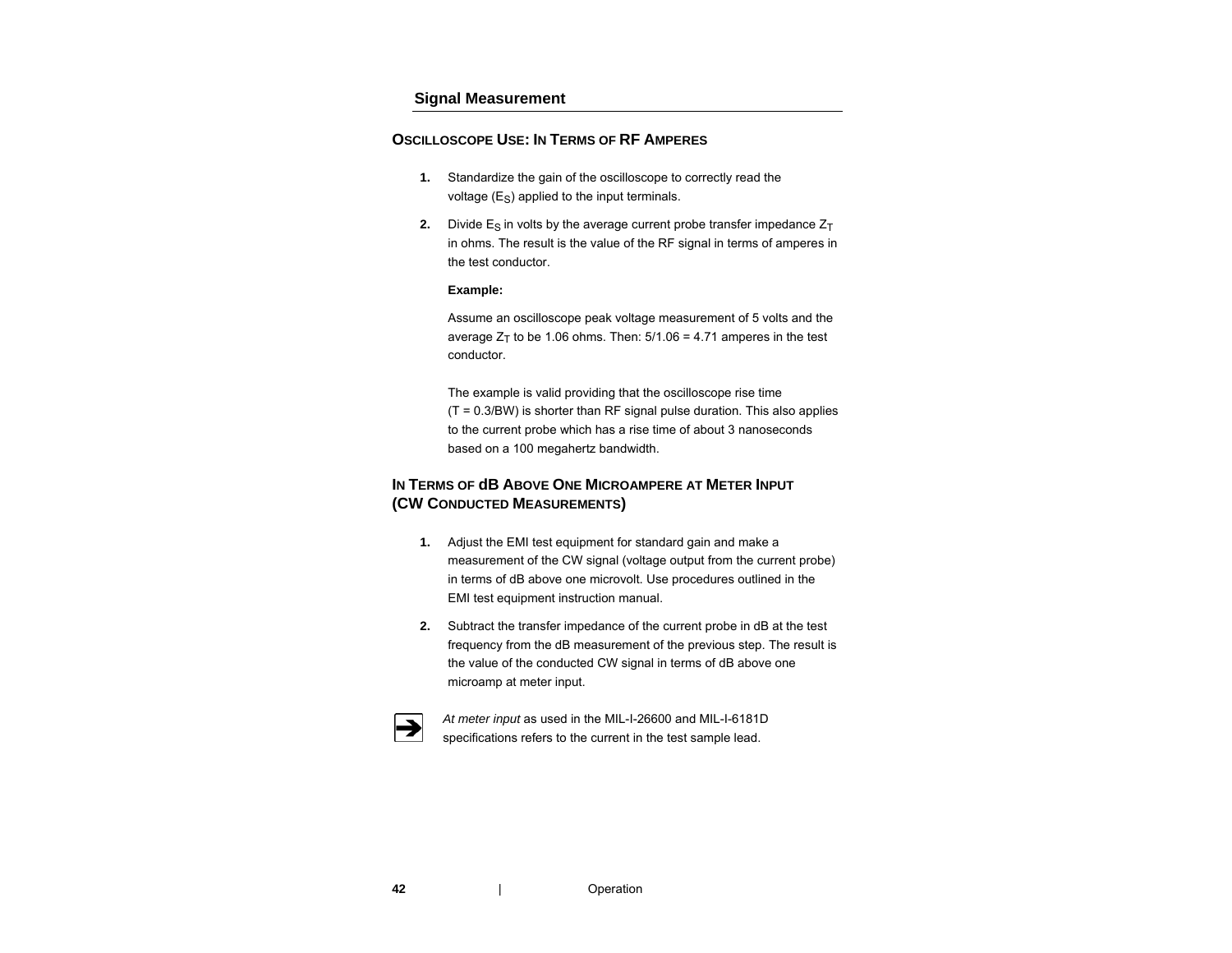#### **Example:**

Frequency is 10.0 kHz; step 1 measurement is 52 dB above one microvolt. For example, suppose the transfer impedance of the current probe used in the example was 8.0 dB below one ohm at 10.0 kHz. Then, as outlined in step 2:  $52$  dB + 8.0 dB = 60 dB above one microampere at meter input.

#### **IN TERMS OF dB ABOVE ONE MICROAMPERE PER MEGAHERTZ AT METER INPUT (BROADBAND INTERFERENCE MEASUREMENT)**

- **1.** Adjust the EMI test equipment for standard gain and make a peak measurement of the broadband interference (voltage output from the current probe) in terms of dB above one microvolt per megahertz. Use procedures outlined in the EMI test equipment instruction manual.
- **2.** Subtract the transfer impedance of the current probe in dB at the test frequency from the dB measurement of the previous step. The result is the value of the broadband interference in terms of dB above one microamp per megahertz at meter input.

![](_page_42_Picture_5.jpeg)

*At meter input* as used in the MIL-I-26600 and MIL-I-6181D specifications refers to the current in the test sample lead.

#### **Example:**

Frequency is 100 kHz; step 1 measurement is 41 dB above one microvolt per megahertz. For example, suppose the transfer impedance of the current probe was 8.0 dB below one ohm at 100 kHz. Then, as outlined in step 2: 41 dB + 8.0 dB = 49 dB above one microamp per megahertz at meter input.

This result is beyond the limit of 46.2 dB above one microamp per megahertz.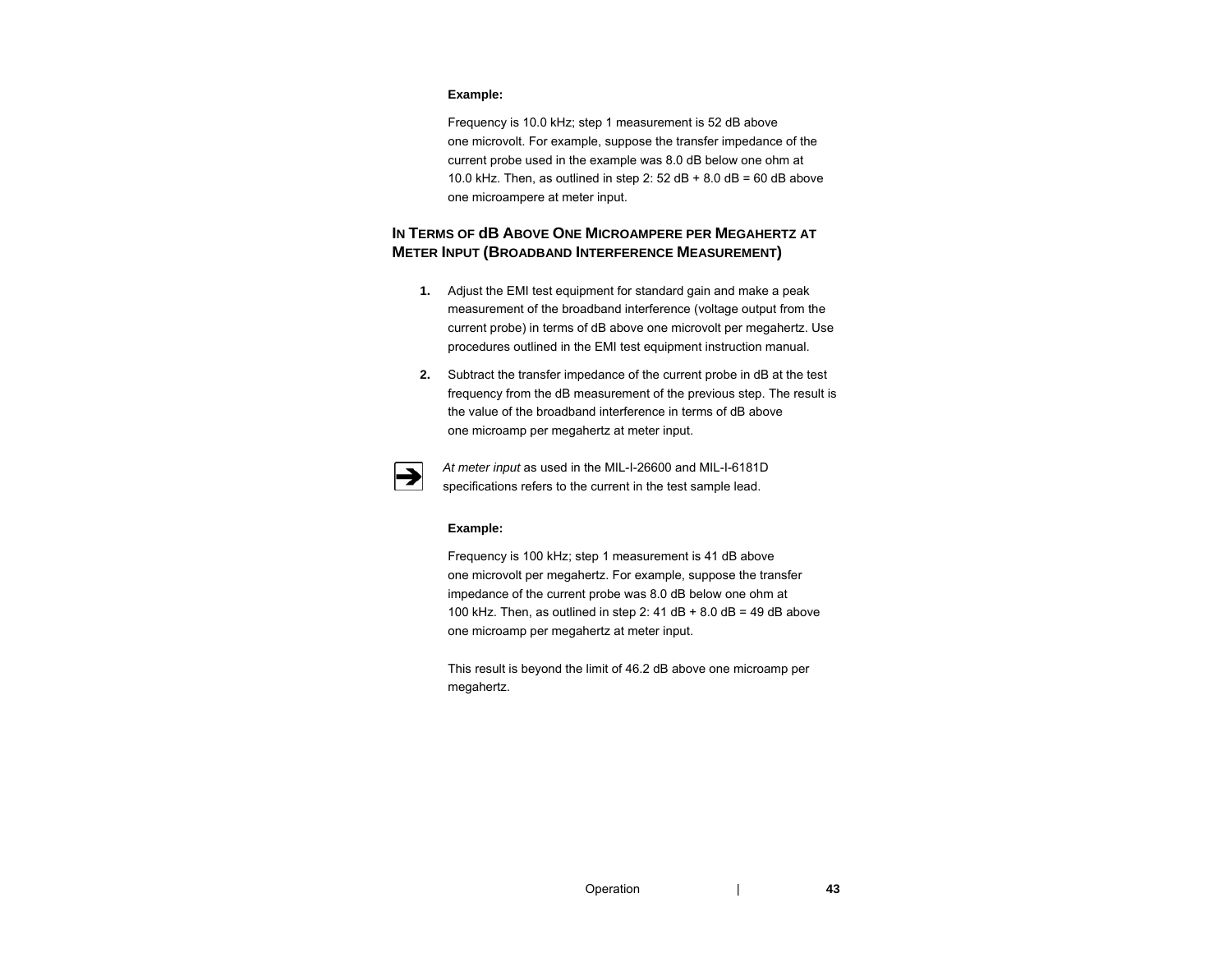#### **IN TERMS OF MICROAMPERE IN TEST SAMPLE LEAD (CW CONDUCTED MEASUREMENTS)**

- **1.** Adjust the EMI test equipment for standard gain and make a measurement of the CW signal (voltage output from current probe) in terms of microvolts at meter input. Use procedures outlined in the EMI test equipment instruction manual.
- **2.** Divide the microvolt measurement of the previous step by the transfer impedance in ohms at the test frequency. The result is the value of conducted CW signal in terms of microamperes in the test sample lead.

#### **Example:**

Frequency is 3.0 kHz; step 1 measurement is 150 microvolts. For example, suppose the transfer impedance of the current probe was 0.34 ohms. Then, as outlined in step 2, 150/0.34 = 441.1 microamperes in the test sample lead.

#### **IN TERMS OF MICROAMPERE PER MEGAHERTZ IN TEST SAMPLE LEAD (BROADBAND INTERFERENCE MEASUREMENT)**

- **1.** Adjust the EMI test equipment for standard gain and make a measurement of the broadband interference (voltage output from current probe), in terms of microvolts per megahertz at meter input. Use procedures outlined in the EMI test equipment instruction manual.
- **2.** Divide the microvolt per megahertz measurement of the previous step by the transfer impedance in ohms at the test frequency. The result is the value of conducted broadband interference in terms of microamps per megahertz in the test sample lead.

#### **Example:**

Frequency is 10.0 kHz; step 1 measurement is 8000 microvolts per megahertz. For example, suppose the transfer impedance of the current probe was 0.39 ohms. Then, as outlined in step 2, 8000/0.39 = 20513 microamps per megahertz in test sample lead.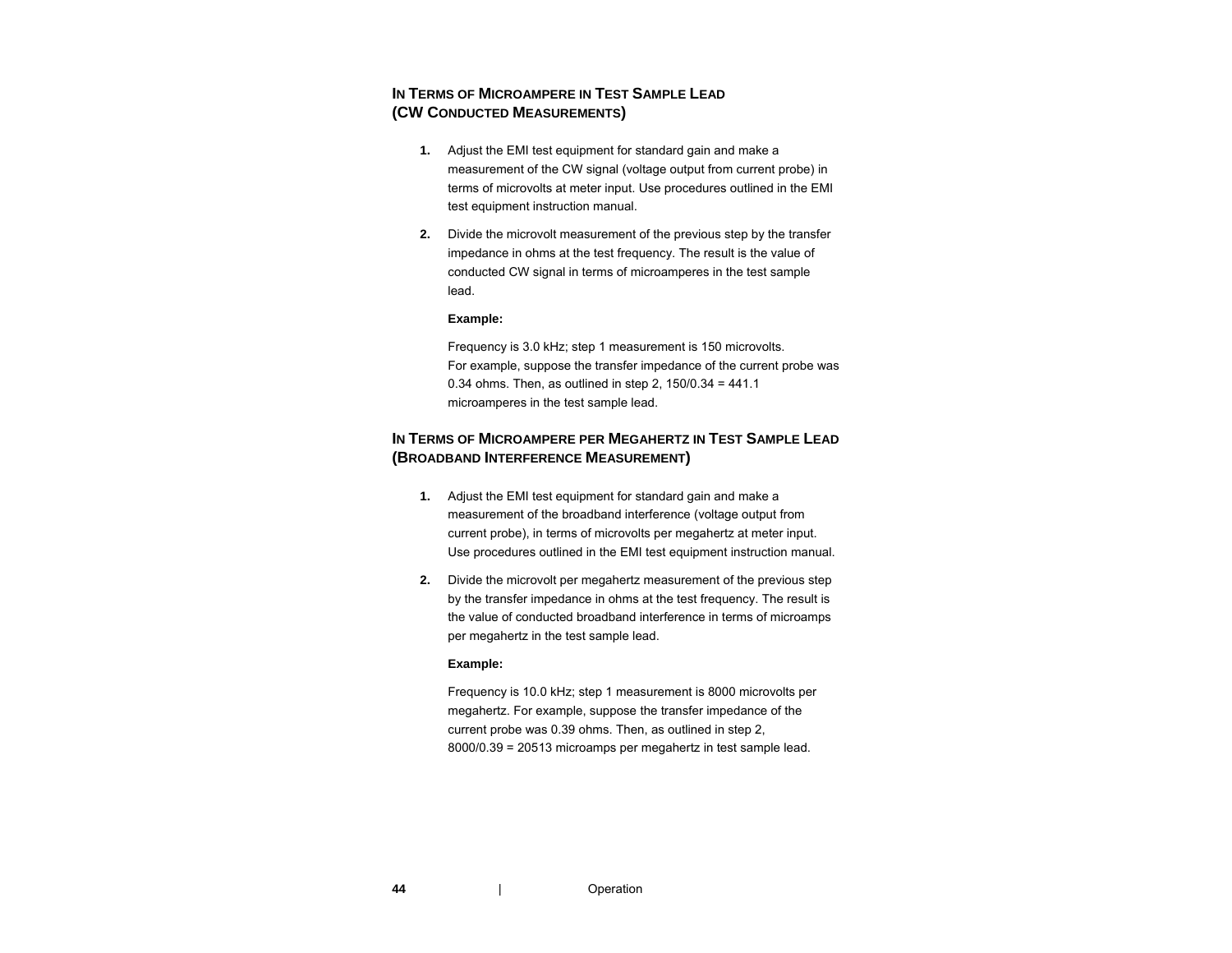#### **Signal Injection**

![](_page_44_Picture_1.jpeg)

Applies to Model 94111 Series only.

Current probes may be used to inject RF currents into test conductors when performing susceptibility tests. Injection is best accomplished with current probes that do not have internal loading. Internal loading will absorb part (or most) of the driving power and can seriously limit the maximum levels of voltage and current that the current probe can handle as an injection device.

The current probe does not have an internal load and therefore is suited for signal injection. However, it will be limited by connector voltage rating (500 V) and by the thermal limit of the coil windings. A maximum continuous injection current into the current probe coils of 4.2 amps may be used; two or three times this level may be used for short periods of time. When injecting pulse signals, the average current should be held within the above limits, and the peak voltage held below 500 V.

Because of variable circuit impedances, there is no easy way to compute the RF current that may be injected into the test conductor. The practical way to determine the injected current is to measure it with a second current probe on the test conductor. The second current probe can be any model that covers the frequency range of interest.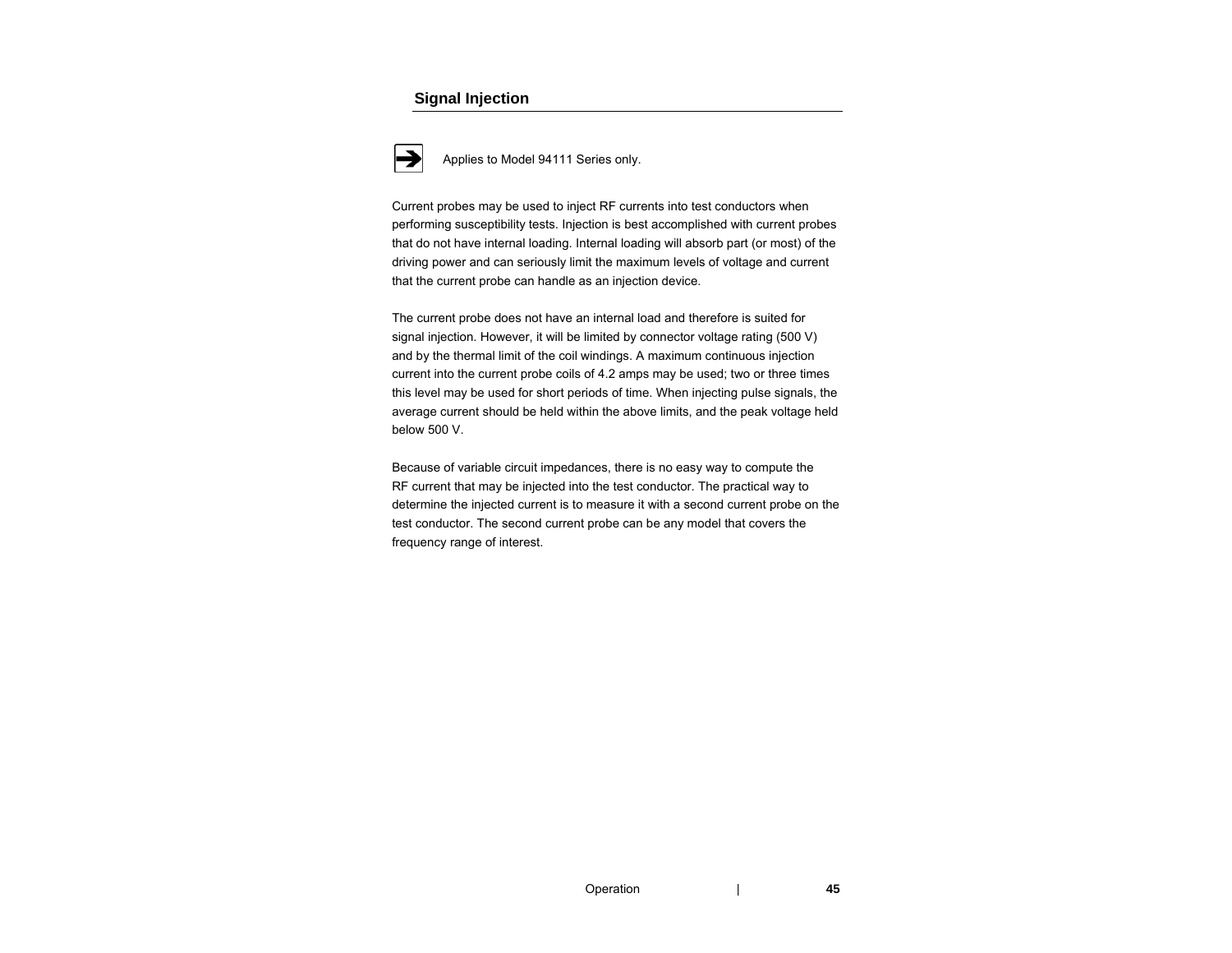This page intentionally left blank.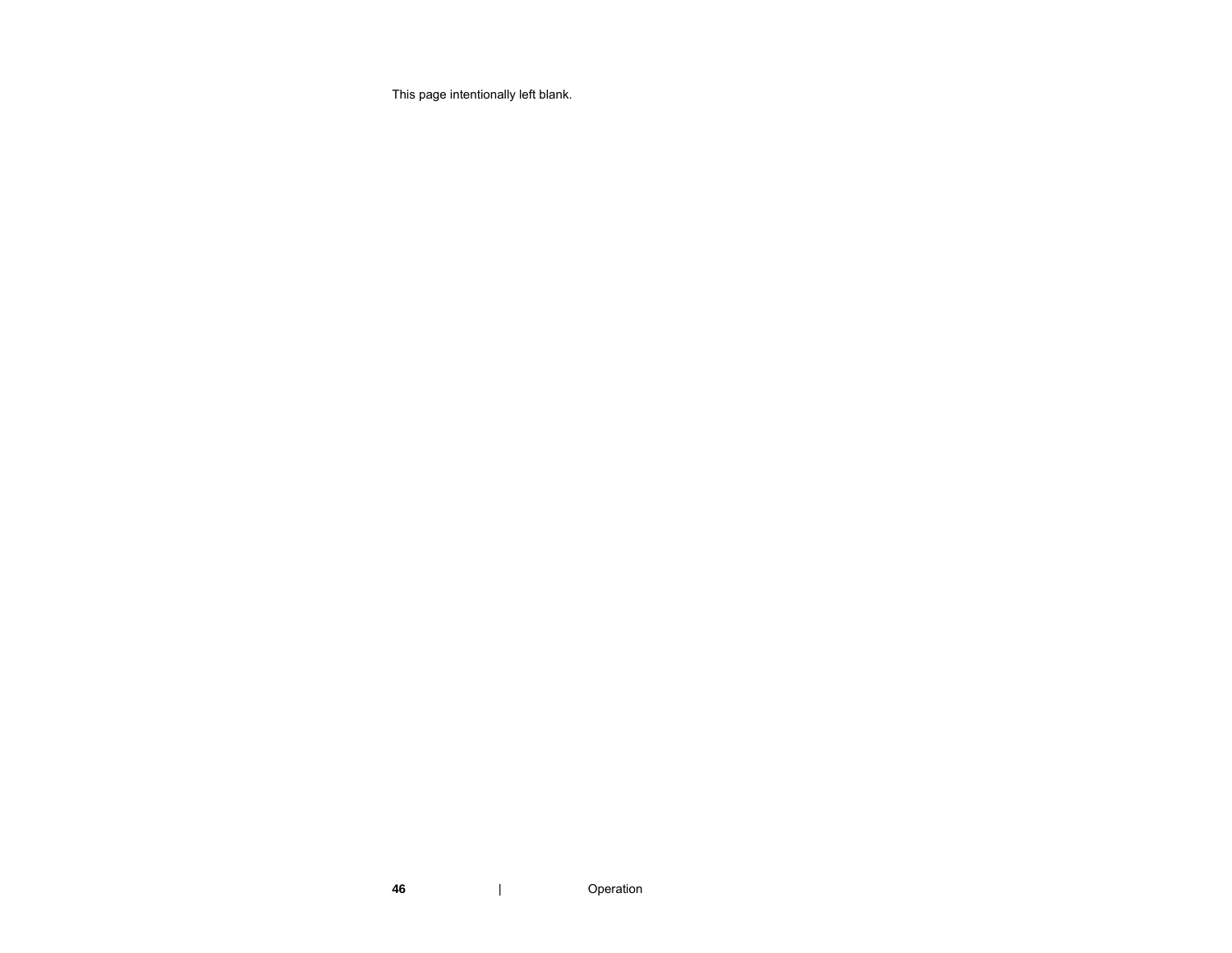## **7.0 Typical Data**

**Model 91197 Series Current Probe** 

![](_page_46_Figure_2.jpeg)

![](_page_46_Figure_3.jpeg)

**MODEL 91197-1L TRANSFER IMPEDANCE**

![](_page_46_Figure_5.jpeg)

Typical Data | **47**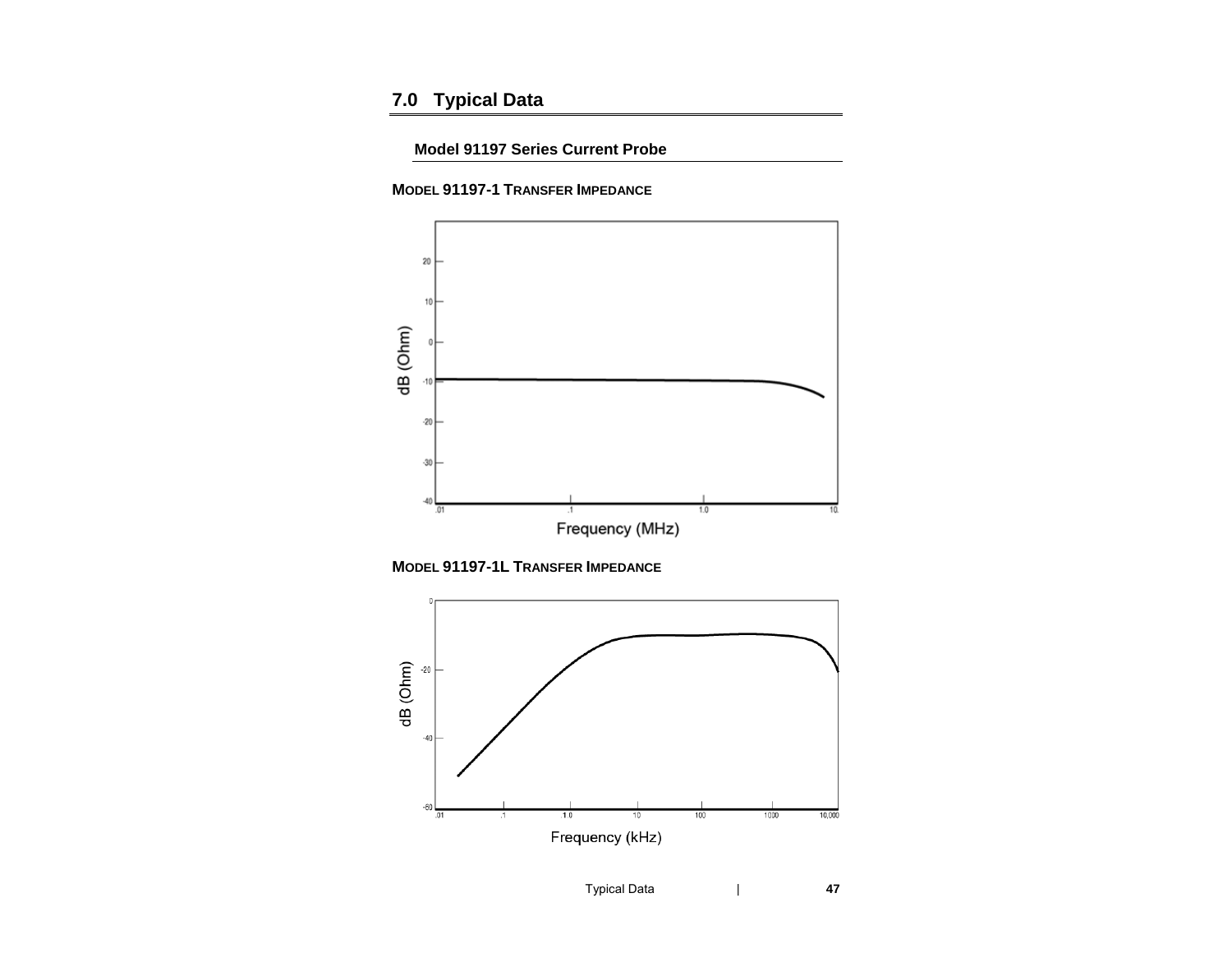#### **Model 91550 Series Current Probe**

**MODEL 91550-1 TRANSFER IMPEDANCE**

![](_page_47_Figure_2.jpeg)

**MODEL 91550-2 TRANSFER IMPEDANCE**

![](_page_47_Figure_4.jpeg)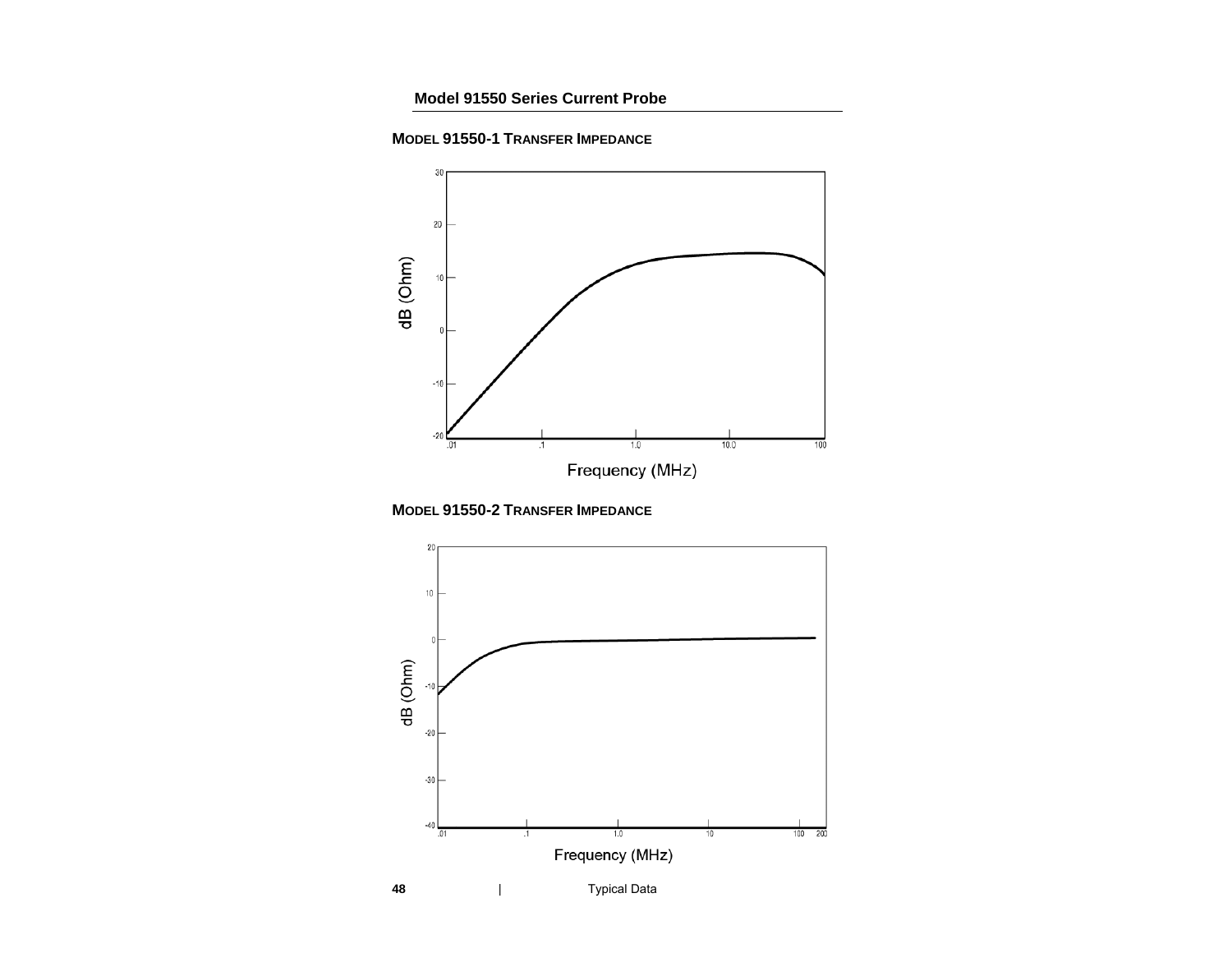#### **MODEL 91550-5 TRANSFER IMPEDANCE**

![](_page_48_Figure_1.jpeg)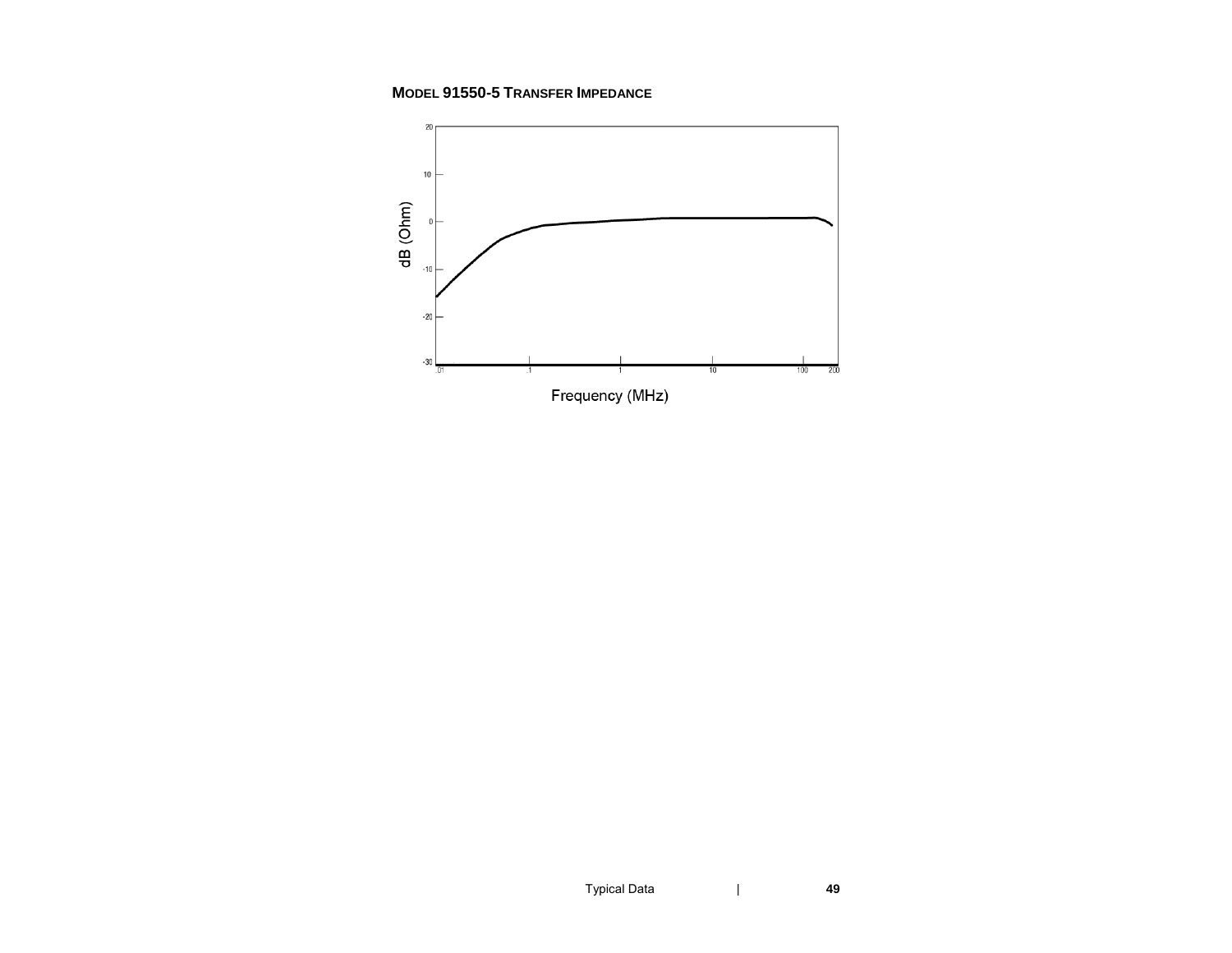#### **Model 93511 Series Current Probe**

![](_page_49_Figure_1.jpeg)

![](_page_49_Figure_2.jpeg)

**MODEL 93511-1L TRANSFER IMPEDANCE**

![](_page_49_Figure_4.jpeg)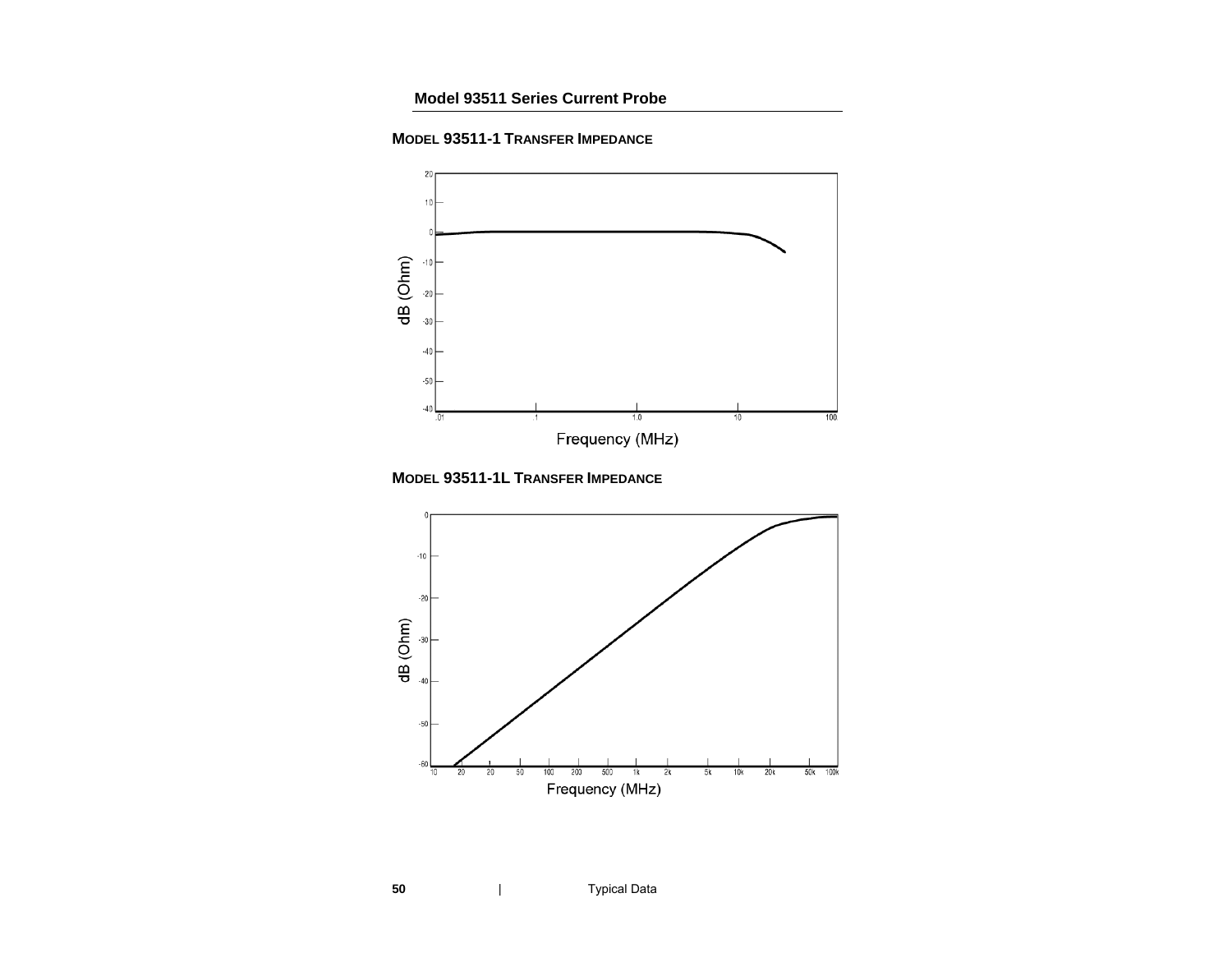#### **Model 93686 Series Current Probe**

![](_page_50_Figure_1.jpeg)

![](_page_50_Figure_2.jpeg)

**MODEL 93686-8 TRANSFER IMPEDANCE**

![](_page_50_Figure_4.jpeg)

Typical Data | **51**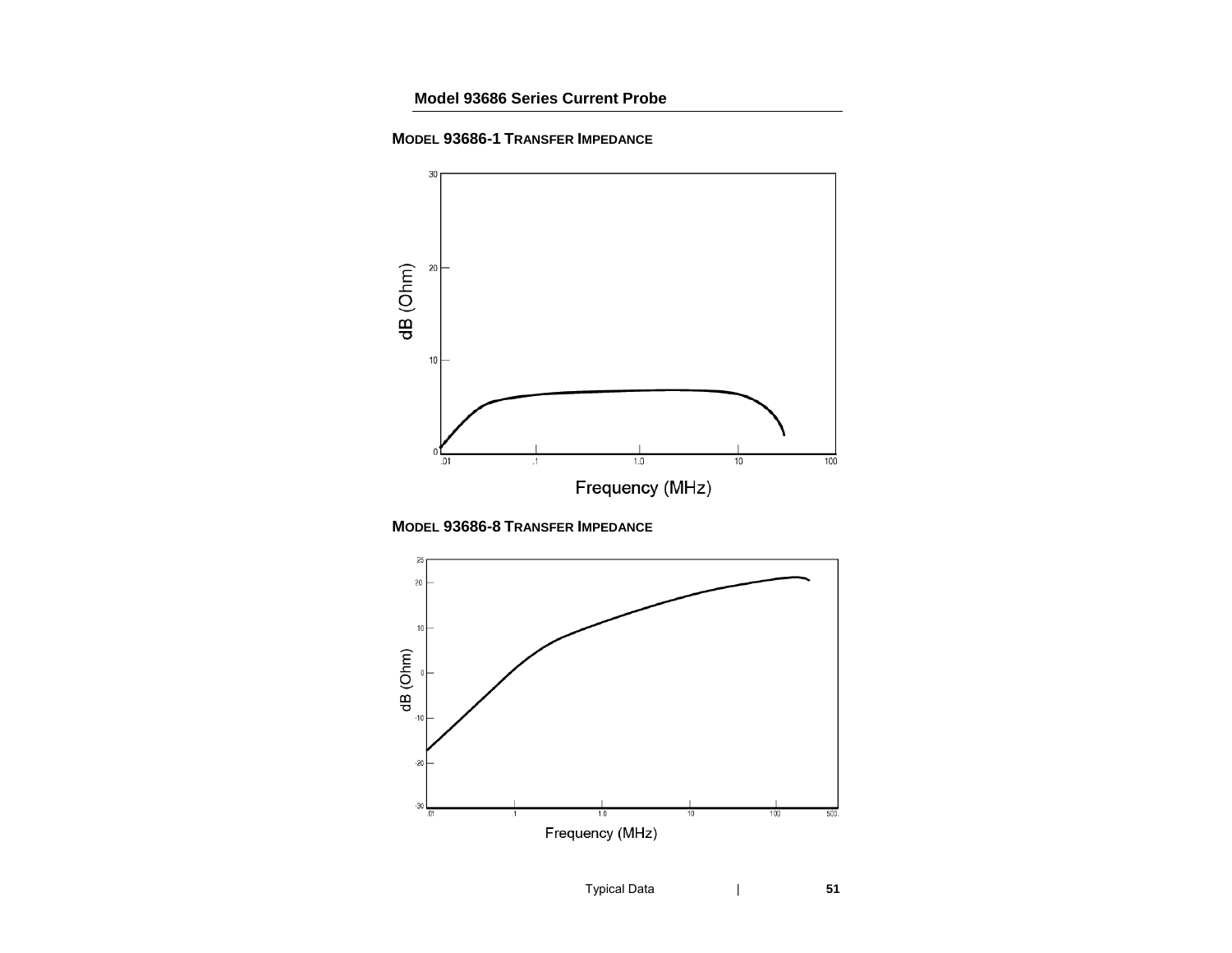#### **Model 94106 Series Current Probe**

**MODEL 94106-1 TRANSFER IMPEDANCE**

![](_page_51_Figure_2.jpeg)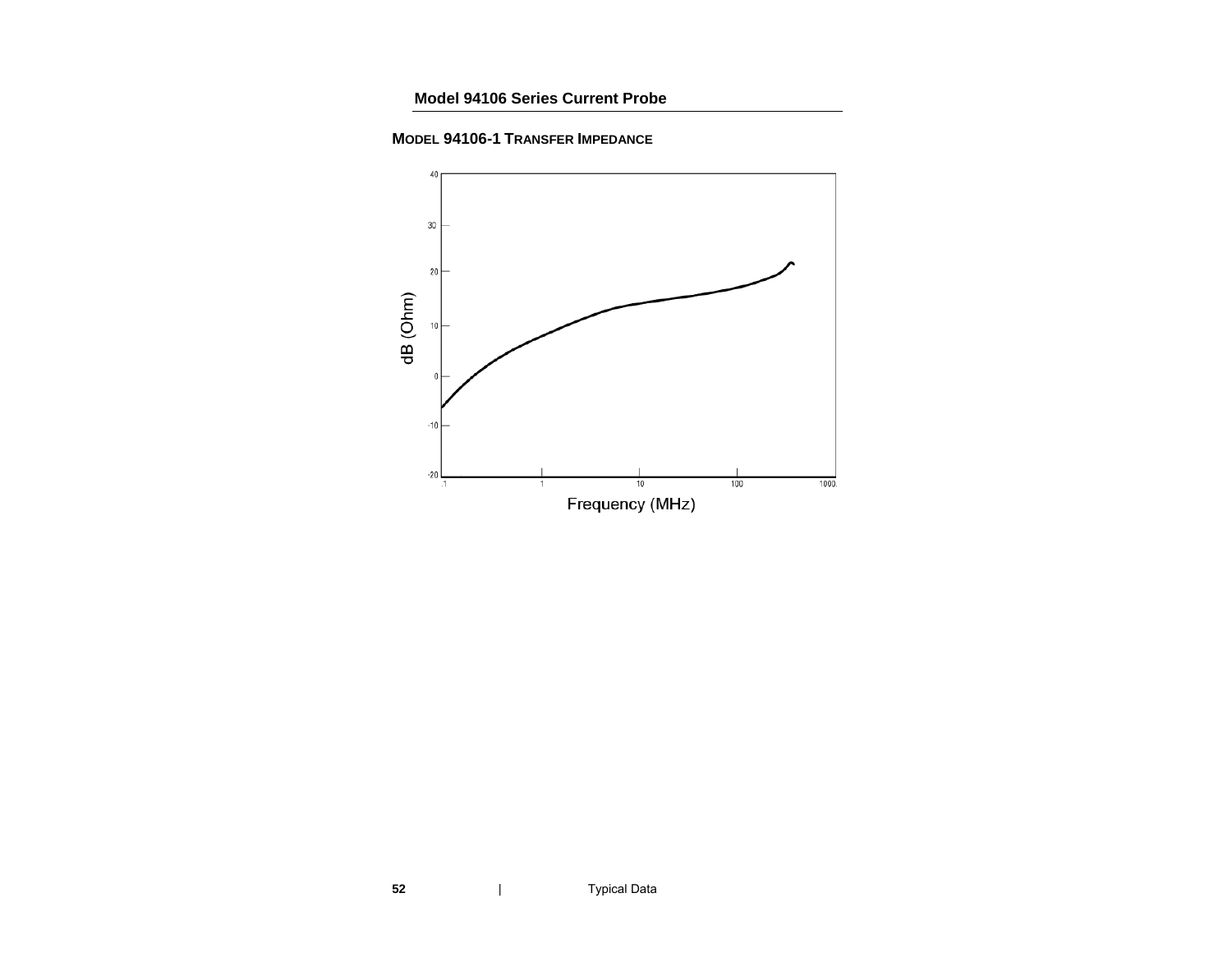#### **Model 94111 Series Current Probe**

![](_page_52_Figure_1.jpeg)

![](_page_52_Figure_2.jpeg)

**MODEL 94111-2 TRANSFER IMPEDANCE**

![](_page_52_Figure_4.jpeg)

Typical Data | **53**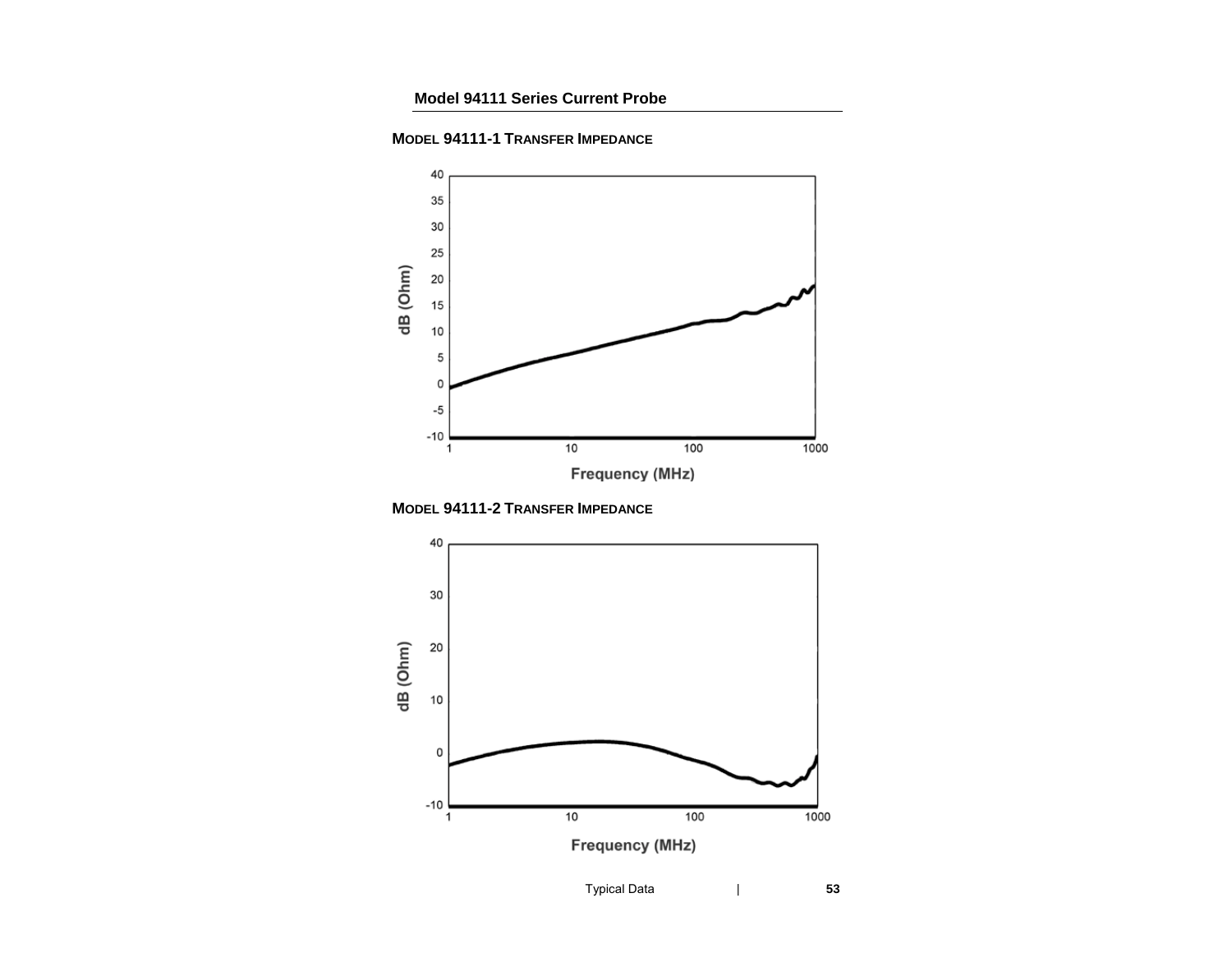#### **Model 94430 Series Current Probe**

![](_page_53_Figure_1.jpeg)

![](_page_53_Figure_2.jpeg)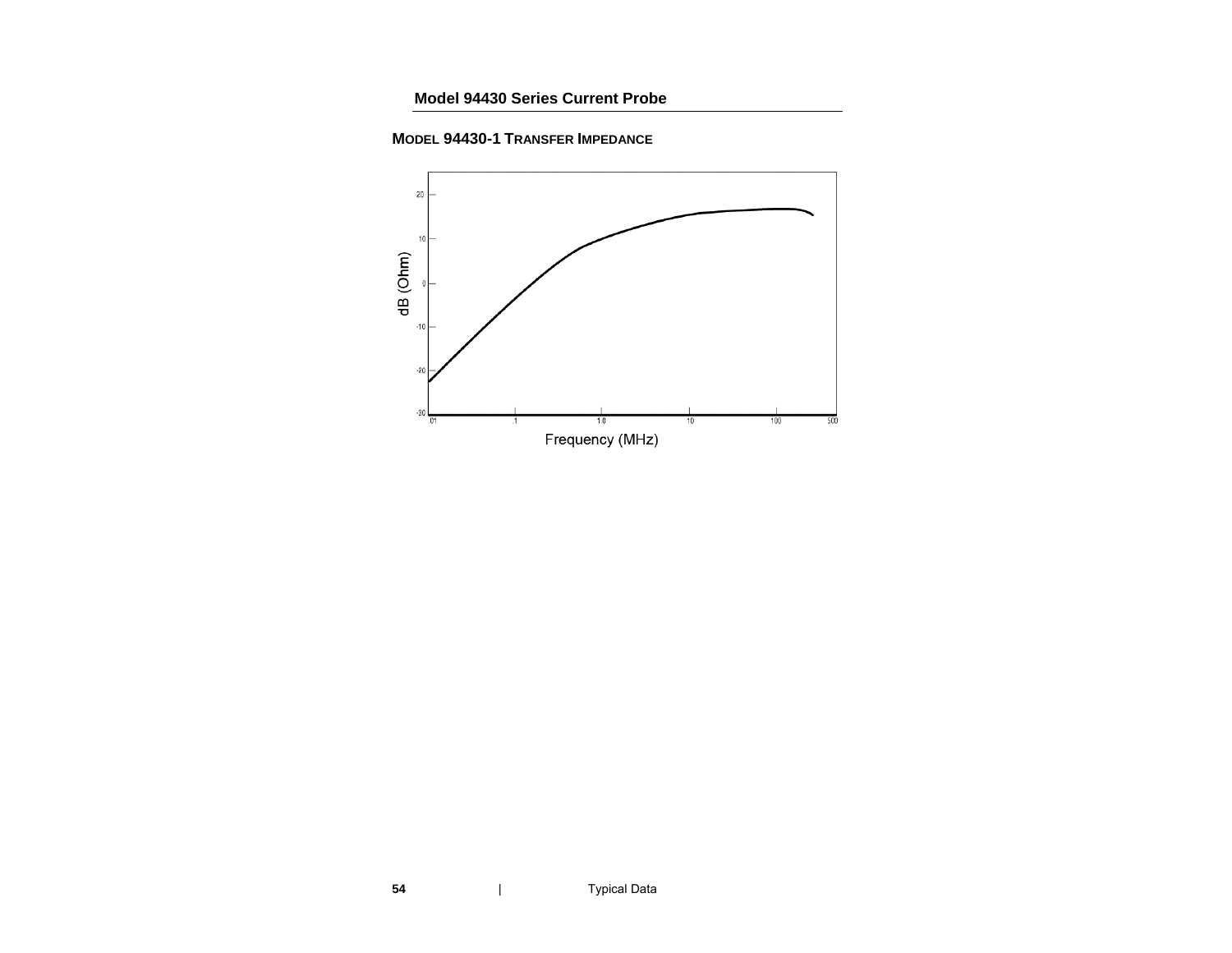#### **Model 94606 Series Current Probe**

![](_page_54_Figure_1.jpeg)

![](_page_54_Figure_2.jpeg)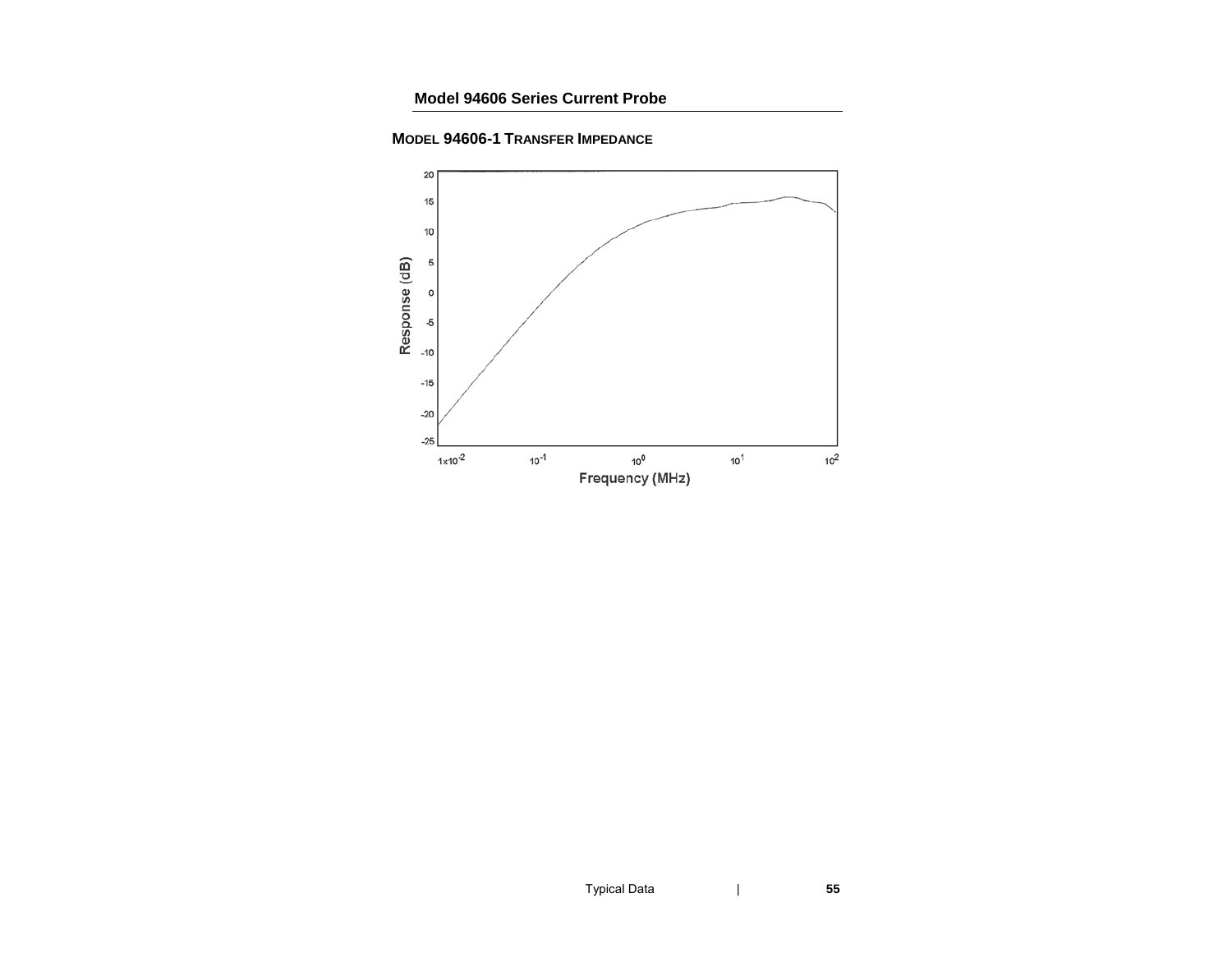This page intentionally left blank.